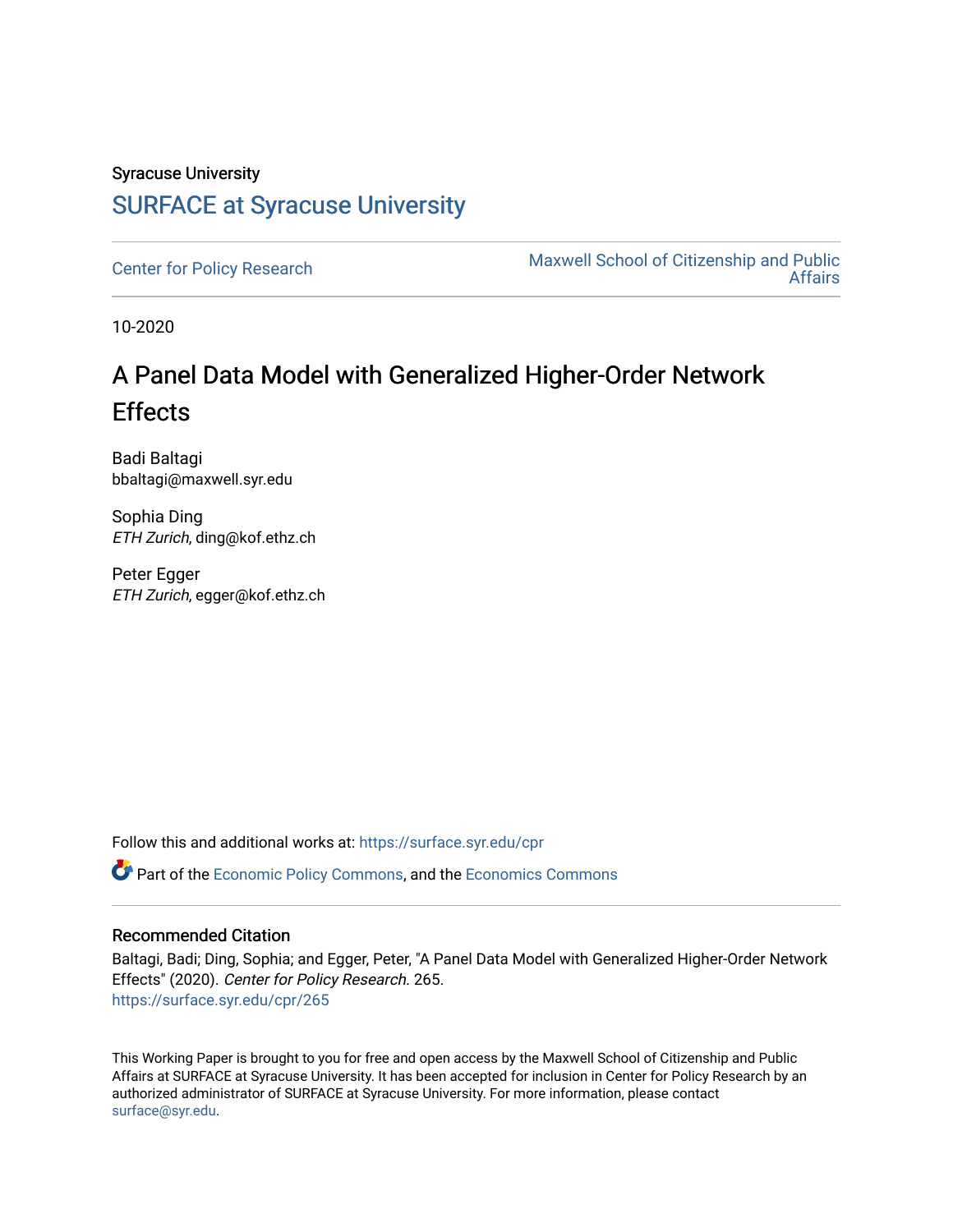# CENTER FOR POLICY RESEARCH

## THE MAXWELL SCHOOL

WORKING PAPER SERIES

# A Panel Data Model with Generalized Higher-Order Network Effects

Badi H. Baltagi, Sophia Ding, and Peter H. Egger

Paper No. 233 October 2020



**Maxwel Syracuse University** 

**CENTER FOR** POLICY RESEARCH

426 Eggers Hall **Syracuse University** Syracuse, NY 13244-1020 (315) 443-3114/ email: ctrpol@syr.edu http://www.maxwell.syr.edu/CPR\_Working\_Papers.aspx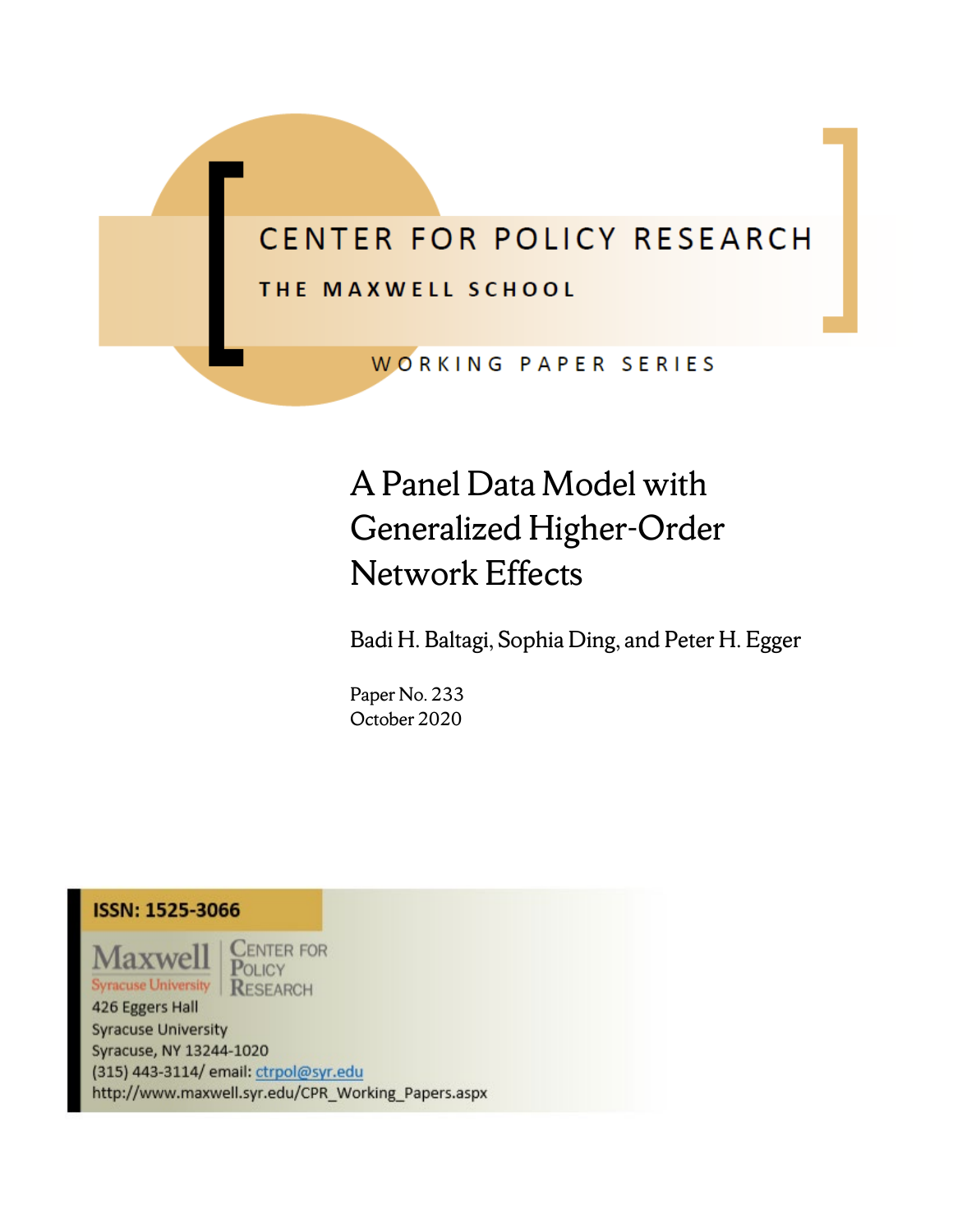#### **CENTER FOR POLICY RESEARCH – Fall 2020**

#### **Leonard M. Lopoo, Director Professor of Public Administration and International Affairs (PAIA)**

#### **Associate Directors**

Margaret Austin Associate Director, Budget and Administration

John Yinger Trustee Professor of Economics (ECON) and Public Administration and International Affairs (PAIA) Associate Director, Center for Policy Research

#### **SENIOR RESEARCH ASSOCIATES**

| Badi Baltagi, ECON            | Jeffrey Kubik, ECON           | Alexander Rothenberg, ECON    |
|-------------------------------|-------------------------------|-------------------------------|
| Robert Bifulco, PAIA          | Yoonseok Lee, ECON            | Rebecca Schewe, SOC           |
| Leonard Burman, PAIA          | Amy Lutz, SOC                 | Amy Ellen Schwartz, PAIA/ECON |
| Carmen Carrión-Flores, ECON   | Yingyi Ma, SOC                | Ying Shi, PAIA                |
| Alfonso Flores-Lagunes, ECON  | Katherine Michelmore, PAIA    | Saba Siddiki, PAIA            |
| Sarah Hamersma, PAIA          | Jerry Miner, ECON             | Perry Singleton, ECON         |
| Madonna Harrington Meyer, SOC | Shannon Monnat, SOC           | Yulong Wang, ECON             |
| Colleen Heflin, PAIA          | Jan Ondrich, ECON             | Peter Wilcoxen, PAIA          |
| William Horrace, ECON         | David Popp, PAIA              | Maria Zhu, ECON               |
| Yilin Hou, PAIA               | <b>Stuart Rosenthal, ECON</b> |                               |
| Hugo Jales, ECON              | Michah Rothbart, PAIA         |                               |

#### **GRADUATE ASSOCIATES**

| Rhea Acuña, PAIA               | Mary Helander, SOC. SCI.        | Sarah Reilly, SOC         |
|--------------------------------|---------------------------------|---------------------------|
| Graham Ambrose, PAIA           | Amra Kandic, SOC                | Christopher Rick, PAIA    |
| Mariah Brennan, SOC. SCI.      | Sujung Lee, SOC                 | Spencer Shanholtz, PAIA   |
| Zigiao Chen, PAIA              | Mattie Mackenzie-Liu, PAIA      | Sarah Souders, PAIA       |
| Yoon Jung Choi, PAIA           | Maeve Maloney, ECON             | Joaquin Urrego, ECON      |
| Dahae Choo, ECON               | Austin McNeill Brown, SOC. SCI. | Yao Wang, ECON            |
| Stephanie Coffey, PAIA         | Qasim Mehdi, PAIA               | Yi Yang, ECON             |
| William Clay Fannin, PAIA      | Nicholas Oesterling, PAIA       | Xiaoyan Zhang, Human Dev. |
| Giuseppe Germinario, ECON      | Claire Pendergrast, SOC         | Bo Zheng, PAIA            |
| Myriam Gregoire-Zawilski, PAIA | Lauryn Quick, PAIA              | Dongmei Zuo, SOC. SCI.    |
| Jeehee Han, PAIA               | Krushna Ranaware, SOC           |                           |

#### **STAFF**

Joseph Boskovski, Manager, Maxwell X Lab Ute Brady, Postdoctoral Scholar Willy Chen, Research Associate Katrina Fiacchi, Administrative Specialist Michelle Kincaid, Senior Associate, Maxwell X Lab

Emily Minnoe, Administrative Assistant Candi Patterson, Computer Consultant Samantha Trajkovski, Postdoctoral Scholar Laura Walsh, Administrative Assistant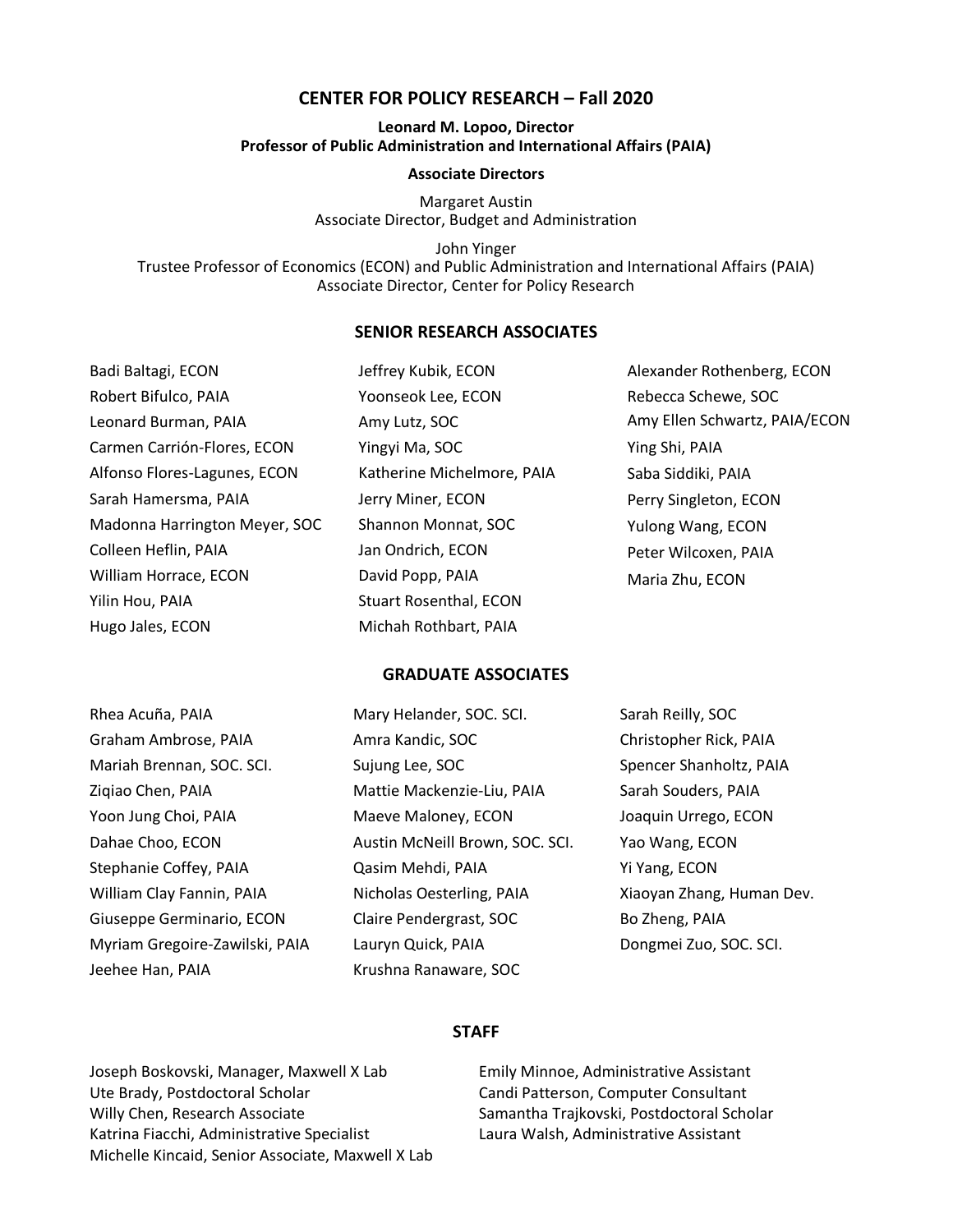#### **Abstract**

Many data situations require the consideration of network effects among the cross-sectional units of observation. In this paper, we present a generalized panel model which accounts for two features: (i) three types of network effects on the right-hand side of the model, namely through weighted dependent variable, weighted exogenous variables, as well as weighted error components, and (ii) higher-order network effects due to ex-ante unknown network-decay functions or the presence of multiplex (or multi-layer) networks among all of those. We outline the model, the basic assumptions, and present simulation results.

#### **JEL No.:** C23, C33, C34

**Keywords:** Spatial and Network Interdependence, Panel Data, Higher-Order Network Effects

**Authors**: Badi H. Baltagi, Department of Economics and Center for Policy Research, Syracuse University, 426 Eggers Hall, Syracuse, NY 13244-1020, US, bbaltagi@maxwell.syr.edu; Sophia Ding, ETH Zurich, LEE G103, Leonhardstrasse 21, 8092 Zurich, Switzerland, ding@kof.ethz.ch.; Peter H. Egger, ETH Zurich and CEPR, LEE G101, Leonhardstrasse 21, 8092 Zurich, Switzerland, egger@kof.ethz.ch.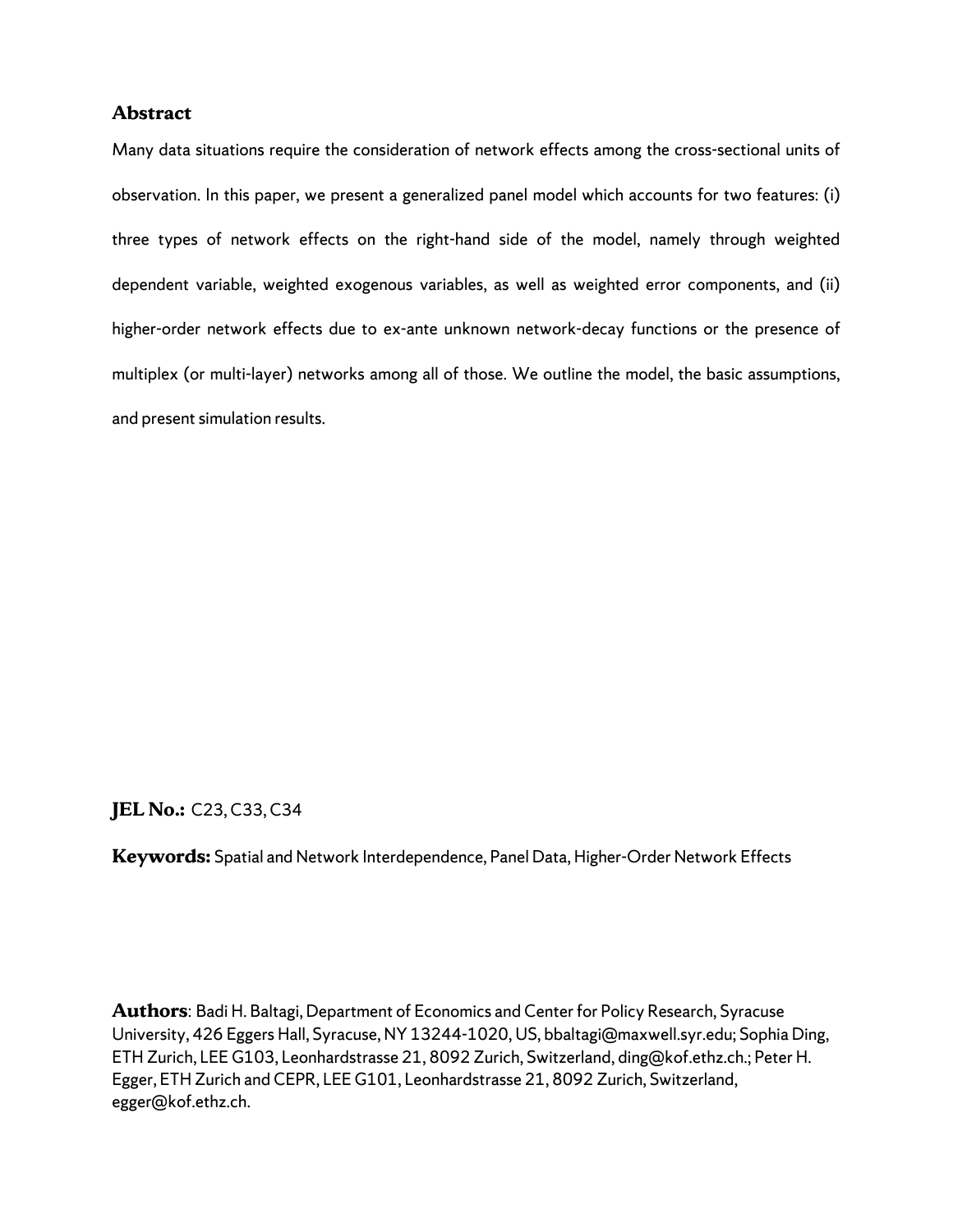#### 1 Introduction<sup>1</sup>

 In the past two decades, we have seen a big surge in the development of models for the analysis of data which are characterized by some form of spatial or network interdependence between the cross- sectional units of observation both for cross-sectional and panel data (for examples of the latter see Baltagi and Pesaran, 2007; and Bai, Baltagi, and Pesaran, 2016). While this development roots in a more narrow interest on mere geographical or spatial connections between units (see for instance Pinkse, Slade, and Brett, 2002; Egger, Pfaffermayr, and Winner, 2005; Baltagi, Egger and Pfaffermayr, 2007; Ertur and Koch, 2007; Baltagi, Egger, and Kesina, 2017), more recent research widened its scope to cover other forms of interdependence through networks, covering inter alia the following: social interactions between individuals; trade or affiliate networks between firms; migration, commuting, and transport links between regions; to mention a few.

 One discomfort with associated work had been that network links were parameterized in a way such that only a single unknown scalar would parameterize the intensity of network links apart from an otherwise fully known structure of the decay or intensity of those links (see Badinger and Egger, 2011, 2013, 2015; Gupta and Robinson, 2015).<sup>2</sup> An obvious way of parting with this admittedly restrictive approach is to allow for a richer parametrization of the network links through so-called higher-order network links. Suppose a network is characterized by the mere geography and spatial location of the cross-sectional units. Rather than assuming that the decay in space is fully known up to a multiplicative scalar (the so-called spatial or network lag parameter which is commonly estimated), one could estimate a separate parameter for different rings of neighbors or units in a specific quantile of the distance distribution. More specifically, consider tax competition

 <sup>1</sup>This paper is written in honor of M. Hashem Pesaran for his many contributions to econometrics including panel data and cross-section dependence; see, e.g., the recent survey by Chudik and Pesaran (2015) in the Oxford Handbook of Panel Data. We would like to thank an anonymous referee and Alex Chudik for their useful comments. Egger gratefully acknowledges funding from SNF under grant no. 100018-169537.

 $2$ The mentioned papers consider various forms of higher-order processes. In the papers of Badinger and Egger, the number of network layers is finite, whereas in Gupta and Robinson it may grow asymptotically. Most of the mentioned work considers panel data with a random effects structure. However, what is different between this paper and the mentioned work is that the dimensions (number of layers) and the parameters governing the network structure in the time-invariant error component differ from the ones in the time-variant component. In doing so, the present work is a blend feature of processes studied, e.g., in Badinger and Egger, and the network-effects model in Baltagi, Egger, and Pfaffermayr (2013), which considers a single network layer with one parameter each in the time-invariant and time-variant error components.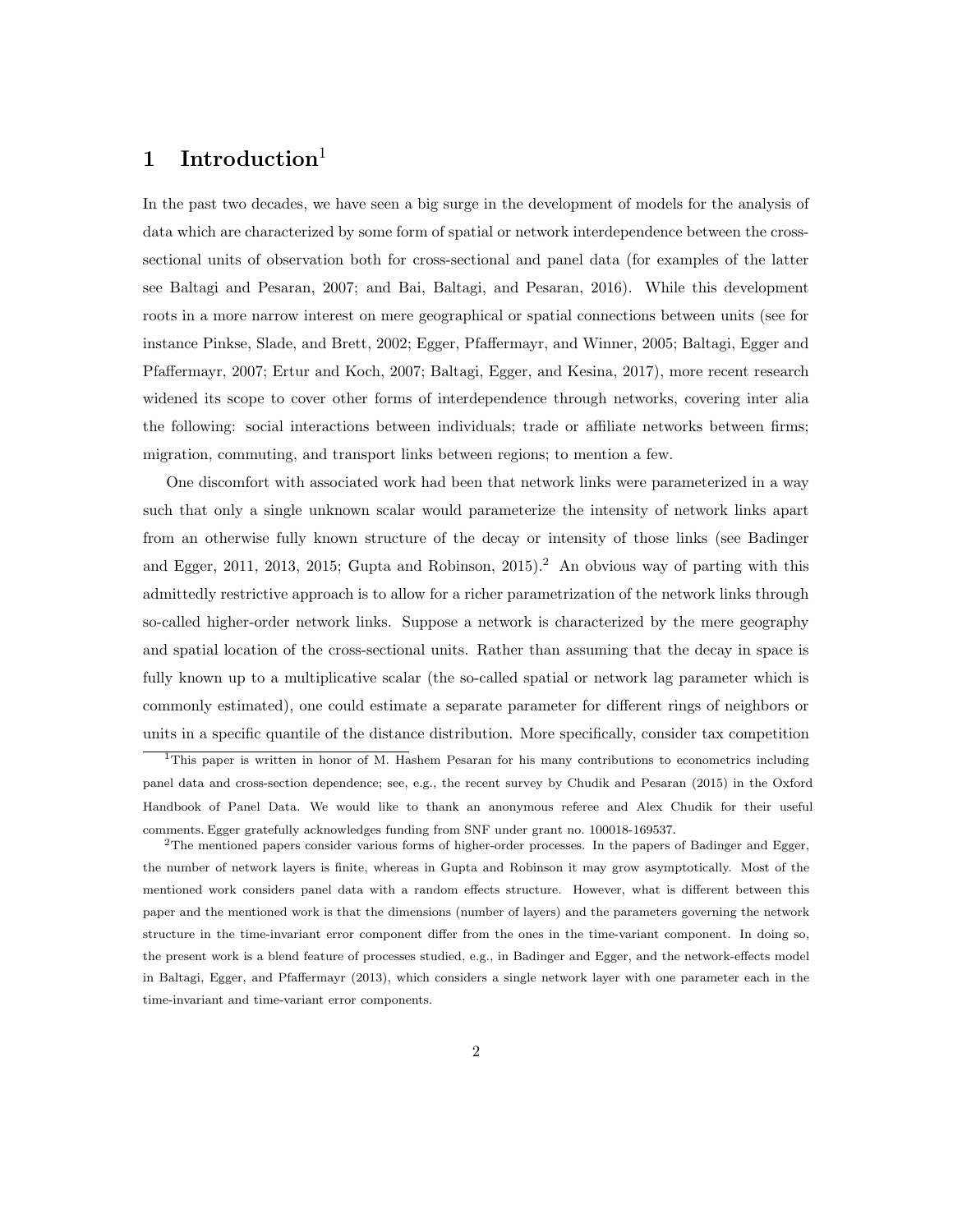between municipalities. One can allow for the estimation of a separate parameter measuring the effect of competitive pressure from the taxes set by immediate neighbors, by second-order (or indirect) neighbors, third-order neighbors, etc. This could be implemented by estimating a separate parameter measuring the effect of the competitive pressure from the taxes set by municipalities, say within a distance of 10 kilometers; between 10 and 20 kilometers; and so on. In this way, the data estimates the relatively flexible decay function, and much less is assumed about the decay structure of network links ex ante. Moreover, one can allow for different network channels or types of network links – in a so-called multiplex network. For example, geographical, cultural, and historical ties between countries could be considered simultaneously, and their relative importance could be estimated.

The present paper considers the estimation of a random-effects panel-data model where four types of higher-order network links can be present simultaneously: (i) one involving the dependent variable; (ii) another involving the exogenous explanatory variables; (iii) a third involving the crosssectional (time-invariant) error component; and (iv) a fourth involving the remainder (time-variant) error component. Overall, we could dub this approach a high-order network-lag Durbin model with heterogeneous network processes regarding the error components.

The remainder of the paper is organized as follows. We introduce the notation and outline the econometric model as well as the key assumptions in the subsequent section. Section 3 presents a design and the associated results of a Monte Carlo simulation, which focuses on the bias, rootmean-squared-error, and likelihood-ratio-test findings in cases with relatively small data sets. The last section concludes with a brief summary.

#### 2 Model

#### 2.1 Notation and outline

Formally, the model can be introduced as

<span id="page-5-0"></span>
$$
y = (I_T \otimes \tilde{L})y + X\beta + u \tag{1}
$$

$$
u = Z_{\mu}u_1 + u_2 \tag{2}
$$

$$
u_1 = \tilde{A}u_1 + \mu,\tag{3}
$$

$$
u_2 = (I_T \otimes \tilde{B})u_2 + \nu \tag{4}
$$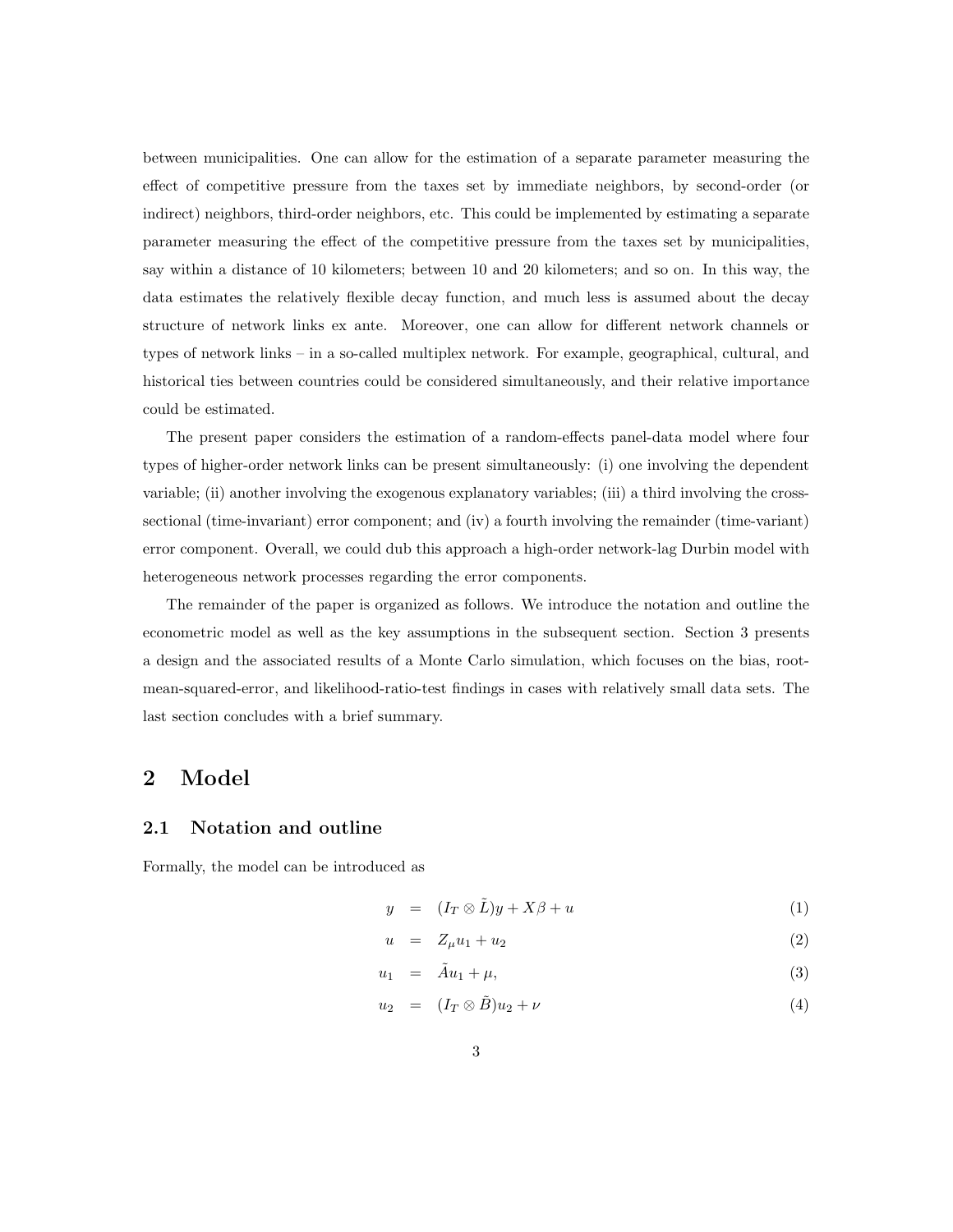where  $y' = (y_{11}, ..., y_{1N}, ..., y_{T1}, ..., y_{TN})$  ordered such that the slow index is  $t = 1, ..., T$  and the fast index is  $i = 1, ..., N$ . The size of the data-set is  $n = NT$ . With this notation, the model given in [\(1\)](#page-5-0) to [\(4\)](#page-5-0) has the following attributes: (i) y, u, u<sub>2</sub>, and  $\nu$  are  $n \times 1$  vectors; (ii) u<sub>1</sub> and  $\mu$  are  $N \times 1$  vectors; (iii)  $\tilde{L}$ ,  $\tilde{A}$ , and  $\tilde{B}$  are  $N \times N$  matrices of higher-order network effects (they could involve the dependent variable, the exogenous regressors, the time-invariant error component, and the time-variant residual). These  $N \times N$  matrices will be defined below; (iv)  $I_T$  is an identity matrix of size T, and  $Z_{\mu}$  is a selector or assignment matrix which has the form  $\iota_T \otimes I_N$ , where  $\iota_T$ is a column vector of ones of size T; (v) X is an  $n \times K$  matrix of exogenous regressors;<sup>3</sup> and (vi)  $\beta$ is a vector of unknown parameters of dimension  $K \times 1$ .

Towards defining the matrices  $\tilde{L}$ ,  $\tilde{A}$ , and  $\tilde{B}$ , it is useful to introduce the following notation; First, let  $W_o^d$  be the oth-order (or -layer) weights matrix pertaining to the network effects which are relevant for  $d = \{L, A, B\}$  and  $o \in \mathfrak{O}_d$ , where  $\mathfrak{O}_d$  is a set of  $O_d$  fixed and finite integer values. This notation allows the network matrices to be conceptually different and have potentially different order across  $\tilde{L}$ ,  $\tilde{A}$ , and  $\tilde{B}$ . Second, For the unknown network parameters  $\rho_o^d$  with  $o \in \mathfrak{O}_d$ . We can generally specify

$$
\tilde{d} = \sum_{o \in \mathfrak{O}_d} \rho_o^d W_o^d.
$$

For instance, this notation implies that for  $d = L$ ,  $\tilde{L} = \sum_{o \in \mathfrak{O}_L} \rho_o^L W_o^L$ . Similarly for  $d = A$  and B.

Note that  $\mathfrak{O}_d$  governs the degree or the order of network effects with regard to concept d.  $W_o^d$ parameterizes the (normalized) decay structure of network effects within order  $o$ , and  $\rho_o^d$  scales this decay. It may be useful to think of a specific example with regard to  $W_o^d$ . Suppose that network effects emerge from some geographical or spatial neighborliness, and that the researcher is looking at data on firms which are all situated within 100 kilometers from each other. Then, considering rings of neighbors in 25-kilometer bands,  $O^d = 4$ , so that  $o = 1, ..., 4$  would denote the four 25-kilometer rings. Moreover,  $\rho_o^d W_o^d$  would measure the network effects among all pairs of firms within ring  $o$ . With the above notation, we generally allow the relevant network concepts to differ between L, A, and B. For instance, network effects could emerge through cultural similarity (e.g., different degrees of language similarity between countries or communities), through technological proximity (the similarity between technology parameters prevailing in different countries, regions,

 $3$ Note that  $X$  is assumed to be doubly exogenous, i.e., with respect to both error components. This assumption is not as strong as it sounds, because X may contain averages of time-variant regressors (as in Mundlak (1978)), as well as higher-order network-weighted time-variant and time-invariant regressors.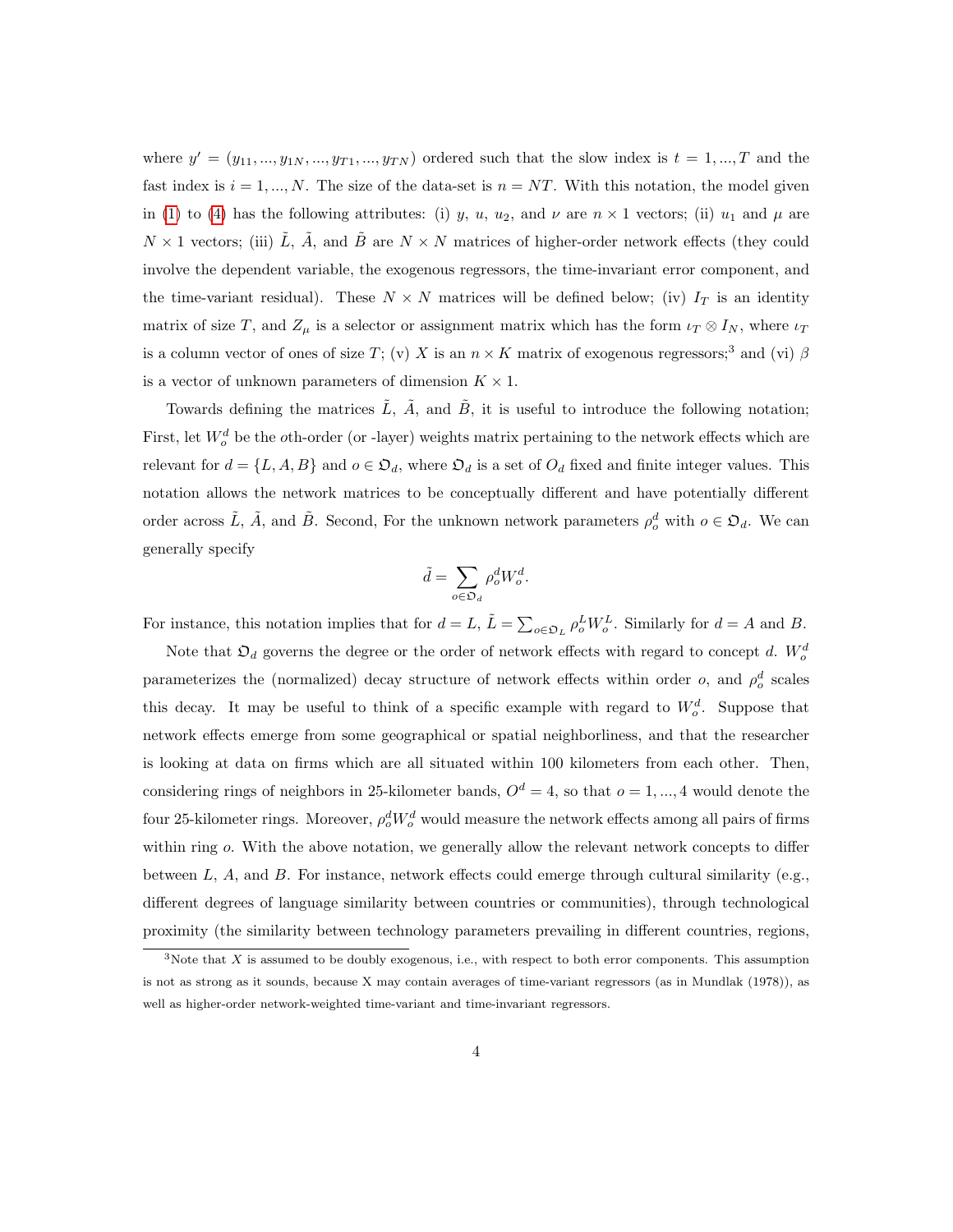or even firms), through endowment proximity (the similarity of factor endowments between different countries or regions), etc.

For  $d = \{L, A, B\}$ , let

$$
d = I_N - \tilde{d}, \tag{5}
$$

so that equations [\(3\)](#page-5-0) and [\(4\)](#page-5-0) can be written as

$$
u_1 = A^{-1}\mu, \quad u_2 = (I_T \otimes B^{-1})\nu,
$$
\n(6)

and the reduced form of the above model can be written as

$$
y = (I_T \otimes L^{-1})(X\beta + u). \tag{7}
$$

Assuming  $\mu \sim IID(0, \sigma_{\mu}^2 I_N)$  and  $\nu \sim IID(0, \sigma_{\nu}^2 I_n)$ , where  $\mu$  and  $\nu$  are independent of each other and themselves. The variance-covariance matrix of  $u$  with the above notation is

$$
\Omega_u = E(uu') = Z_{\mu}E(u_1u'_1)Z'_{\mu} + E(u_2u'_2)
$$
  
=  $(\iota_T \otimes I_N)[\sigma_{\mu}^2 (A'A)^{-1}](\iota'_T \otimes I_N) + \sigma_{\nu}^2[I_T \otimes (B'B)^{-1}]$   
=  $\bar{J}_T \otimes (T\sigma_{\mu}^2 (A'A)^{-1} + \sigma_{\nu}^2 (B'B)^{-1}) + \sigma_{\nu}^2 (E_T \otimes (B'B)^{-1}),$ 

The second equality uses the fact that  $E(u_1u'_1) = \sigma_\mu^2 (A'A)^{-1}$  and  $\hat{E}(u_2u'_2) = \sigma_\nu^2 [I_T \otimes (B'B)^{-1}]$ . The third equality replaces the summing matrix over time  $\iota_T \iota'_T = J_T$  by its idempotent counterpart  $T\bar{J}_T$ , with  $\bar{J}_T = T^{-1}\iota_T\iota'_T$  denoting the averaging matrix over time. Also,  $I_T$  is replaced by  $E_T + \bar{J}_T$ , where  $E_T = I_T - \bar{J}_T$  is the deviations-from mean matrix, see Wansbeek and Kapteyn (1982) and Baltagi, Egger, and Pfaffermayr (2013).<sup>4</sup>

Under the normality assumption, the likelihood function of this model is given by

$$
L(\beta,\zeta) = -\frac{n}{2}ln2\pi - \frac{1}{2}ln|(I_T \otimes L^{-1})\Omega_u(I_T \otimes L^{-1})'|
$$
  
\n
$$
-\frac{1}{2}(y - (I_T \otimes L^{-1})X\beta)'((I_T \otimes L^{-1})\Omega_u(I_T \otimes L^{-1})')^{-1}(y - (I_T \otimes L^{-1})X\beta)
$$
  
\n
$$
= -\frac{n}{2}ln2\pi - \frac{1}{2}ln|T\sigma_\mu^2(A'A)^{-1} + \sigma_\nu^2(B'B)^{-1}| - \frac{T-1}{2}ln|\sigma_\nu^2(B'B)^{-1}| + Tln|L|
$$
  
\n
$$
-\frac{1}{2}((I_T \otimes L)y - X\beta)'\Omega_u^{-1}((I_T \otimes L)y - X\beta),
$$

<sup>4</sup>Note that the latter authors only considered first-order network processes and no network lag of the dependent variable. This model was generalized to include among other things serial correlation of the autoregressive moving average type by Lee and Yu (2011).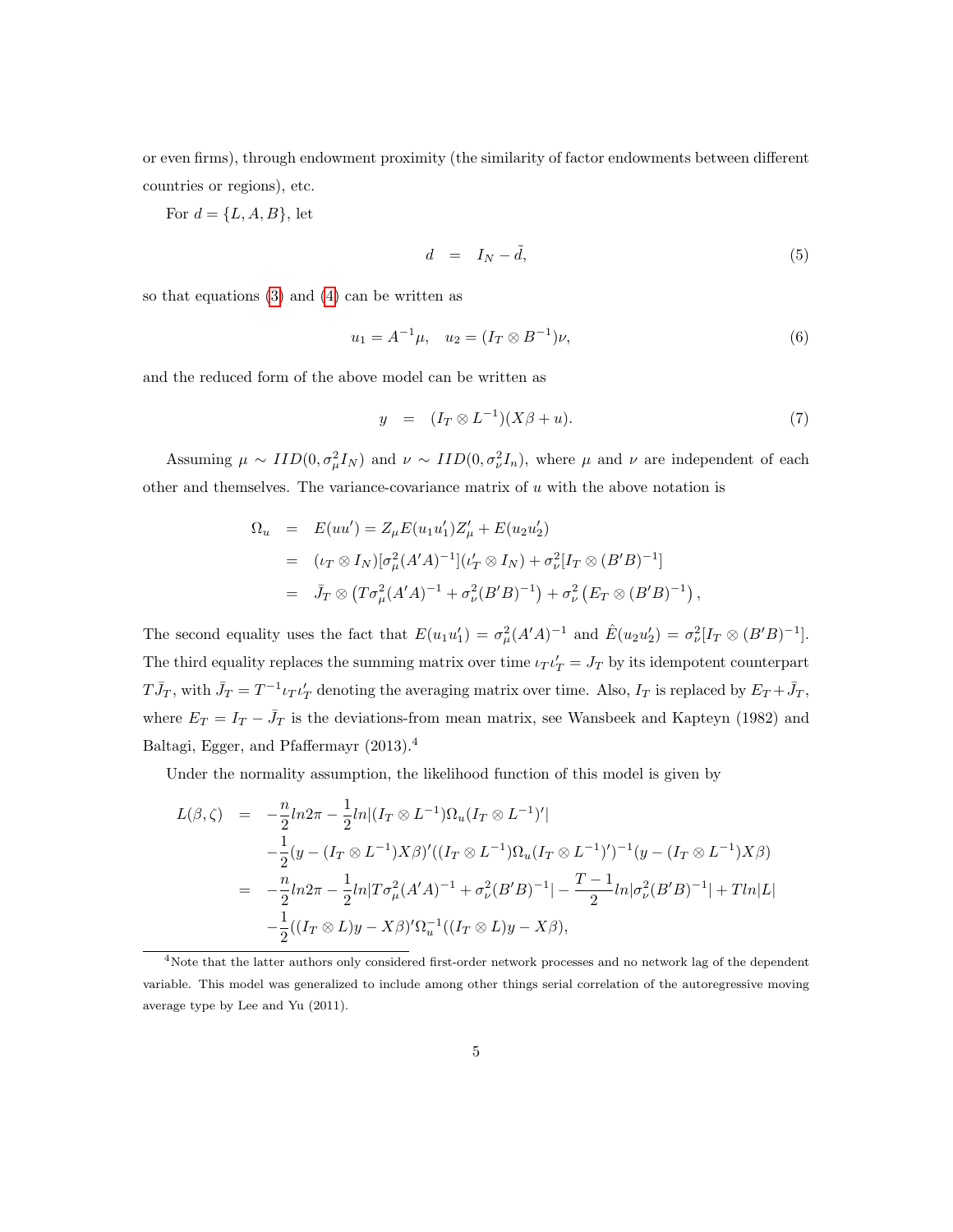where  $\zeta = (\sigma_{\nu}^2, \sigma_{\mu}^2, \rho_1^L, ..., \rho_O^L, \rho_1^A, ..., \rho_O^A, \rho_1^B, ..., \rho_O^B)$ . There are a number of LR tests of interest for testing hypotheses regarding higher-order network effects. For instance, one could use LR tests to test against the absence of individual network effects, i.e.,  $\rho_o^d = 0$ . Similarly, one could specify LR tests regarding joint hypotheses such as  $\rho_1^d = \dots = \rho_O^d = 0$  or  $\rho_1^L = \dots = \rho_O^L = \rho_1^A = \dots = \rho_O^B = 0$ . Moreover, such LR tests can be used to test the relevant order of the network effects. All of these tests could be done by using the difference in the maximized log-likelihood values between the restricted and unrestricted models. This LR test is asymptotically distributed as  $\chi^2$  with degrees of freedom equal to the number of restrictions.

With this setting, we generally think of a situation, where the number of time periods  $T$  is fixed (small), whereas the number of cross-sectional units  $N$  grows asymptotically (is large). E.g., this is the case with most data-sets on firms or regions but also on individuals, where network effects are often studied.

#### 2.2 Key assumptions

We make the following standard assumptions regarding the error components, the network weights matrices, and the parameters governing the network effects.

Assumptions about the error components: Apart from the IID and independence assumptions mentioned above regarding  $\mu$  and  $\nu$ , we adopt the customary assumptions that the elements of  $\mu$ and  $\nu$  are bounded such that  $E|\mu_i|^{4+\eta} < \infty$  and  $E|\nu_{it}|^{4+\eta} < \infty$  for some  $\eta > 0$  and for all i and t (see Badinger and Egger, 2015).

Assumptions about the network weights matrices: We assume that the network weights matrices  $W_o^d$  for all  $d = \{L, A, B\}$  and  $o \in \mathfrak{O}_d$  are nonstochastic, have zero diagonal elements, and bounded off-diagonal elements which sum up to unity in each row or at most to unity for the minimum between the maximum row and column sums (see Kelejian and Prucha, 2010).

Assumptions about the unknown network-effects parameters: The matrices  $d = \{L, A, B\}$ are invertible for all real parameter values  $\rho_o^d$ . We will make the sufficient assumption that  $\sum_{o \in \mathfrak{O}_d} |\rho_o^d|$  is an element of a compact parameter space which is a subset of [0, 1).

**Assumption about X:** The elements of X are nonstochastic and uniformly bounded in n.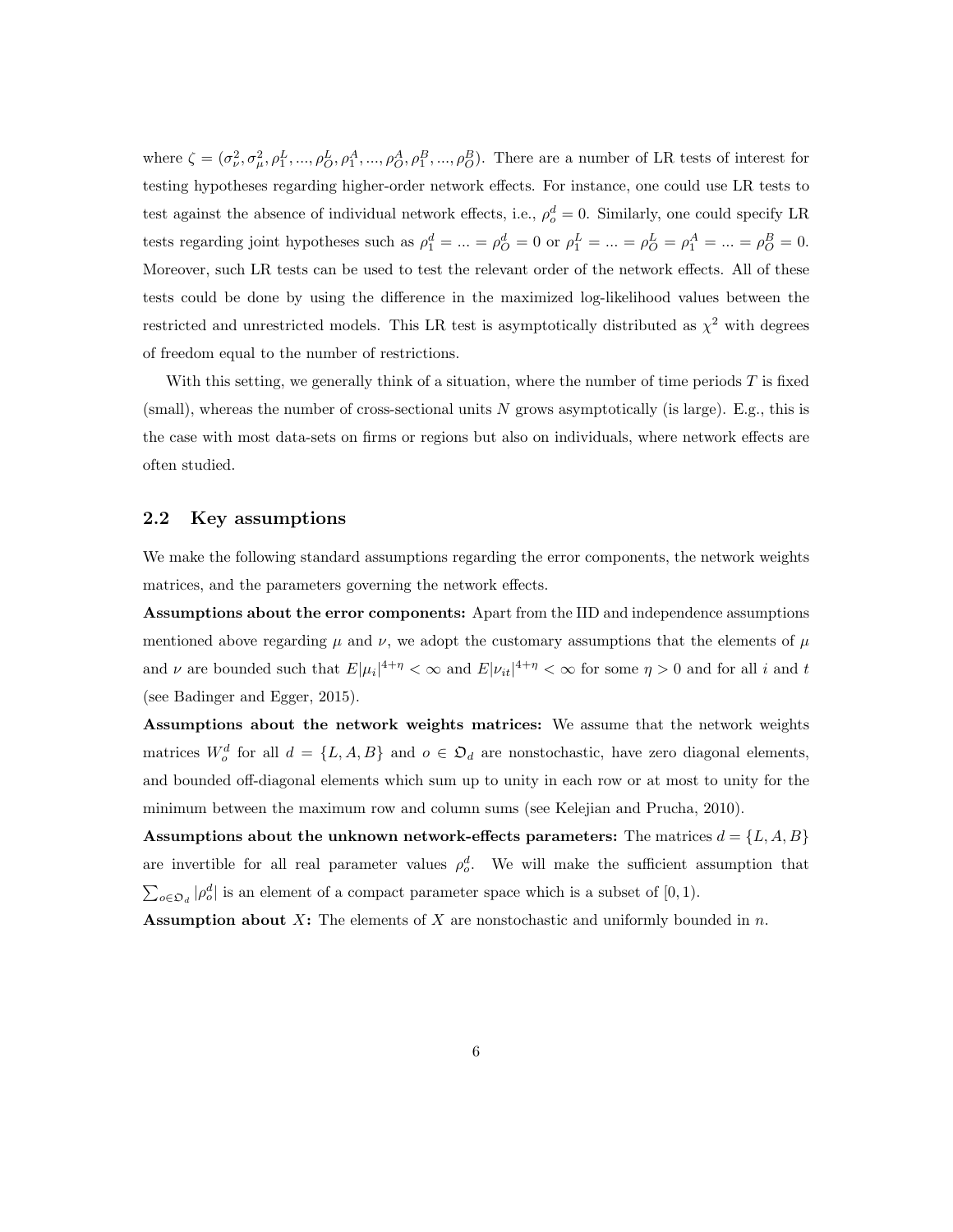#### 3 Monte Carlo simulations

#### 3.1 Design

For the analysis of the small-sample performance of the proposed estimator, we consider the model given in equations [\(1\)](#page-5-0)-[\(4\)](#page-5-0), where  $X = (i_n, x)$  with  $x = \zeta_i + z_{it}$ ,  $\zeta_i \sim IIDU[-7.5, 7.5]$ , and  $z_{it} \sim IIDU[-5, 5]$  as in Baltagi, Egger, and Pfaffermayr (2013), where U[·] denotes the uniform distribution of a given compact interval. The two processes of  $\zeta_i$  and  $z_{it}$  are assumed to be independent and they are kept fixed across the Monte Carlo draws. Regarding the parameters on X, we assume  $\beta = (5, 0.5)'$ , where the first parameter denotes the constant.

Moreover, in the Monte Carlo simulations we consider the case where the order of the network relations is two,  $O_d = 2$ , for every concept  $d \in \{L, A, B\}$ . Moreover, we assume that the weights matrices are identical between the d so that  $W_o^d = W_o$  for all d. For the sake of simplicity,  $W_1$  and  $W_2$  will take a very simple form on a so-called wrap-around lattice:  $W_1$  has a normalized threebefore-and-three-behind design, and  $W_2$  has a normalized four-to-six-before and four-to-six-behind design. By this choice, the positive entries of  $W_1$  and  $W_2$  are  $1/6$  and non-overlapping. For the purpose of illustration, we display these matrices in a condensed way here.

⎛ ⎞ 0 1/6 1/6 1/6 0 0 0 · · · 0 0 0 1/6 1/6 1/6 <sup>⎜</sup> <sup>⎟</sup> <sup>⎜</sup> <sup>⎟</sup> <sup>⎜</sup> 1/6 0 1/6 1/6 1/6 0 0 0 · · · 0 0 0 1/6 1/6 <sup>⎟</sup> <sup>⎜</sup> <sup>⎟</sup> <sup>⎜</sup> <sup>⎟</sup> <sup>⎜</sup> 1/6 1/6 0 1/6 1/6 1/6 0 0 0 · · · 0 0 0 1/6 <sup>⎟</sup> <sup>⎜</sup> <sup>⎟</sup> <sup>⎜</sup> <sup>⎟</sup> <sup>W</sup><sup>1</sup> <sup>=</sup> <sup>⎜</sup> 1/6 1/6 1/6 0 1/6 1/6 1/6 0 0 0 · · · 0 0 0 <sup>⎟</sup> , <sup>⎜</sup> <sup>⎟</sup> <sup>⎜</sup> . . . . . . . . . . . . <sup>⎟</sup> <sup>⎜</sup> . . . . . . . . . . . . . . . . <sup>⎜</sup> . . . . . . . . . . . . . . ⎟⎟ <sup>⎜</sup> <sup>⎟</sup> ⎜⎝ <sup>1</sup>/<sup>6</sup> <sup>1</sup>/<sup>6</sup> <sup>1</sup>/<sup>6</sup> <sup>0</sup> <sup>0</sup> <sup>0</sup> · · · <sup>0</sup> <sup>0</sup> <sup>0</sup> <sup>1</sup>/<sup>6</sup> <sup>1</sup>/<sup>6</sup> <sup>1</sup>/<sup>6</sup> <sup>0</sup> ⎟⎠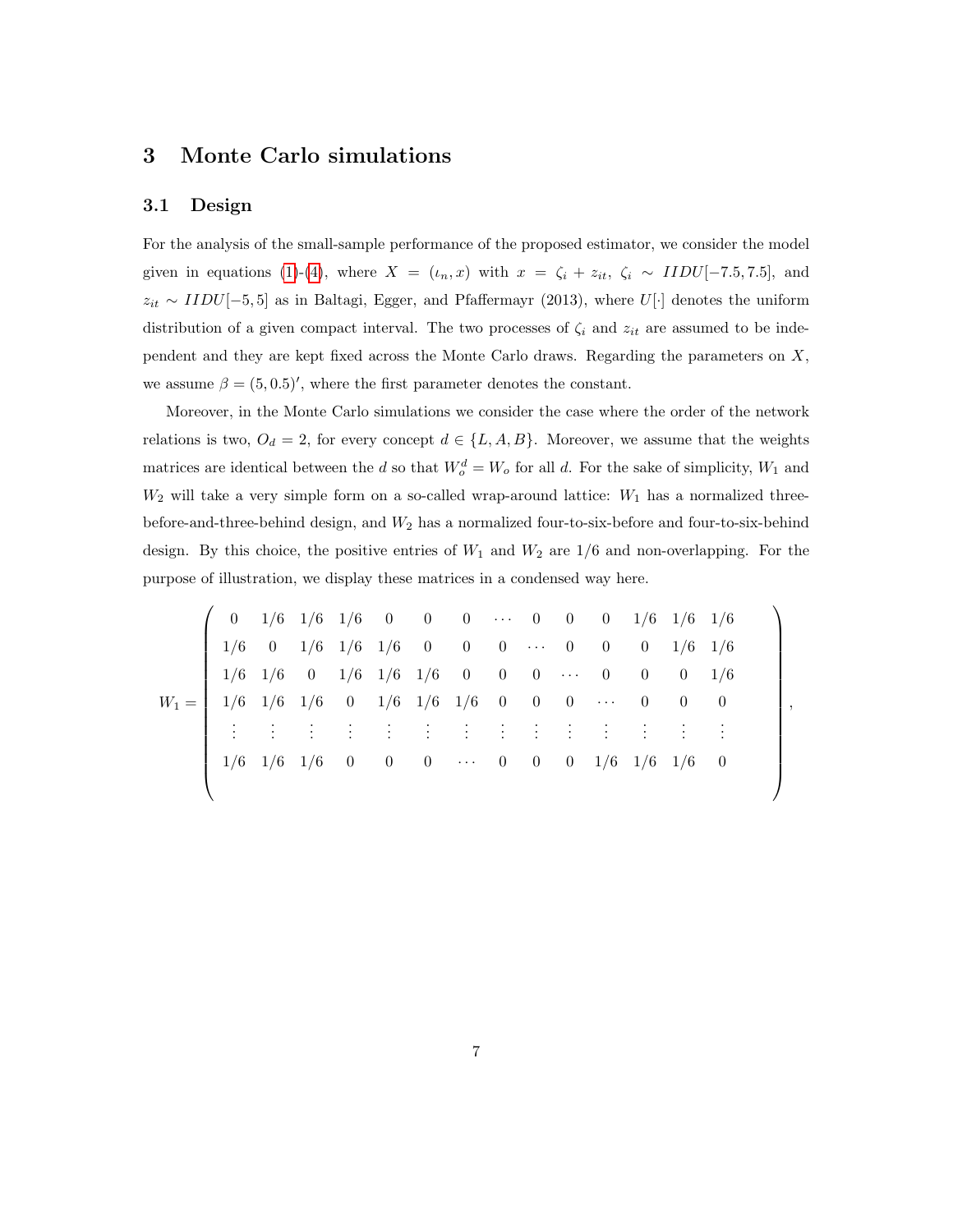⎛ ⎞ 0 0 0 0 1/6 1/6 1/6 · · · 1/6 1/6 1/6 0 0 0 <sup>⎜</sup> <sup>⎟</sup> <sup>⎜</sup> <sup>⎟</sup> <sup>⎜</sup> 0 0 0 0 0 1/6 1/6 1/6 · · · 1/6 1/6 1/6 0 0 <sup>⎟</sup> <sup>⎜</sup> <sup>⎟</sup> <sup>⎜</sup> <sup>⎟</sup> <sup>⎜</sup> 0 0 0 0 0 0 1/6 1/6 1/6 · · · 1/6 1/6 1/6 0 <sup>⎟</sup> <sup>⎜</sup> <sup>⎟</sup> <sup>⎜</sup> <sup>⎟</sup> <sup>⎜</sup> 0 0 0 0 0 0 0 1/6 1/6 1/6 · · · 1/6 1/6 1/6 <sup>⎟</sup> <sup>W</sup><sup>2</sup> <sup>=</sup> <sup>⎜</sup> <sup>⎟</sup> <sup>⎜</sup> <sup>⎟</sup> , (8) ⎜ 1/6 0 0 0 0 0 0 0 1/6 1/6 1/6 · · · 1/6 1/6 <sup>⎟</sup> <sup>⎜</sup> <sup>⎟</sup> <sup>⎜</sup> . . . . . . . . . . . . . . <sup>⎟</sup> <sup>⎜</sup> . . . . . . . . . . . . . . . . . . . . . . . <sup>⎜</sup> . . . . . ⎟⎟ <sup>⎜</sup> <sup>⎟</sup> <sup>⎜</sup> <sup>0</sup> <sup>0</sup> <sup>0</sup> <sup>1</sup>/<sup>6</sup> <sup>1</sup>/<sup>6</sup> <sup>1</sup>/<sup>6</sup> <sup>⎝</sup> · · · <sup>1</sup>/<sup>6</sup> <sup>1</sup>/<sup>6</sup> <sup>1</sup>/<sup>6</sup> <sup>0</sup> <sup>0</sup> <sup>0</sup> <sup>0</sup> ⎟⎠

The wrap-around, banded nature of the two respective lattices underlying  $W_1$  and  $W_2$  is apparent from the last column elements in the first three rows and the first three column elements of the last three rows of  $W_1$ . Similarly, it is apparent from the structure of rows four to six from the top and from the bottom of  $W_2$ . All row sums of both  $W_1$  and  $W_2$  sum up to unity.

For the parameters governing the strength of network relations, we postulate three configurations for each concept  $d = \{L, A, B\}$  each of  $\rho^d = \{(0.6, 0.2); (0.6, 0.0); (0.0, 0.0)\}\$  and again use all permutations. Hence, with three parameter configurations of  $\rho^d$  and three concepts in  $d = \{L, A, B\}$ there are  $3^3 = 27$  permutations of configurations.

Regarding T and N, we use all permutations of the number of time periods of  $T = \{5, 10\}$  and the number of cross-sectional units of  $N = \{100; 200\}.$ 

With respect to the disturbances, we follow Baltagi, Egger, and Pfaffermayr (2013) in assuming that the individual-specific effects are drawn from a normal distribution so that  $\mu_i \sim IIDN(0, 20\theta)$ , and the remainder error is distributed as  $\nu_{it} \sim IIDN(0, 20(1 - \theta))$ , where  $0 \leq \theta = \frac{\sigma_{\mu}^2}{\sigma_{\mu}^2 + \sigma_{\nu}^2} \leq 1$ parameterizes the proportion of heterogeneity of the individual-specific effects in the total variance of the disturbances. We set  $\theta = \{0.25, 0.5\}.$ 

This means that there are all together 216 configurations of the design or experiments. For each experiment, we perform 1,000 replications and report the bias and root mean squared error of the results.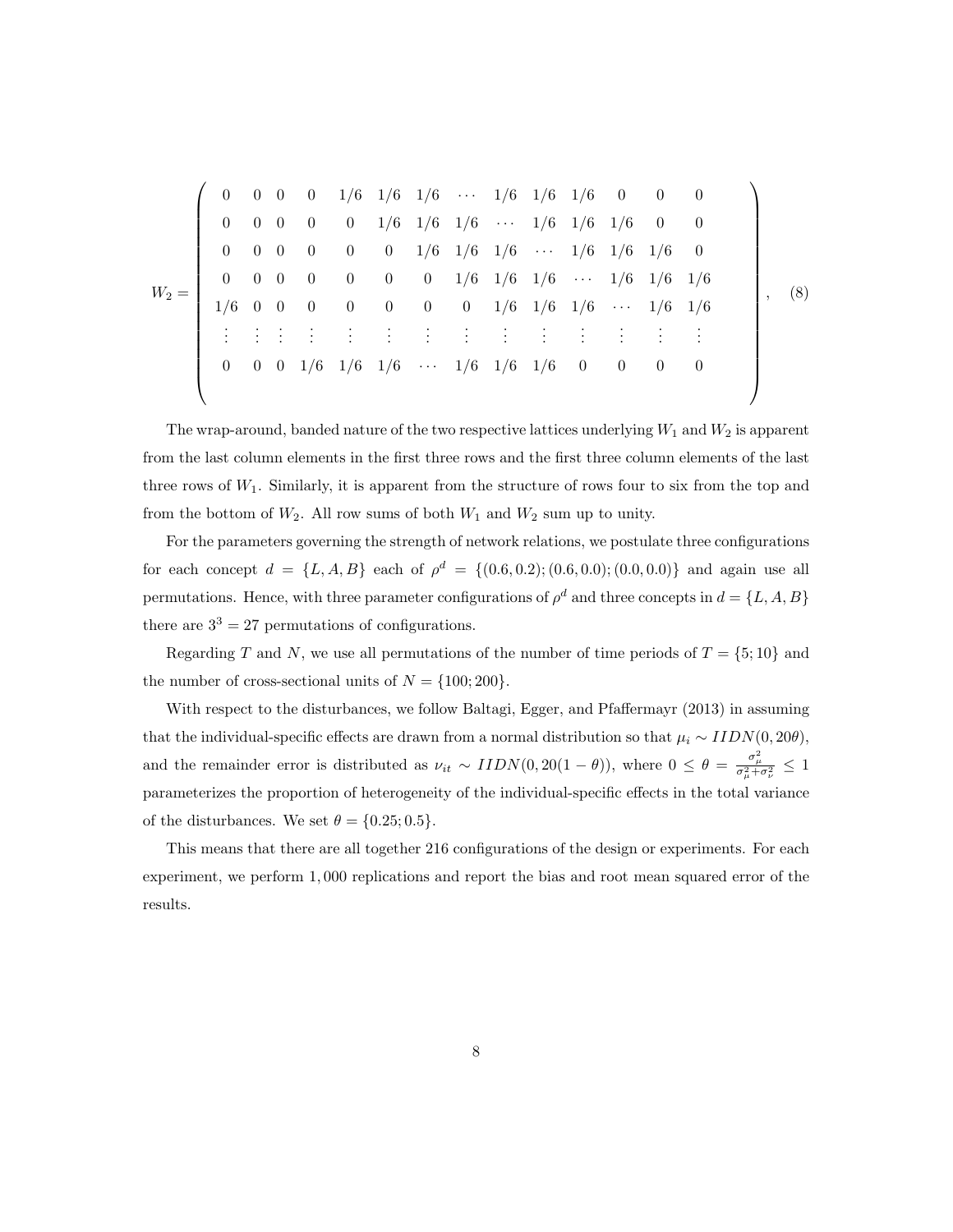#### 3.2 Results

Tables 1-8 report the bias of the parameter estimates across the 1, 000 replications, while Tables 9-16 report the corresponding root mean-squared error (RMSE) across the 1, 000 replications. For each table, the heading gives the corresponding  $N, T$  and  $\theta$ . The block labelled *Configuration* reports the true values of  $\sigma_{\mu}^2$  and  $\sigma_{\nu}^2$  as well as  $\rho_o^d$  for  $d \in \{L, A, B\}$  and  $o \in \{1, 2\}$ . We do not provide the true values of the parameters in  $\beta$ , as they are fixed at  $(5, 0.5)$  for all experiments.

A comparison of Table 1 ( $N = 100, T = 5$ ) with Table 2 ( $N = 100, T = 10$ ), Table 3 ( $N = 200$ ,  $T = 5$ , and Table 4 ( $N = 200, T = 10$ ) suggests the following conclusions for a configuration where  $\theta = 0.25$ . First, the bias of the parameters is already quite low in Table 1, and it diminishes as T and, in particular, as N increases. The companion comparison regarding the RMSE in Tables 9-12 suggests that also the RMSE declines as  $T$  and, in particular, as  $N$  increases.

With  $\theta = 0.5$  instead of  $\theta = 0.25$ , i.e., doubling the heterogeneity across the individual effects, the bias in  $\rho_o^A$  and  $\rho_o^B$  tends to be slightly larger in absolute value. To see this, compare the results in Tables 5-8 (where  $\theta = 0.5$ ) with the corresponding ones in Tables 1-4 (where  $\theta = 0.25$ ). However, this bias improves as the sample size increases. Compare the results in Tables 5 and 1, on the one hand, and those in Tables 8 and 4, respectively. A comparison of the results in Tables 9-12 with the ones in Tables 13-16 regarding the RMSE suggests the following conclusions. First, the RMSE tends to be somewhat smaller for  $\rho_o^d$  for  $d \in \{L, A, B\}$  and  $o \in \{1, 2\}$ , where  $\theta$  is higher. Second, the RMSE tends to decline as T, and particularly, as N increases, irrespective of the level of  $\theta$ .

Overall, we conclude that the small-sample performance of the estimator appears to be quite good and we recommend it for use in applications with even modest sample sizes.

#### 3.3 Likelihood-ratio tests

results, using likelihood-ratio (LR) tests and four alternative null hypotheses:  $H_0^1$ :  $\rho_2^L = 0$ , a second In the previous subsection, we documented the performance of the proposed estimator with regard to point estimates with an emphasis on bias and RMSE. In this subsection, we consider selected testing one is  $H_0^2$ :  $\rho_2^A = 0$ , a third one is that  $H_0^3$ :  $\rho_2^B = 0$ , and the fourth one is  $H_0^4$ :  $\rho_2^L = \rho_2^A = \rho_2^B = 0$ . These test that there is no second order network effect in the lagged dependent variable only, the random individual time-invariant effect only, the remainder disturbance term only, or all of them jointly.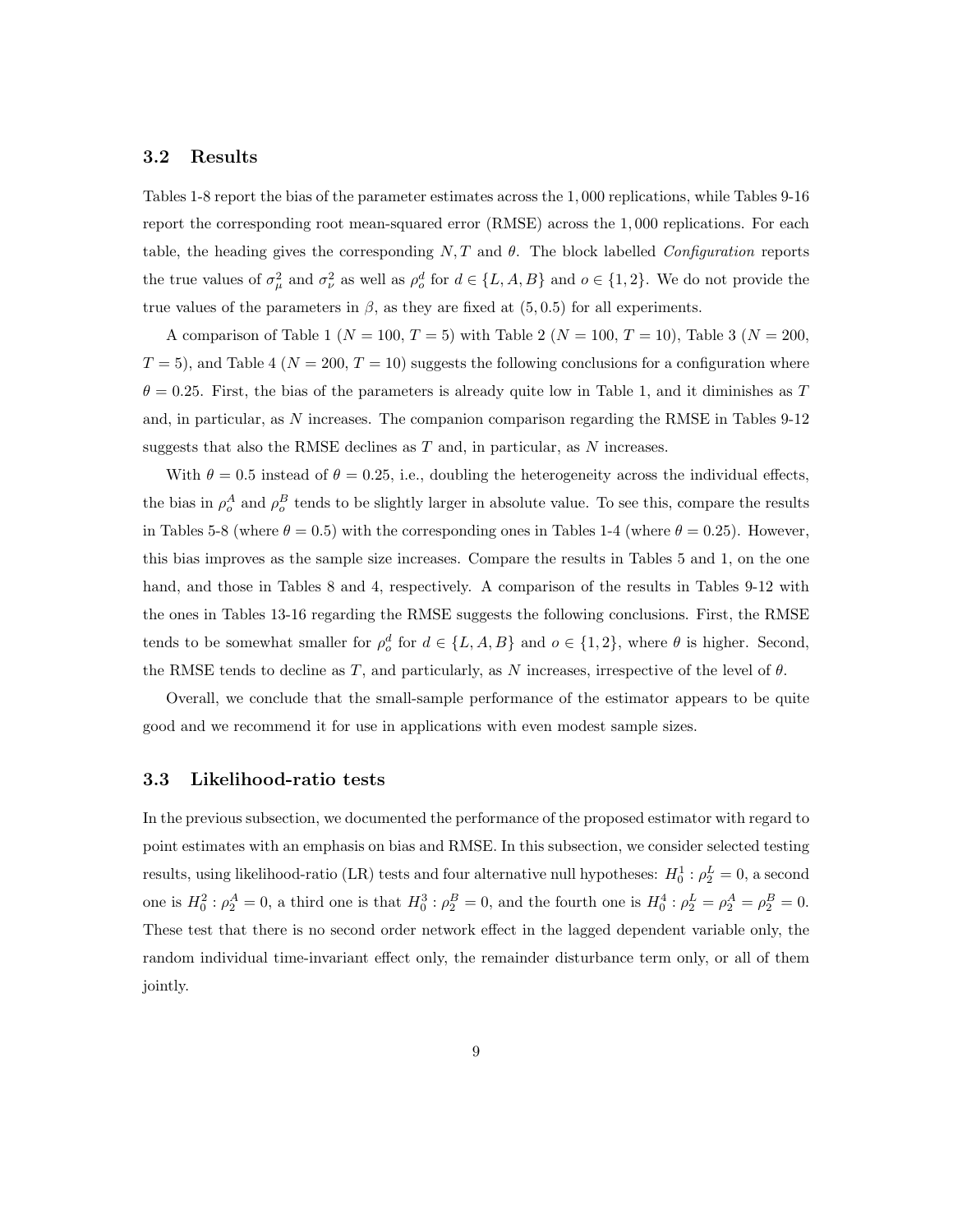|                  |                |                  | Configuration  |                |                  |                |                  |           |           |                            |                  | <b>Bias</b>                                  |            |            |            |                   |            |
|------------------|----------------|------------------|----------------|----------------|------------------|----------------|------------------|-----------|-----------|----------------------------|------------------|----------------------------------------------|------------|------------|------------|-------------------|------------|
| $\rho_1^L$       | $\rho_2^L$     | $\rho_1^A$       | $\rho_2^A$     | $\rho_1^B$     | $\rho_2^B$       | $\sigma^2_\mu$ | $\sigma_{\nu}^2$ | $\beta_0$ | $\beta_1$ | $\sigma^2_\mu$             | $\sigma_{\nu}^2$ | $\rho_1^L$                                   | $\rho_2^L$ | $\rho_1^A$ | $\rho_2^A$ | $\rho_1^B$        | $\rho_2^B$ |
| 0.6              | 0.2            | 0.6              | 0.2            | 0.6            | 0.2              | 5              | 15               | $-0.294$  | $-0.002$  | $-0.437$                   | $-0.475$         | 0.010                                        | $-0.015$   | $-0.173$   | $-0.072$   | $-0.057$          | $-0.001$   |
| 0.6              | 0.2            | 0.6              | 0.2            | 0.6            | $\overline{0}$   | 5              | 15               | $-0.190$  | $-0.003$  | $-0.335$                   | $-0.521$         | 0.016                                        | $-0.020$   | $-0.127$   | $-0.041$   | $-0.071$          | 0.004      |
| 0.6              | 0.2            | 0.6              | 0.2            | $\overline{0}$ | $\overline{0}$   | 5              | 15               | 0.038     | $-0.002$  | $-0.248$                   | $-0.531$         | $-0.012$                                     | 0.008      | $-0.043$   | $-0.048$   | $-0.034$          | $-0.025$   |
| 0.6              | 0.2            | 0.6              | $\overline{0}$ | 0.6            | 0.2              | 5              | 15               | -0.065    | $-0.002$  | $-0.480$                   | $-0.477$         | 0.014                                        | $-0.020$   | $-0.228$   | $-0.057$   | $-0.058$          | 0.004      |
| 0.6              | 0.2            | 0.6              | $\theta$       | 0.6            | $\theta$         | 5              | 15               | 0.107     | $-0.002$  | -0.445                     | -0.497           | 0.021                                        | $-0.028$   | $-0.211$   | $-0.035$   | $-0.070$          | 0.013      |
| 0.6              | 0.2            | 0.6              | $\theta$       | $\overline{0}$ | $\overline{0}$   | 5              | 15               | 0.168     | $-0.001$  | $-0.263$                   | $-0.514$         | $-0.005$                                     | $-0.002$   | $-0.090$   | $-0.026$   | $-0.037$          | $-0.012$   |
| 0.6              | 0.2            | $\theta$         | $\theta$       | 0.6            | 0.2              | 5              | 15               | -0.186    | $-0.003$  | $-0.505$                   | -0.482           | 0.001                                        | 0.000      | $-0.158$   | $-0.050$   | $-0.046$          | $-0.015$   |
| 0.6              | 0.2            | $\overline{0}$   | $\theta$       | 0.6            | $\overline{0}$   | 5              | 15               | 0.275     |           | $-0.004$ $-0.601$          | $-0.477$         | 0.008                                        | $-0.021$   | $-0.211$   | $-0.072$   | $-0.056$          | 0.012      |
| 0.6              | 0.2            | $\boldsymbol{0}$ | $\theta$       | $\overline{0}$ | $\overline{0}$   | 5              | 15               | 0.289     | $-0.001$  | $-0.525$                   | $-0.441$         | $-0.014$                                     | 0.002      | $-0.146$   | $-0.085$   | $-0.020$          | $-0.012$   |
| 0.6              | 0              | 0.6              | 0.2            | 0.6            | 0.2              | 5              | 15               | -0.490    | $-0.002$  | $-0.439$                   | $-0.500$         | $-0.001$                                     | 0.022      | $-0.175$   | $-0.113$   | $-0.050$          | $-0.035$   |
| 0.6              | $\overline{0}$ | 0.6              | 0.2            | 0.6            | $\theta$         | 5              | 15               | $-0.324$  | $-0.003$  | $-0.373$                   | $-0.575$         | $-0.001$                                     | 0.008      | $-0.124$   | $-0.077$   | $-0.067$          | $-0.025$   |
| 0.6              | $\theta$       | 0.6              | 0.2            | $\overline{0}$ | $\overline{0}$   | 5              | 15               | -0.004    | $-0.003$  | $-0.228$                   | $-0.569$         | $-0.022$                                     | 0.011      | $-0.042$   | $-0.057$   | $-0.033$          | $-0.032$   |
| 0.6              | $\overline{0}$ | 0.6              | $\mathbf{0}$   | 0.6            | 0.2              | 5              | 15               | $-0.241$  | $-0.002$  | $-0.507$                   | $-0.497$         | $-0.001$                                     | 0.010      | $-0.229$   | $-0.092$   | $-0.049$          | $-0.025$   |
| 0.6              | $\overline{0}$ | 0.6              | $\overline{0}$ | 0.6            | $\theta$         | 5              | 15               | 0.066     | $-0.003$  | -0.473                     | -0.547           | $-0.004$                                     | $-0.009$   | $-0.193$   | $-0.058$   | $-0.058$          | $-0.008$   |
| 0.6              | $\overline{0}$ | 0.6              | $\theta$       | $\overline{0}$ | $\overline{0}$   | 5              | 15               | 0.188     | $-0.003$  | $-0.269$                   | $-0.554$         | $-0.019$                                     | 0.000      | $-0.084$   | $-0.032$   | $-0.031$          | $-0.018$   |
| 0.6              | $\overline{0}$ | $\overline{0}$   | $\theta$       | 0.6            | 0.2              | 5              | 15               | -0.062    | $-0.002$  | $-0.511$                   | $-0.488$         | $-0.020$                                     | 0.018      | $-0.143$   | -0.071     | $-0.032$          | $-0.034$   |
| 0.6              | 0              | $\boldsymbol{0}$ | $\mathbf{0}$   | 0.6            | $\boldsymbol{0}$ | 5              | 15               | 0.243     | $-0.003$  | $-0.586$                   | $-0.519$         | $-0.020$                                     | $-0.003$   | -0.191     | -0.091     | $-0.041$          | $-0.013$   |
| 0.6              | $\overline{0}$ | $\boldsymbol{0}$ | $\theta$       | $\overline{0}$ | $\overline{0}$   | 5              | 15               | 0.293     | $-0.002$  | -0.497                     | -0.494           | $-0.026$                                     | 0.002      | $-0.145$   | $-0.083$   | $-0.014$ $-0.014$ |            |
| $\boldsymbol{0}$ | $\theta$       | 0.6              | 0.2            | 0.6            | 0.2              | 5              | 15               | $-0.271$  | $-0.002$  | $-0.438$                   | $-0.462$         | 0.014                                        | 0.015      | $-0.177$   | $-0.111$   | $-0.048$          | -0.023     |
| $\boldsymbol{0}$ | $\overline{0}$ | 0.6              | $0.2\,$        | 0.6            | $\boldsymbol{0}$ | 5              | 15               | $-0.239$  | $-0.003$  | $-0.351$                   | $-0.561$         | 0.013                                        | 0.008      | $-0.127$   | $-0.082$   | $-0.066$          | $-0.025$   |
| $\boldsymbol{0}$ | $\overline{0}$ | 0.6              | 0.2            | $\overline{0}$ | $\overline{0}$   | 5              | 15               | $-0.026$  | $-0.006$  | $-0.285$                   | $-0.726$         | $-0.023$                                     | 0.005      | $-0.044$   | $-0.059$   | $-0.039$          | $-0.034$   |
| $\overline{0}$   | $\overline{0}$ | 0.6              | $\theta$       | 0.6            | 0.2              | 5              | 15               | $-0.130$  | $-0.002$  | -0.494                     | $-0.461$         | 0.010                                        | 0.006      | $-0.224$   | $-0.093$   | $-0.045$          | $-0.017$   |
| $\overline{0}$   | $\overline{0}$ | 0.6              | $\mathbf{0}$   | 0.6            | $\boldsymbol{0}$ | 5              | 15               | 0.008     |           | $-0.004$ $-0.466$          | -0.577           | 0.000                                        | $-0.008$   | -0.196     | -0.077     | $-0.057$          | $-0.015$   |
| $\boldsymbol{0}$ | 0              | 0.6              | $\theta$       | $\overline{0}$ | $\overline{0}$   | 5              | 15               | 0.176     | $-0.007$  | -0.324                     | $-0.723$         | $-0.029$                                     | $-0.013$   | -0.084     | $-0.040$   | $-0.032$          | $-0.018$   |
| $\boldsymbol{0}$ | $\overline{0}$ | $\overline{0}$   | $\theta$       | 0.6            | 0.2              | 5              | 15               | 0.081     |           | $-0.004$ $-0.505$ $-0.540$ |                  | $-0.020$                                     | 0.000      | $-0.131$   | $-0.063$   | $-0.029$          | $-0.021$   |
| $\overline{0}$   | $\overline{0}$ | $\boldsymbol{0}$ | $\theta$       | 0.6            | $\overline{0}$   | 5              | 15               | 0.203     | $-0.006$  | $-0.605$                   | $-0.635$         | $-0.029$                                     | $-0.012$   | $-0.180$   | $-0.094$   | $-0.038$          | $-0.016$   |
| $\overline{0}$   | $\overline{0}$ | $\overline{0}$   | $\overline{0}$ | $\theta$       | $\overline{0}$   | 5              | 15               | 0.334     | -0.007    | -0.569                     |                  | $-0.690$ $-0.048$ $-0.018$ $-0.133$ $-0.087$ |            |            |            | -0.009            | $-0.010$   |

Table 1: Bias of Parameters,  $N = 100$ ,  $T = 5$ ,  $\theta = 0.25$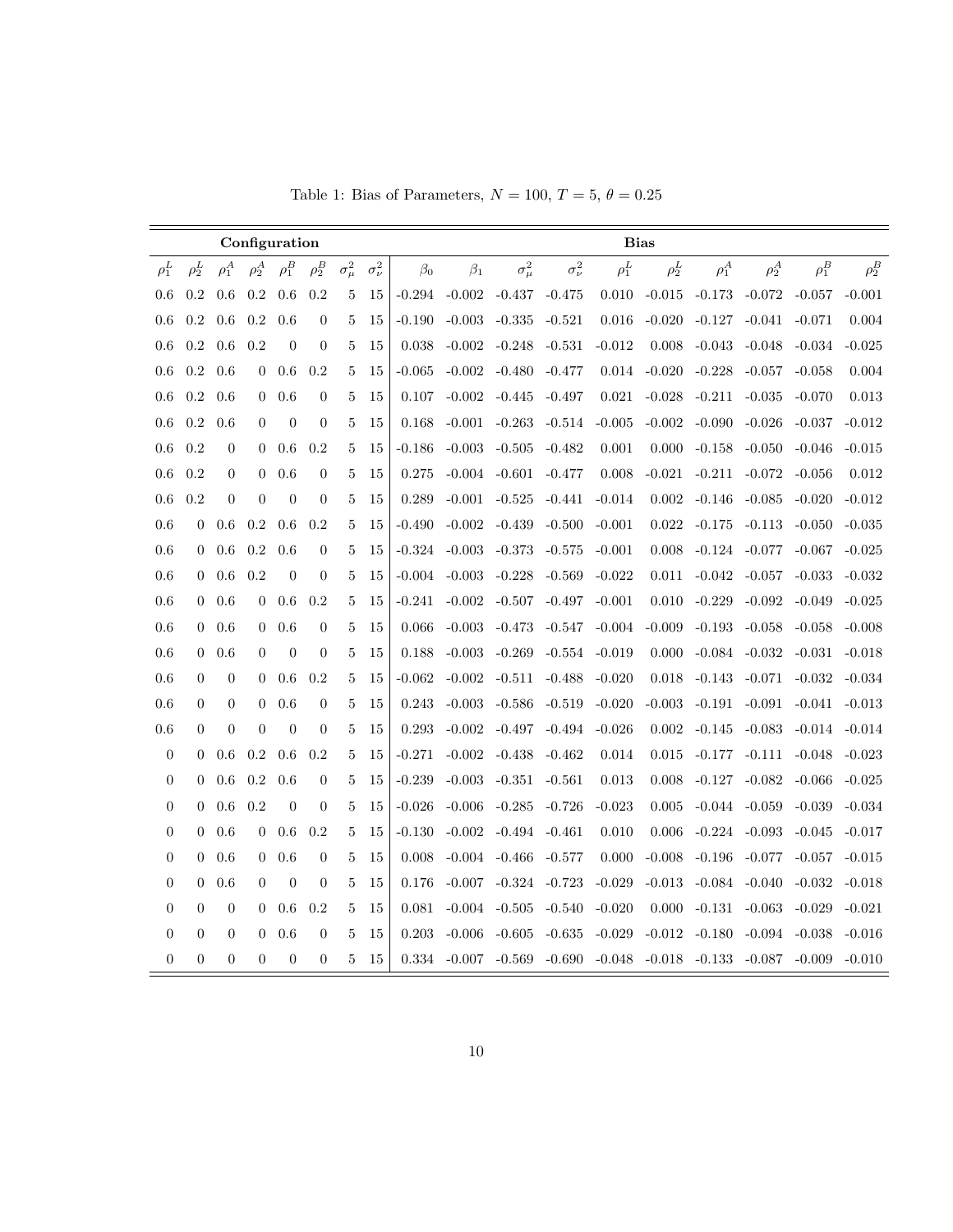|                  |                  |                  | Configuration  |                |                  |                |                  |           |                   |                            |                  | <b>Bias</b> |            |                   |                                     |                   |            |
|------------------|------------------|------------------|----------------|----------------|------------------|----------------|------------------|-----------|-------------------|----------------------------|------------------|-------------|------------|-------------------|-------------------------------------|-------------------|------------|
| $\rho_1^L$       | $\rho_2^L$       | $\rho_1^A$       | $\rho_2^A$     | $\rho_1^B$     | $\rho_2^B$       | $\sigma^2_\mu$ | $\sigma_{\nu}^2$ | $\beta_0$ | $\beta_1$         | $\sigma^2_\mu$             | $\sigma_{\nu}^2$ | $\rho_1^L$  | $\rho_2^L$ | $\rho_1^A$        | $\rho_2^A$                          | $\rho_1^B$        | $\rho_2^B$ |
| 0.6              | 0.2              | 0.6              | 0.2            | 0.6            | 0.2              | 5              | 15               | $-0.115$  | $-0.004$ $-0.322$ |                            | $-0.289$         | 0.000       | $-0.006$   | $-0.112$          | $-0.057$                            | $-0.029$          | $-0.006$   |
| 0.6              | 0.2              | 0.6              | $0.2\,$        | 0.6            | $\overline{0}$   | 5              | 15               | -0.076    | $-0.003$          | $-0.254 -0.278$            |                  | 0.006       | $-0.011$   | $-0.079$          | $-0.034$                            | $-0.037$          | 0.002      |
| 0.6              | 0.2              | 0.6              | 0.2            | $\overline{0}$ | $\boldsymbol{0}$ | 5              | 15               | 0.095     | $-0.003$          | $-0.208$                   | $-0.247$         | $-0.007$    | 0.000      | $-0.041$          | $-0.037$                            | $-0.011$          | $-0.005$   |
| 0.6              | 0.2              | 0.6              | $\theta$       | 0.6            | 0.2              | 5              | 15               | 0.262     | $-0.004$          | $-0.385$                   | $-0.275$         | $-0.003$    | $-0.013$   | $-0.150$          | $-0.049$                            | $-0.024$          | 0.001      |
| 0.6              | 0.2              | 0.6              | $\theta$       | 0.6            | $\overline{0}$   | 5              | 15               | 0.192     | $-0.003$          | $-0.319$                   | $-0.270$         | 0.008       | $-0.019$   | $-0.129$          | $-0.033$                            | $-0.036$          | 0.011      |
| 0.6              | 0.2              | 0.6              | $\theta$       | $\overline{0}$ | $\overline{0}$   | 5              | 15               | 0.215     | -0.003            | $-0.235$                   | $-0.228$         | $-0.006$    | $-0.003$   | $-0.068$          | $-0.026$                            | $-0.009$          | 0.000      |
| 0.6              | 0.2              | $\mathbf{0}$     | $\theta$       | 0.6            | 0.2              | 5              | 15               | 0.253     |                   | $-0.004$ $-0.483$          | $-0.255$         | $-0.005$    | $-0.008$   | $-0.161$          | $-0.052$                            | $-0.020$          | $-0.004$   |
| 0.6              | 0.2              | $\theta$         | $\theta$       | 0.6            | $\overline{0}$   | 5              | 15               | 0.362     |                   | $-0.004$ $-0.531$          | $-0.252$         | 0.003       | $-0.018$   | -0.196            | $-0.070$                            | $-0.027$          | 0.014      |
| 0.6              | 0.2              | $\boldsymbol{0}$ | $\theta$       | $\overline{0}$ | $\overline{0}$   | 5              | 15               | 0.279     | $-0.003$          | $-0.408$                   | $-0.203$         | $-0.007$    | $-0.005$   | $-0.125$          | $-0.063$                            | $-0.006$          | 0.003      |
| 0.6              | 0                | 0.6              | 0.2            | 0.6            | 0.2              | 5              | 15               | -0.272    |                   | $-0.004$ $-0.311$          | $-0.306$         | $-0.002$    | 0.015      | $-0.115$          | $-0.075$                            | $-0.029$          | $-0.024$   |
| 0.6              | $\overline{0}$   | 0.6              | 0.2            | 0.6            | $\theta$         | 5              | 15               | $-0.122$  | $-0.004$ $-0.270$ |                            | -0.357 $\,$      | $-0.005$    | 0.004      | $-0.085$          | $-0.048$                            | $-0.037$          | $-0.015$   |
| 0.6              | $\overline{0}$   | 0.6              | 0.2            | $\overline{0}$ | $\overline{0}$   | 5              | 15               | 0.056     |                   | $-0.004 - 0.206$           | $-0.278$         | $-0.016$    | 0.004      | $-0.039$          | $-0.043$                            | $-0.009$          | $-0.013$   |
| 0.6              | $\overline{0}$   | 0.6              | $\mathbf{0}$   | 0.6            | 0.2              | 5              | 15               | -0.078    | $-0.004$          | $-0.393$                   | $-0.301$         | $-0.006$    | 0.009      | $-0.157$          | $-0.073$                            | $-0.025$          | $-0.019$   |
| 0.6              | $\overline{0}$   | 0.6              | $\mathbf{0}$   | 0.6            | $\boldsymbol{0}$ | 5              | 15               | 0.168     | $-0.005$          | -0.367                     | $-0.354$         | $-0.009$    | $-0.008$   | $-0.132$          | $-0.048$                            | $-0.032$          | $-0.003$   |
| 0.6              | $\overline{0}$   | 0.6              | $\theta$       | $\overline{0}$ | $\overline{0}$   | 5              | 15               | 0.204     | -0.004            | $-0.237$                   | $-0.271$         | $-0.015$    | $-0.003$   | $-0.067$          | $-0.029$                            | $-0.008$          | $-0.003$   |
| 0.6              | $\theta$         | $\overline{0}$   | $\theta$       | 0.6            | 0.2              | 5              | 15               | 0.038     | $-0.004$ $-0.483$ |                            | $-0.278$         | $-0.012$    | 0.008      | -0.154            | $-0.066$                            | $-0.017$          | $-0.018$   |
| 0.6              | $\overline{0}$   | $\overline{0}$   | $\mathbf{0}$   | 0.6            | $\boldsymbol{0}$ | 5              | 15               | 0.414     | -0.005            | $-0.552$                   | $-0.324$         | $-0.019$    |            | $-0.014$ $-0.185$ | -0.072                              | $-0.018$          | 0.004      |
| 0.6              | $\overline{0}$   | $\boldsymbol{0}$ | $\theta$       | $\overline{0}$ | $\overline{0}$   | 5              | 15               | 0.278     | -0.003            | $-0.422$ $-0.246$          |                  | $-0.015$    | $-0.007$   | -0.126            | $-0.064$ $-0.002$                   |                   | 0.004      |
| $\theta$         | $\theta$         | 0.6              | 0.2            | 0.6            | 0.2              | 5              | 15               | -0.243    | $-0.002$          | -0.289                     | $-0.208$         | 0.026       | 0.014      | -0.119            | $-0.069$                            | $-0.037$          | $-0.011$   |
| $\boldsymbol{0}$ | $\overline{0}$   | 0.6              | $0.2\,$        | 0.6            | $\boldsymbol{0}$ | 5              | 15               | $-0.225$  | $-0.003$          | $-0.251$                   | $-0.273$         | 0.024       | 0.013      | -0.092            | $-0.056$                            | $-0.048$          | $-0.019$   |
| $\boldsymbol{0}$ | $\overline{0}$   | 0.6              | 0.2            | $\overline{0}$ | $\overline{0}$   | 5              | 15               | 0.023     | $-0.006$          | $-0.243$                   | $-0.386$         | $-0.012$    | 0.000      |                   | $-0.044$ $-0.043$                   | $-0.019$          | $-0.014$   |
| $\boldsymbol{0}$ | $\overline{0}$   | 0.6              | $\theta$       | 0.6            | 0.2              | 5              | 15               | -0.154    | $-0.002$          | $-0.373$                   | $-0.221$         | 0.020       | 0.008      | $-0.164$          | -0.072                              | $-0.033$          | $-0.008$   |
| $\boldsymbol{0}$ | $\overline{0}$   | 0.6              | $\mathbf{0}$   | 0.6            | $\boldsymbol{0}$ | 5              | 15               | $-0.109$  | $-0.003$          | $-0.350$                   | $-0.293$         | $\,0.014\,$ | 0.006      | $-0.142$          | $-0.063$                            | $-0.041$          | $-0.015$   |
| $\overline{0}$   | 0                | 0.6              | $\theta$       | $\overline{0}$ | $\overline{0}$   | 5              | 15               | 0.124     | $-0.006$          | $-0.293$                   | $-0.397$         | $-0.017$    | $-0.009$   | $-0.070$          | $-0.034$                            | $-0.015$          | $-0.005$   |
| $\boldsymbol{0}$ | $\boldsymbol{0}$ | $\boldsymbol{0}$ | $\theta$       | 0.6            | 0.2              | 5              | 15               | -0.045    | $-0.003$          | -0.472                     | $-0.247$         | 0.007       | 0.002      | $-0.156$          | $-0.062$                            | $-0.024$ $-0.006$ |            |
| $\theta$         | 0                | $\boldsymbol{0}$ | $\theta$       | 0.6            | $\boldsymbol{0}$ | 5              | 15               | 0.022     | $-0.004$          | $-0.552$                   | $-0.309$         | $-0.002$    | $-0.002$   | $-0.192$          | $-0.088$                            | $-0.028$          | $-0.010$   |
| $\boldsymbol{0}$ | $\boldsymbol{0}$ | $\boldsymbol{0}$ | $\overline{0}$ | $\overline{0}$ | $\boldsymbol{0}$ | 5              | 15               | 0.175     | -0.006            | $-0.465$ $-0.372$ $-0.019$ |                  |             |            |                   | $-0.015$ $-0.127$ $-0.064$ $-0.009$ |                   | 0.002      |

Table 2: Bias of Parameters,  $N = 100$ ,  $T = 10$ ,  $\theta = 0.25$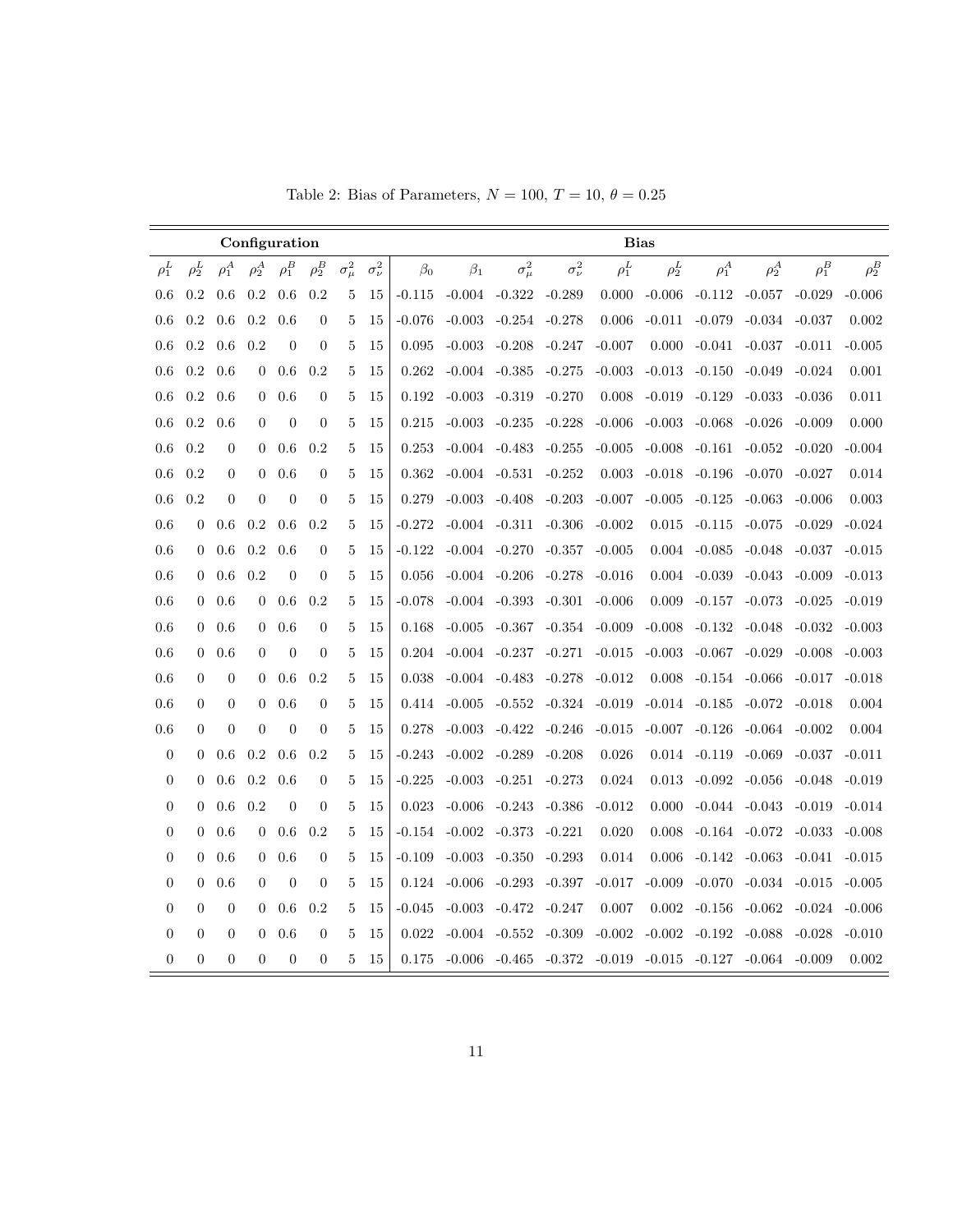|                  |                |                  | Configuration  |                |                  |                |                  |           |           |                            |                  | <b>Bias</b> |            |            |                  |            |            |
|------------------|----------------|------------------|----------------|----------------|------------------|----------------|------------------|-----------|-----------|----------------------------|------------------|-------------|------------|------------|------------------|------------|------------|
| $\rho_1^L$       | $\rho_2^L$     | $\rho_1^A$       | $\rho_2^A$     | $\rho_1^B$     | $\rho_2^B$       | $\sigma^2_\mu$ | $\sigma_{\nu}^2$ | $\beta_0$ | $\beta_1$ | $\sigma^2_\mu$             | $\sigma_{\nu}^2$ | $\rho_1^L$  | $\rho_2^L$ | $\rho_1^A$ | $\rho_2^A$       | $\rho_1^B$ | $\rho_2^B$ |
| 0.6              | 0.2            | 0.6              | 0.2            | 0.6            | 0.2              | 5              | 15               | $-0.191$  | $-0.004$  | $-0.264$ $-0.240$          |                  | 0.002       | $-0.001$   | $-0.081$   | $-0.039$         | $-0.025$   | $-0.014$   |
| 0.6              | 0.2            | 0.6              | 0.2            | 0.6            | $\overline{0}$   | 5              | 15               | $-0.002$  | $-0.003$  | $-0.199$                   | $-0.234$         | 0.001       | $-0.007$   | $-0.049$   | $-0.015$         | $-0.027$   | $-0.004$   |
| 0.6              | 0.2            | 0.6              | 0.2            | $\overline{0}$ | $\overline{0}$   | 5              | 15               | 0.138     | $-0.002$  | $-0.149$                   | $-0.201$         | $-0.009$    | 0.001      | $-0.016$   | $-0.018$         | $-0.007$   | $-0.008$   |
| 0.6              | 0.2            | 0.6              | $\overline{0}$ | 0.6            | 0.2              | 5              | 15               | 0.064     |           | $-0.004 - 0.309$           | $-0.230$         | 0.002       | $-0.008$   | $-0.122$   | $-0.038$         | $-0.024$   | $-0.006$   |
| 0.6              | 0.2            | 0.6              | $\theta$       | 0.6            | $\theta$         | 5              | 15               | 0.187     |           | $-0.003 - 0.264$           | $-0.210$         | 0.005       | $-0.015$   | $-0.096$   | $-0.013$         | $-0.028$   | 0.004      |
| 0.6              | 0.2            | 0.6              | $\theta$       | $\overline{0}$ | $\overline{0}$   | 5              | 15               | 0.211     | $-0.002$  | $-0.159$                   | $-0.186$         | $-0.006$    | $-0.002$   | $-0.035$   | $-0.009$         | $-0.007$   | $-0.004$   |
| 0.6              | 0.2            | $\theta$         | $\theta$       | 0.6            | 0.2              | 5              | 15               | 0.125     | $-0.004$  | -0.392                     | $-0.226$         | $-0.004$    | $-0.004$   | $-0.125$   | $-0.041$         | $-0.018$   | $-0.012$   |
| 0.6              | 0.2            | $\boldsymbol{0}$ | $\theta$       | 0.6            | $\overline{0}$   | 5              | 15               | 0.401     | $-0.003$  | -0.438                     | $-0.217$         | $-0.004$    | $-0.013$   | $-0.150$   | $-0.053$         | $-0.015$   | 0.005      |
| 0.6              | 0.2            | $\boldsymbol{0}$ | $\theta$       | $\overline{0}$ | $\overline{0}$   | 5              | 15               | 0.278     | $-0.002$  | $-0.317$                   | $-0.156$         | $-0.005$    | $-0.006$   | $-0.090$   | $-0.039$         | $-0.002$   | 0.004      |
| 0.6              | $\overline{0}$ | 0.6              | 0.2            | 0.6            | 0.2              | 5              | 15               | $-0.288$  | $-0.003$  | $-0.261$                   | $-0.245$         | 0.000       | 0.019      | $-0.089$   | $-0.062$         | $-0.027$   | $-0.032$   |
| 0.6              | $\overline{0}$ | 0.6              | 0.2            | 0.6            | $\overline{0}$   | 5              | 15               | $-0.103$  |           | $-0.004$ $-0.214$ $-0.307$ |                  | $-0.006$    | 0.008      | $-0.051$   | $-0.033$         | $-0.031$   | $-0.023$   |
| 0.6              | $\theta$       | 0.6              | 0.2            | $\overline{0}$ | $\overline{0}$   | 5              | 15               | 0.112     | $-0.003$  | $-0.154 - 0.230$           |                  | $-0.017$    | 0.004      | $-0.013$   | $-0.026$         | $-0.006$   | $-0.016$   |
| 0.6              | $\overline{0}$ | 0.6              | $\mathbf{0}$   | 0.6            | 0.2              | 5              | 15               | -0.146    | -0.003    | $-0.318$                   | $-0.244$         | $-0.004$    | 0.013      | $-0.130$   | $-0.064$         | $-0.023$   | $-0.027$   |
| 0.6              | $\overline{0}$ | 0.6              | $\overline{0}$ | 0.6            | $\overline{0}$   | 5              | 15               | 0.120     |           | $-0.004$ $-0.278$          | $-0.287$         | $-0.009$    | $-0.004$   | -0.096     | $-0.030$         | $-0.026$   | $-0.010$   |
| 0.6              | $\overline{0}$ | 0.6              | $\theta$       | $\overline{0}$ | $\overline{0}$   | 5              | 15               | 0.223     | $-0.003$  | $-0.175$                   | $-0.220$         | $-0.016$    | $-0.003$   | $-0.032$   | $-0.014$         | -0.004     | $-0.006$   |
| 0.6              | $\overline{0}$ | $\overline{0}$   | $\Omega$       | 0.6            | 0.2              | 5              | 15               | -0.062    | $-0.003$  | $-0.392$                   | $-0.229$         | $-0.009$    | 0.012      | $-0.127$   | $-0.059$         | $-0.018$   | $-0.028$   |
| 0.6              | $\overline{0}$ | $\boldsymbol{0}$ | $\mathbf{0}$   | 0.6            | $\boldsymbol{0}$ | 5              | 15               | 0.264     | $-0.004$  | $-0.468$                   | $-0.261$         | $-0.015$    | $-0.007$   | $-0.157$   | $-0.067$         | $-0.017$   | $-0.007$   |
| 0.6              | $\overline{0}$ | $\overline{0}$   | $\theta$       | $\overline{0}$ | $\overline{0}$   | 5              | 15               | 0.231     | $-0.002$  | $-0.329$                   | $-0.185$         | $-0.015$    | $-0.004$   | $-0.086$   | $-0.045$         | $-0.001$   | $-0.003$   |
| $\boldsymbol{0}$ | $\theta$       | 0.6              | 0.2            | 0.6            | 0.2              | 5              | 15               | -0.170    | $-0.002$  | $-0.238$                   | $-0.170$         | 0.015       | 0.015      | $-0.086$   | $-0.050$         | $-0.025$   | $-0.016$   |
| $\boldsymbol{0}$ | $\overline{0}$ | 0.6              | $0.2\,$        | 0.6            | $\boldsymbol{0}$ | 5              | 15               | $-0.150$  | $-0.003$  | $-0.198$                   | $-0.247$         | 0.012       | 0.015      | $-0.054$   | $-0.035$         | $-0.037$   | $-0.024$   |
| $\boldsymbol{0}$ | $\overline{0}$ | 0.6              | 0.2            | $\overline{0}$ | $\overline{0}$   | 5              | 15               | 0.041     | $-0.005$  | $-0.187$                   | $-0.345$         | $-0.016$    | 0.004      | $-0.018$   | $-0.026$         | $-0.016$   | $-0.021$   |
| $\overline{0}$   | $\overline{0}$ | 0.6              | $\theta$       | 0.6            | 0.2              | 5              | 15               | $-0.156$  | $-0.002$  | $-0.309$                   | $-0.172$         | 0.015       | 0.015      | $-0.133$   | $-0.064$         | $-0.025$   | $-0.017$   |
| $\overline{0}$   | $\overline{0}$ | 0.6              | $\mathbf{0}$   | 0.6            | $\boldsymbol{0}$ | 5              | 15               | $-0.069$  |           | $-0.003 - 0.283$           | $-0.260$         | 0.005       | 0.008      | $-0.103$   | $-0.043 - 0.031$ |            | $-0.020$   |
| $\boldsymbol{0}$ | 0              | 0.6              | $\theta$       | $\overline{0}$ | $\overline{0}$   | 5              | 15               | 0.126     | $-0.005$  | $-0.211$                   | $-0.351$         | $-0.021$    | $-0.006$   | $-0.035$   | $-0.018$         | $-0.010$   | $-0.012$   |
| $\boldsymbol{0}$ | $\overline{0}$ | $\overline{0}$   | $\overline{0}$ | 0.6            | 0.2              | 5              | 15               | -0.075    |           | $-0.003$ $-0.390$          | $-0.193$         | 0.006       | 0.009      | $-0.127$   | $-0.051$         | $-0.021$   | $-0.015$   |
| $\theta$         | $\overline{0}$ | $\boldsymbol{0}$ | $\theta$       | 0.6            | $\overline{0}$   | 5              | 15               | $-0.029$  | $-0.004$  | -0.464                     | $-0.258$         | $-0.001$    | 0.006      | $-0.160$   | $-0.074$         | -0.026     | $-0.019$   |
| $\overline{0}$   | $\overline{0}$ | $\overline{0}$   | $\overline{0}$ | $\overline{0}$ | $\overline{0}$   | 5              | 15               | 0.133     | -0.005    | -0.368                     | $-0.314 - 0.019$ |             | $-0.008$   | $-0.090$   | $-0.045 - 0.008$ |            | -0.007     |

Table 3: Bias of Parameters,  $N = 200$ ,  $T = 5$ ,  $\theta = 0.25$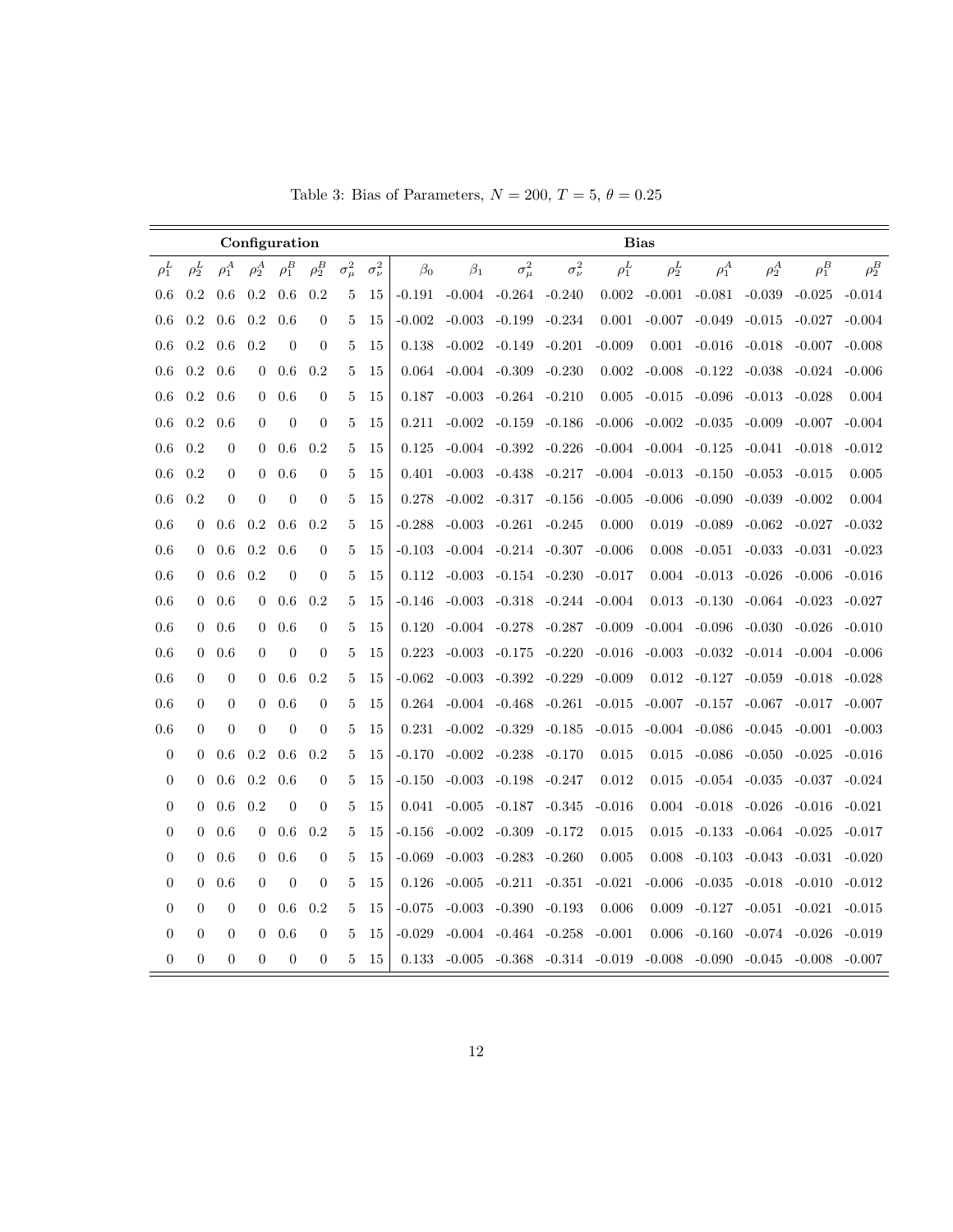| Table 4: Bias of Parameters, $N = 200$ , $T = 10$ , $\theta = 0.25$ |  |  |  |  |  |  |  |  |  |
|---------------------------------------------------------------------|--|--|--|--|--|--|--|--|--|
|---------------------------------------------------------------------|--|--|--|--|--|--|--|--|--|

|                  |                |                  |                  | Configuration  |                  |                |                  |           |           |                |                  |            | <b>Bias</b> |                  |            |            |                 |
|------------------|----------------|------------------|------------------|----------------|------------------|----------------|------------------|-----------|-----------|----------------|------------------|------------|-------------|------------------|------------|------------|-----------------|
| $\rho_1^L$       | $\rho_2^L$     | $\rho_1^A$       | $\rho_2^A$       | $\rho_1^B$     | $\rho_2^B$       | $\sigma^2_\mu$ | $\sigma_{\nu}^2$ | $\beta_0$ | $\beta_1$ | $\sigma^2_\mu$ | $\sigma_{\nu}^2$ | $\rho_1^L$ | $\rho_2^L$  | $\rho_1^A$       | $\rho_2^A$ | $\rho_1^B$ | $\rho_2^B$      |
| 0.6              | 0.2            | 0.6              | 0.2              | 0.6            | 0.2              | 5              | 15               | 0.106     | $-0.001$  | $-0.167$       | $-0.131$         | $-0.010$   | 0.001       | $-0.037$         | $-0.029$   | $-0.006$   | $-0.011$        |
| 0.6              | 0.2            | 0.6              | 0.2              | 0.6            | $\overline{0}$   | 5              | 15               | 0.210     | 0.000     | $-0.151$       | $-0.120$         | $-0.008$   | $-0.005$    | $-0.027$         | $-0.016$   | $-0.007$   | 0.001           |
| 0.6              | 0.2            | $0.6\,$          | 0.2              | $\overline{0}$ | $\boldsymbol{0}$ | 5              | 15               | 0.156     | 0.000     | $-0.118$       | $-0.061$         | $-0.010$   | $0.002\,$   | $-0.013$         | $-0.017$   | 0.006      | $-0.002$        |
| 0.6              | 0.2            | 0.6              | $\overline{0}$   | 0.6            | 0.2              | 5              | 15               | 0.438     | $-0.001$  | $-0.208$       | $-0.133$         | $-0.014$   | $-0.007$    | $-0.061$         | $-0.023$   | $-0.002$   | $-0.002$        |
| 0.6              | 0.2            | 0.6              | $\theta$         | 0.6            | $\overline{0}$   | 5              | 15               | 0.293     | 0.000     | $-0.181$       | $-0.114$         | $-0.006$   | $-0.008$    | $-0.052$         | $-0.012$   | $-0.008$   | 0.004           |
| 0.6              | 0.2            | 0.6              | $\overline{0}$   | $\overline{0}$ | $\overline{0}$   | 5              | 15               | 0.209     | 0.000     | $-0.131$       | $-0.056$         | $-0.009$   | 0.000       | $-0.025$         | $-0.011$   | 0.006      | 0.002           |
| 0.6              | 0.2            | $\overline{0}$   | $\theta$         | 0.6            | 0.2              | 5              | 15               | 0.446     | $-0.001$  | $-0.330$       | $-0.126$         | $-0.017$   | $-0.004$    | $-0.101$         | $-0.042$   | 0.001      | $-0.006$        |
| 0.6              | 0.2            | $\theta$         | $\overline{0}$   | 0.6            | $\boldsymbol{0}$ | 5              | 15               | 0.524     | $-0.001$  | $-0.336$       | $-0.100$         | $-0.010$   | $-0.012$    | $-0.118$         | $-0.047$   | $-0.001$   | 0.011           |
| 0.6              | 0.2            | $\overline{0}$   | $\theta$         | $\overline{0}$ | $\overline{0}$   | $\overline{5}$ | 15               | 0.230     | 0.000     | $-0.219$       | $-0.044$         | $-0.009$   | $-0.001$    | $-0.056$         | $-0.029$   | 0.008      | 0.003           |
| 0.6              | $\theta$       | 0.6              | 0.2              | 0.6            | 0.2              | 5              | 15               | $-0.191$  | 0.000     | $-0.172$       | $-0.129$         | $-0.009$   | 0.019       | $-0.044$         | $-0.045$   | $-0.009$   | $-0.027$        |
| 0.6              | $\theta$       | 0.6              | 0.2              | 0.6            | $\boldsymbol{0}$ | 5              | 15               | 0.067     | $-0.001$  | $-0.167$       | $-0.181$         | $-0.017$   | 0.006       | $-0.027$         | $-0.027$   | $-0.009$   | $-0.015$        |
| 0.6              | $\Omega$       | 0.6              | 0.2              | $\theta$       | $\overline{0}$   | 5              | 15               | 0.141     | 0.000     | $-0.124$       | $-0.079$         | $-0.016$   | 0.001       | $-0.011$         | $-0.020$   | 0.006      | $-0.004$        |
| 0.6              | $\Omega$       | 0.6              | $\theta$         | 0.6            | 0.2              | 5              | 15               | $-0.033$  | $-0.001$  | $-0.218$       | $-0.135$         | $-0.014$   | 0.014       | $-0.068$         | $-0.046$   | $-0.004$   | $-0.022$        |
| 0.6              | $\theta$       | 0.6              | $\theta$         | 0.6            | $\boldsymbol{0}$ | 5              | 15               | 0.292     | $-0.002$  | $-0.202$       | $-0.181$         | $-0.022$   | $-0.004$    | $-0.047$         | $-0.020$   | $-0.003$   | $-0.006$        |
| 0.6              | $\overline{0}$ | 0.6              | $\Omega$         | $\theta$       | $\overline{0}$   | $\mathbf{5}$   | 15               | 0.215     | 0.000     | $-0.138$       | $-0.075$         | $-0.015$   | $-0.004$    | $-0.024$         | $-0.012$   | 0.008      | 0.002           |
| 0.6              | $\Omega$       | $\theta$         | $\Omega$         | 0.6            | 0.2              | 5              | 15               | $-0.001$  | $-0.001$  | $-0.331$       | $-0.121$         | $-0.016$   |             | $0.014 - 0.103$  | $-0.060$   | 0.000      | $-0.023$        |
| 0.6              | $\Omega$       | $\overline{0}$   | $\boldsymbol{0}$ | 0.6            | $\boldsymbol{0}$ | 5              | 15               | 0.393     | $-0.002$  | $-0.368$       | $-0.158$         | $-0.026$   | $-0.007$    | $-0.114$         | $-0.054$   | 0.004      | $-0.002$        |
| 0.6              | $\theta$       | $\theta$         | $\overline{0}$   | $\theta$       | $\overline{0}$   | 5              | 15               | 0.232     | 0.000     | $-0.230$       | $-0.062$         | $-0.015$   | $-0.005$    | $-0.055$         | $-0.027$   | 0.010      | 0.004           |
| $\boldsymbol{0}$ | $\theta$       | 0.6              | 0.2              | 0.6            | 0.2              | 5              | 15               | $-0.092$  | 0.000     | $-0.159$       | $-0.099$         | 0.001      | 0.009       | $-0.040$         | $-0.029$   | $-0.008$   | $-0.009$        |
| $\boldsymbol{0}$ | $\theta$       | 0.6              | 0.2              | 0.6            | $\boldsymbol{0}$ | 5              | 15               | $-0.089$  | $-0.001$  | $-0.150$       | $-0.140$         | 0.001      | 0.011       | $-0.033$         | $-0.026$   | $-0.016$   | $-0.016$        |
| $\boldsymbol{0}$ | $\theta$       | 0.6              | 0.2              | $\overline{0}$ | $\overline{0}$   | 5              | 15               | 0.050     | $-0.002$  | $-0.150$       | $-0.173$         | $-0.017$   | 0.004       | $-0.013$         | $-0.023$   | 0.001      | $-0.012$        |
| $\boldsymbol{0}$ | $\theta$       | 0.6              | $\mathbf{0}$     | 0.6            | 0.2              | 5              | 15               | $-0.065$  | 0.000     | $-0.208$       | $-0.101$         | 0.000      | 0.007       | $-0.072$         | $-0.037$   | $-0.008$   | $-0.008$        |
| $\boldsymbol{0}$ | $\theta$       | 0.6              | $\theta$         | 0.6            | $\boldsymbol{0}$ | 5              | 15               | $-0.041$  | $-0.001$  | $-0.194$       | $-0.148$         | $-0.002$   | 0.006       | $-0.058$         | $-0.030$   | $-0.014$   | $-0.013$        |
| $\boldsymbol{0}$ | $\mathbf{0}$   | 0.6              | $\overline{0}$   | $\overline{0}$ | $\boldsymbol{0}$ | 5              | 15               | 0.098     | $-0.002$  | $-0.170$       | $-0.177$         | $-0.019$   | $-0.002$    | $-0.025$         | $-0.017$   | 0.003      | $-0.007$        |
| $\overline{0}$   | $\theta$       | $\overline{0}$   | $\overline{0}$   | 0.6            | 0.2              | 5              | 15               | $-0.026$  | $-0.001$  | $-0.334$       | $-0.108$         | $-0.005$   | 0.005       | $-0.110$         | $-0.052$   | $-0.005$   | $-0.008$        |
| $\overline{0}$   | $\theta$       | $\overline{0}$   | $\theta$         | 0.6            | $\boldsymbol{0}$ | 5              | 15               | 0.016     | $-0.001$  | $-0.372$       | $-0.149$         | $-0.009$   | 0.003       | $-0.126$         | $-0.066$   | $-0.008$   | $-0.011$        |
| $\boldsymbol{0}$ | $\overline{0}$ | $\boldsymbol{0}$ | $\theta$         | $\overline{0}$ | $\overline{0}$   | 5              | 15               | 0.106     | $-0.002$  | $-0.266$       | -0.162           | $-0.018$   |             | $-0.004 - 0.059$ | $-0.034$   |            | $0.004 - 0.003$ |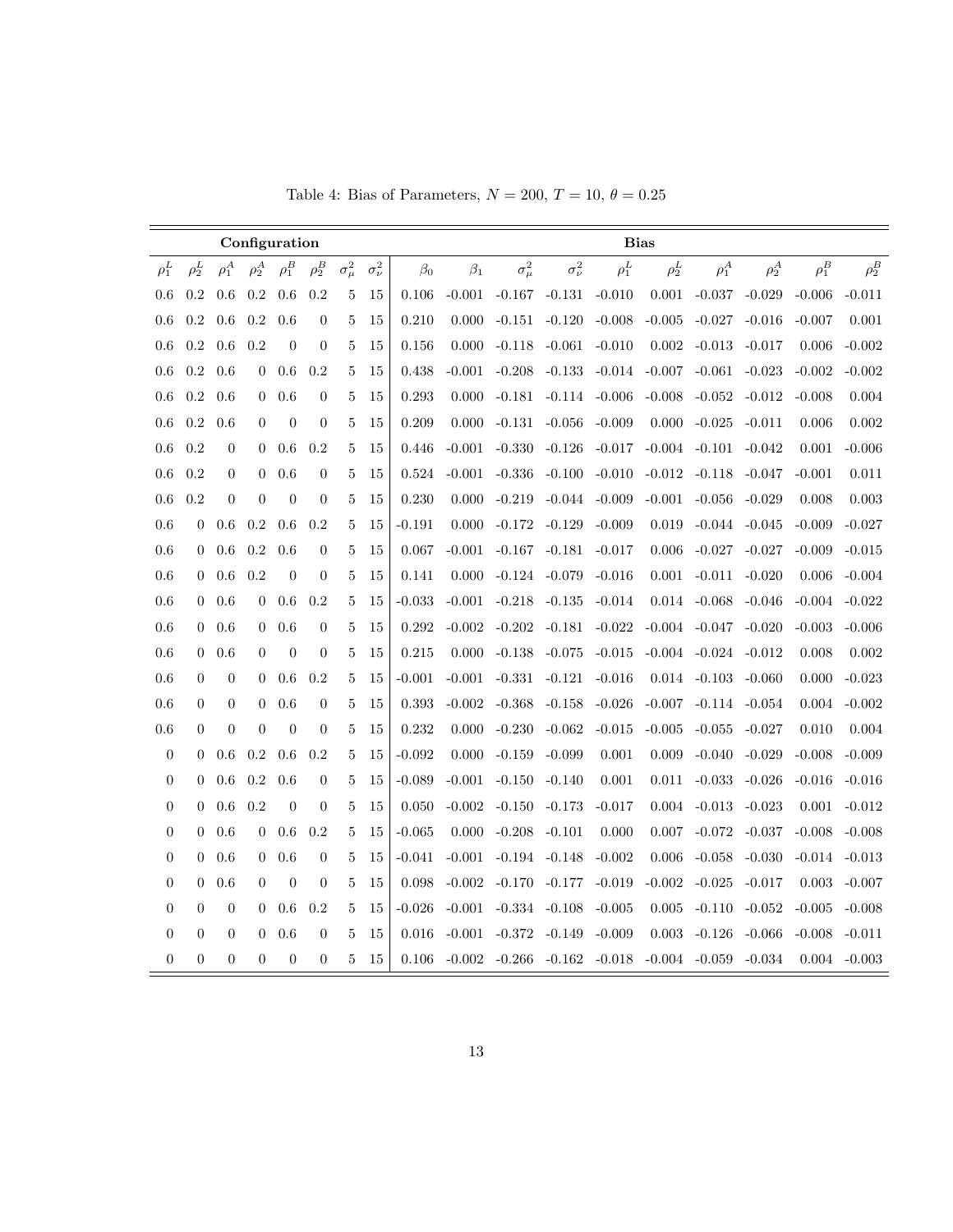|                  |                  |                  | Configuration  |                |                  |                |                  |           |                            |                            |                            |                                     | <b>Bias</b> |                   |                            |                   |            |
|------------------|------------------|------------------|----------------|----------------|------------------|----------------|------------------|-----------|----------------------------|----------------------------|----------------------------|-------------------------------------|-------------|-------------------|----------------------------|-------------------|------------|
| $\rho_1^L$       | $\rho_2^L$       | $\rho_1^A$       | $\rho_2^A$     | $\rho_1^B$     | $\rho_2^B$       | $\sigma^2_\mu$ | $\sigma_{\nu}^2$ | $\beta_0$ | $\beta_1$                  | $\sigma^2_\mu$             | $\sigma_{\nu}^2$           | $\rho_1^L$                          | $\rho_2^L$  | $\rho_1^A$        | $\rho_2^A$                 | $\rho_1^B$        | $\rho_2^B$ |
| 0.6              | 0.2              | 0.6              | 0.2            | 0.6            | 0.2              | 10             | 10               | $-0.419$  | $-0.003$                   | $-0.543 - 0.329$           |                            | 0.007                               | $-0.013$    | $-0.104$          | $-0.042$                   | $-0.054$          | $-0.003$   |
| 0.6              | 0.2              | 0.6              | 0.2            | 0.6            | $\overline{0}$   | 10             | 10               | $-0.062$  | $-0.003$                   | $-0.481$                   | $-0.344$                   | 0.005                               | $-0.019$    | $-0.082$          | $-0.025$                   | $-0.060$          | 0.005      |
| 0.6              | 0.2              | 0.6              | 0.2            | $\overline{0}$ | $\overline{0}$   | 10             | 10               | $-0.012$  | -0.002                     | $-0.386$                   | $-0.348$                   | $-0.015$                            | 0.006       | $-0.040$          | $-0.040$                   | $-0.027$          | $-0.021$   |
| 0.6              | 0.2              | 0.6              | $\theta$       | 0.6            | 0.2              | 10             | 10               | 0.248     | $-0.002$                   | -0.641                     | $-0.325$                   | 0.005                               | $-0.024$    | -0.143            | -0.030                     | $-0.049$          | 0.007      |
| 0.6              | $0.2\,$          | 0.6              | $\theta$       | 0.6            | $\overline{0}$   | 10             | 10               | 0.897     | $-0.003$                   | $-0.581$                   | -0.344                     | $-0.003$                            | $-0.036$    | $-0.118$          | $-0.008$                   | $-0.051$          | 0.020      |
| 0.6              | 0.2              | 0.6              | $\theta$       | $\overline{0}$ | $\theta$         | 10             | 10               | 0.162     | $-0.001$                   | $-0.416$                   | -0.336                     | $-0.008$                            | 0.000       | $-0.072$          | $-0.027$                   | $-0.032$          | $-0.013$   |
| 0.6              | 0.2              | $\mathbf{0}$     | $\overline{0}$ | 0.6            | 0.2              | 10             | 10               | 0.375     | $-0.003$                   | -0.866                     | -0.329                     | $-0.009$                            | $-0.010$    | $-0.145$          | -0.047                     | $-0.034$          | $-0.007$   |
| 0.6              | 0.2              | $\overline{0}$   | $\theta$       | 0.6            | $\theta$         | 10             | 10               | 1.881     |                            | $-0.004$ $-0.913$ $-0.331$ |                            | $-0.031$                            | $-0.045$    | $-0.132$          | $-0.033$                   | $-0.020$          | 0.030      |
| 0.6              | 0.2              | $\mathbf{0}$     | $\overline{0}$ | $\overline{0}$ | $\overline{0}$   | 10             | 10               | 0.285     | $-0.001$                   | $-0.686$                   | $-0.302$                   | $-0.012$                            | 0.001       | $-0.106$          | $-0.062$                   | $-0.020$          | $-0.009$   |
| 0.6              | $\theta$         | 0.6              | 0.2            | 0.6            | 0.2              | 10             | 10               | $-0.581$  | $-0.002$                   | -0.541                     | -0.340                     | $-0.004$                            | 0.020       | $-0.103$          | $-0.074$ $-0.047$          |                   | $-0.033$   |
| 0.6              | $\overline{0}$   | 0.6              | 0.2            | 0.6            | $\boldsymbol{0}$ | 10             | 10               | $-0.465$  | $-0.003$                   | $-0.504$                   | $-0.387$                   | $-0.004$                            | 0.010       | $-0.084$          | $-0.054 - 0.062$           |                   | $-0.028$   |
| 0.6              | $\Omega$         | 0.6              | 0.2            | $\overline{0}$ | $\overline{0}$   | 10             | 10               | $-0.060$  | $-0.003$                   | $-0.350$                   | $-0.360$                   | $-0.028$                            | 0.014       | $-0.034 - 0.055$  |                            | $-0.020$          | $-0.031$   |
| 0.6              | $\overline{0}$   | 0.6              | $\mathbf{0}$   | 0.6            | 0.2              | 10             | 10               | $-0.160$  | $-0.002$                   | $-0.654$                   | $-0.329$                   | $-0.006$                            | 0.007       | $-0.141$          | $-0.064$                   | $-0.043$          | $-0.020$   |
| 0.6              | $\Omega$         | 0.6              | $\overline{0}$ | 0.6            | $\theta$         | 10             | 10               | $-0.002$  | $-0.002$ $-0.615$ $-0.367$ |                            |                            | $-0.004$                            | $-0.007$    | $-0.126$          | $-0.040$                   | $-0.058$          | $-0.009$   |
| 0.6              | $\overline{0}$   | 0.6              | $\Omega$       | $\overline{0}$ | $\Omega$         | 10             | 10               | 0.215     | $-0.003$                   |                            | $-0.404$ $-0.354$ $-0.022$ |                                     | $-0.001$    | $-0.067$          | $-0.032$                   | $-0.022$          | $-0.014$   |
| 0.6              | $\overline{0}$   | $\boldsymbol{0}$ | $\Omega$       | 0.6            | 0.2              | 10             | 10               | 0.093     | $-0.003$                   | $-0.869$                   | $-0.332$                   | $-0.024$                            | 0.012       | $-0.135$          | $-0.076$                   | $-0.025$          | $-0.027$   |
| 0.6              | $\overline{0}$   | $\boldsymbol{0}$ | $\theta$       | 0.6            | $\overline{0}$   | 10             | 10               |           | $0.314 - 0.003$            | -0.945                     | $-0.338$                   | $-0.022$                            | $-0.007$    | $-0.159$          | $-0.072$                   | $-0.034$ $-0.007$ |            |
| 0.6              | $\overline{0}$   | $\overline{0}$   | $\Omega$       | $\overline{0}$ | $\overline{0}$   | 10             | 10               | 0.270     | $-0.002$                   | $-0.685$                   | $-0.330$                   | $-0.024$                            | 0.002       | $-0.103$          | $-0.061$                   | $-0.013$          | -0.011     |
| $\boldsymbol{0}$ | $\overline{0}$   | 0.6              | 0.2            | 0.6            | 0.2              | 10             | 10               | $-0.397$  | $-0.001$                   | $-0.516$                   | $-0.308$                   | 0.019                               | 0.018       | $-0.110$          | $-0.074$                   | $-0.052$          | $-0.025$   |
| $\boldsymbol{0}$ | $\overline{0}$   | 0.6              | 0.2            | 0.6            | $\overline{0}$   | 10             | 10               | $-0.393$  | $-0.002$                   | $-0.442$                   | $-0.356$                   | 0.019                               | 0.016       | $-0.090$          | $-0.059$                   | $-0.067$          | $-0.028$   |
| $\boldsymbol{0}$ | $\overline{0}$   | 0.6              | 0.2            | $\overline{0}$ | $\overline{0}$   | 10             | 10               | $-0.123$  | $-0.006$                   | -0.439                     | $-0.452$                   | $-0.020$                            | 0.010       |                   | $-0.044 - 0.052$           | $-0.036$          | -0.035     |
| $\overline{0}$   | $\overline{0}$   | 0.6              | $\theta$       | 0.6            | 0.2              | 10             | 10               | $-0.098$  | $-0.002$                   | $-0.644$                   | $-0.328$                   | 0.006                               | 0.004       |                   | $-0.144 - 0.067$           | $-0.044$          | $-0.016$   |
| $\boldsymbol{0}$ | $\overline{0}$   | 0.6              | $\theta$       | 0.6            | $\theta$         | 10             | 10               | $-0.003$  |                            | $-0.004$ $-0.604$ $-0.385$ |                            | $-0.001$                            | $-0.010$    | $-0.123$          | $-0.051$                   | $-0.055$          | $-0.012$   |
| $\boldsymbol{0}$ | $\overline{0}$   | 0.6              | $\theta$       | $\overline{0}$ | $\overline{0}$   | 10             | 10               | 0.146     | $-0.006$                   | $-0.530$                   | $-0.455$                   | $-0.029$                            | $-0.011$    | $-0.069$          | $-0.037$                   | $-0.028$          | $-0.016$   |
| $\boldsymbol{0}$ | $\overline{0}$   | $\overline{0}$   | $\Omega$       | 0.6            | 0.2              | 10             | 10               | 0.082     | $-0.004$                   | $-0.863$                   | $-0.357$                   | $-0.019$                            | 0.001       | $-0.131$          | $-0.071$                   | $-0.026$          | $-0.020$   |
| $\overline{0}$   | $\boldsymbol{0}$ | $\boldsymbol{0}$ | $\theta$       | 0.6            | $\overline{0}$   | 10             | 10               | 0.229     | $-0.006$                   | $-0.981$                   |                            | $-0.412 - 0.031$                    |             | $-0.016$ $-0.151$ | $-0.080$                   | $-0.031$          | $-0.012$   |
| $\boldsymbol{0}$ | $\overline{0}$   | $\overline{0}$   | $\overline{0}$ | $\theta$       | $\overline{0}$   | 10             | 10               | 0.333     | $-0.007$                   |                            |                            | $-0.816$ $-0.461$ $-0.047$ $-0.020$ |             |                   | $-0.092$ $-0.064$ $-0.008$ |                   | $-0.005$   |

Table 5: Bias of Parameters,  $N = 100, T = 5, \theta = 0.5$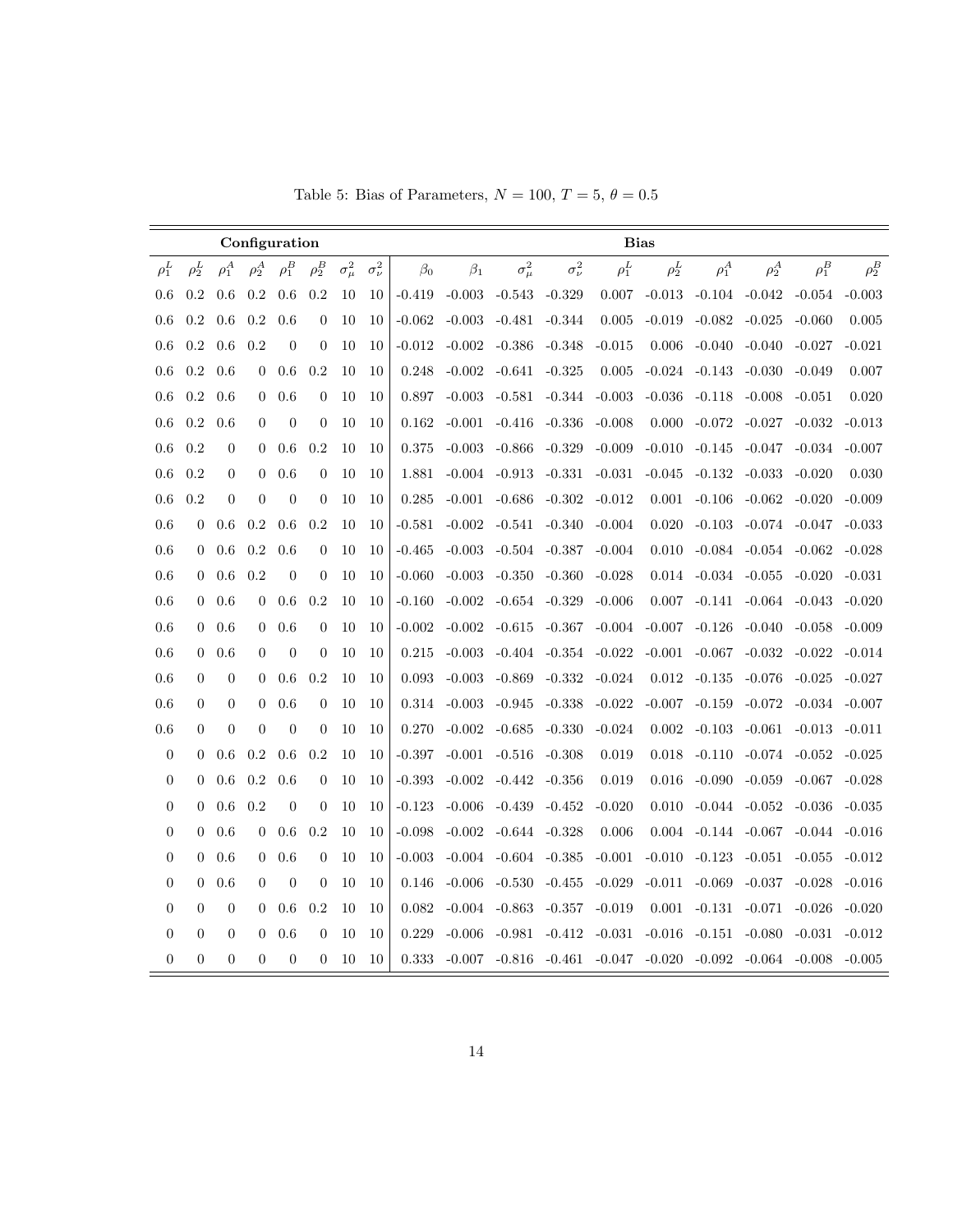|  |  | Table 6: Bias of Parameters, $N = 100$ , $T = 10$ , $\theta = 0.5$ |  |  |  |
|--|--|--------------------------------------------------------------------|--|--|--|
|--|--|--------------------------------------------------------------------|--|--|--|

|                  |                  |                |                | Configuration    |                  |                |                  |           |           |                |                  |            | <b>Bias</b> |            |            |            |            |
|------------------|------------------|----------------|----------------|------------------|------------------|----------------|------------------|-----------|-----------|----------------|------------------|------------|-------------|------------|------------|------------|------------|
| $\rho_1^L$       | $\rho_2^L$       | $\rho_1^A$     | $\rho_2^A$     | $\rho_1^B$       | $\rho_2^B$       | $\sigma^2_\mu$ | $\sigma_{\nu}^2$ | $\beta_0$ | $\beta_1$ | $\sigma^2_\mu$ | $\sigma_{\nu}^2$ | $\rho_1^L$ | $\rho_2^L$  | $\rho_1^A$ | $\rho_2^A$ | $\rho_1^B$ | $\rho_2^B$ |
| 0.6              | 0.2              | 0.6            | 0.2            | 0.6              | 0.2              | 10             | 10               | $-0.324$  | $-0.004$  | $-0.427$       | $-0.177$         | 0.003      | $-0.004$    | $-0.077$   | $-0.039$   | $-0.029$   | $-0.009$   |
| 0.6              | 0.2              | 0.6            | $0.2\,$        | 0.6              | $\overline{0}$   | 10             | 10               | $-0.139$  | $-0.003$  | $-0.391$       | $-0.174$         | 0.001      | $-0.010$    | $-0.060$   | $-0.030$   | $-0.030$   | 0.001      |
| 0.6              | 0.2              | 0.6            | 0.2            | $\theta$         | $\boldsymbol{0}$ | 10             | 10               | 0.018     | $-0.003$  | $-0.311$       | $-0.155$         | $-0.006$   | $-0.001$    | $-0.040$   | $-0.033$   | $-0.010$   | $-0.004$   |
| 0.6              | 0.2              | 0.6            | $\theta$       | 0.6              | 0.2              | 10             | 10               | 0.186     | $-0.004$  | $-0.531$       | $-0.172$         | $-0.001$   | $-0.013$    | $-0.105$   | $-0.032$   | $-0.025$   | 0.001      |
| 0.6              | 0.2              | 0.6            | $\theta$       | 0.6              | $\boldsymbol{0}$ | 10             | 10               | 0.101     | $-0.003$  | $-0.459$       | $-0.170$         | 0.004      | $-0.014$    | $-0.091$   | $-0.026$   | $-0.031$   | 0.005      |
| 0.6              | 0.2              | 0.6            | $\overline{0}$ | $\overline{0}$   | $\overline{0}$   | 10             | 10               | 0.224     | $-0.002$  | $-0.360$       | $-0.139$         | $-0.005$   | $-0.004$    | $-0.060$   | $-0.025$   | $-0.006$   | 0.003      |
| 0.6              | 0.2              | $\overline{0}$ | $\theta$       | 0.6              | 0.2              | 10             | 10               | 0.327     | $-0.004$  | $-0.795$       | $-0.160$         | $-0.007$   | $-0.009$    | $-0.139$   | $-0.055$   | $-0.016$   | $-0.003$   |
| 0.6              | 0.2              | $\mathbf{0}$   | $\theta$       | 0.6              | $\theta$         | 10             | 10               | 0.514     | $-0.004$  | $-0.748$       | $-0.161$         | $-0.004$   | $-0.016$    | $-0.139$   | $-0.051$   | $-0.019$   | 0.010      |
| 0.6              | 0.2              | $\overline{0}$ | $\theta$       | $\overline{0}$   | $\overline{0}$   | 10             | 10               | 0.282     | $-0.002$  | $-0.581$       | $-0.123$         | $-0.006$   | $-0.005$    | $-0.098$   | $-0.049$   | $-0.003$   | 0.006      |
| 0.6              | $\theta$         | 0.6            | 0.2            | 0.6              | 0.2              | 10             | 10               | $-0.285$  | $-0.003$  | $-0.404$       | $-0.196$         | $-0.006$   | 0.015       | $-0.076$   | $-0.059$   | $-0.024$   | $-0.025$   |
| 0.6              | $\overline{0}$   | 0.6            | 0.2            | 0.6              | $\boldsymbol{0}$ | 10             | 10               | $-0.275$  | $-0.004$  | $-0.383$       | $-0.224$         | $-0.006$   | 0.008       | $-0.066$   | $-0.045$   | $-0.031$   | $-0.019$   |
| 0.6              | $\theta$         | 0.6            | 0.2            | $\mathbf{0}$     | $\boldsymbol{0}$ | $10\,$         | 10               | $-0.044$  | $-0.003$  | $-0.297$       | $-0.167$         | $-0.013$   | 0.005       | $-0.038$   | $-0.039$   | $-0.008$   | $-0.012$   |
| 0.6              | $\overline{0}$   | 0.6            | $\theta$       | 0.6              | 0.2              | 10             | 10               | $-0.035$  | -0.004    | $-0.509$       | $-0.197$         | $-0.009$   | 0.007       | $-0.105$   | $-0.053$   | $-0.020$   | $-0.017$   |
| 0.6              | $\boldsymbol{0}$ | 0.6            | $\mathbf{0}$   | 0.6              | $\boldsymbol{0}$ | 10             | 10               | 0.114     | $-0.004$  | $-0.488$       | $-0.230$         | $-0.011$   | $-0.005$    | $-0.094$   | $-0.037$   | $-0.027$   | $-0.006$   |
| 0.6              | $\boldsymbol{0}$ | 0.6            | $\theta$       | $\theta$         | $\overline{0}$   | 10             | 10               | 0.193     | $-0.003$  | $-0.379$       | $-0.159$         | $-0.014$   | $-0.004$    | $-0.058$   | $-0.028$   | $-0.004$   | $-0.001$   |
| 0.6              | $\theta$         | $\overline{0}$ | $\theta$       | 0.6              | 0.2              | 10             | 10               | 0.113     | -0.004    | $-0.775$       | $-0.181$         | $-0.015$   | 0.005       | $-0.136$   | $-0.072$   | $-0.012$   | $-0.016$   |
| 0.6              | $\boldsymbol{0}$ | $\overline{0}$ | $\theta$       | 0.6              | $\boldsymbol{0}$ | 10             | 10               | 0.365     | $-0.004$  | $-0.804$       | $-0.207$         | $-0.019$   | $-0.011$    | $-0.139$   | $-0.061$   | $-0.015$   | 0.002      |
| 0.6              | $\boldsymbol{0}$ | $\theta$       | $\overline{0}$ | $\theta$         | $\overline{0}$   | 10             | 10               | 0.258     | $-0.003$  | $-0.615$       | $-0.148$         | $-0.014$   | $-0.006$    | $-0.095$   | $-0.050$   | 0.000      | 0.004      |
| $\boldsymbol{0}$ | $\Omega$         | 0.6            | 0.2            | 0.6              | 0.2              | 10             | 10               | $-0.264$  | $-0.002$  | $-0.356$       | $-0.131$         | 0.021      | 0.012       | $-0.079$   | $-0.047$   | $-0.031$   | $-0.009$   |
| $\boldsymbol{0}$ | $\boldsymbol{0}$ | 0.6            | 0.2            | 0.6              | $\boldsymbol{0}$ | 10             | 10               | $-0.299$  | $-0.002$  | $-0.351$       | $-0.168$         | 0.021      | 0.015       | $-0.075$   | $-0.046$   | $-0.041$   | $-0.020$   |
| $\boldsymbol{0}$ | $\boldsymbol{0}$ | 0.6            | 0.2            | $\boldsymbol{0}$ | $\boldsymbol{0}$ | 10             | 10               | $-0.073$  | $-0.005$  | $-0.345$       | $-0.225$         | $-0.008$   | 0.005       | $-0.044$   | $-0.039$   | $-0.016$   | $-0.015$   |
| $\boldsymbol{0}$ | $\overline{0}$   | 0.6            | $\theta$       | 0.6              | 0.2              | 10             | 10               | $-0.120$  | $-0.002$  | $-0.485$       | $-0.151$         | 0.013      | 0.008       | $-0.110$   | $-0.052$   | $-0.027$   | $-0.009$   |
| $\overline{0}$   | $\overline{0}$   | 0.6            | $\Omega$       | 0.6              | $\overline{0}$   | 10             | 10               | $-0.082$  | $-0.003$  | $-0.472$       | $-0.192$         | 0.008      | 0.004       | $-0.100$   | $-0.048$   | $-0.034$   | $-0.013$   |
| $\overline{0}$   | $\overline{0}$   | 0.6            | $\overline{0}$ | $\overline{0}$   | $\overline{0}$   | 10             | 10               | 0.091     | $-0.005$  | $-0.432$       | $-0.231$         | $-0.014$   | $-0.007$    | $-0.063$   | $-0.031$   | $-0.012$   | $-0.004$   |
| $\overline{0}$   | $\overline{0}$   | $\theta$       | $\theta$       | 0.6              | 0.2              | 10             | 10               | $-0.015$  | $-0.003$  | $-0.771$       | $-0.162$         | 0.001      | 0.001       | $-0.141$   | $-0.068$   | $-0.018$   | $-0.006$   |
| $\overline{0}$   | $\overline{0}$   | $\theta$       | $\theta$       | 0.6              | $\overline{0}$   | 10             | 10               | 0.078     | $-0.004$  | $-0.825$       | $-0.207$         | $-0.009$   | $-0.006$    | $-0.146$   | $-0.074$   | $-0.021$   | $-0.007$   |
| $\overline{0}$   | $\overline{0}$   | $\overline{0}$ | $\overline{0}$ | $\overline{0}$   | $\overline{0}$   | 10             | 10               | 0.152     | $-0.005$  | $-0.680$       | $-0.230$         | $-0.017$   | $-0.013$    | $-0.100$   | $-0.052$   | $-0.008$   | 0.002      |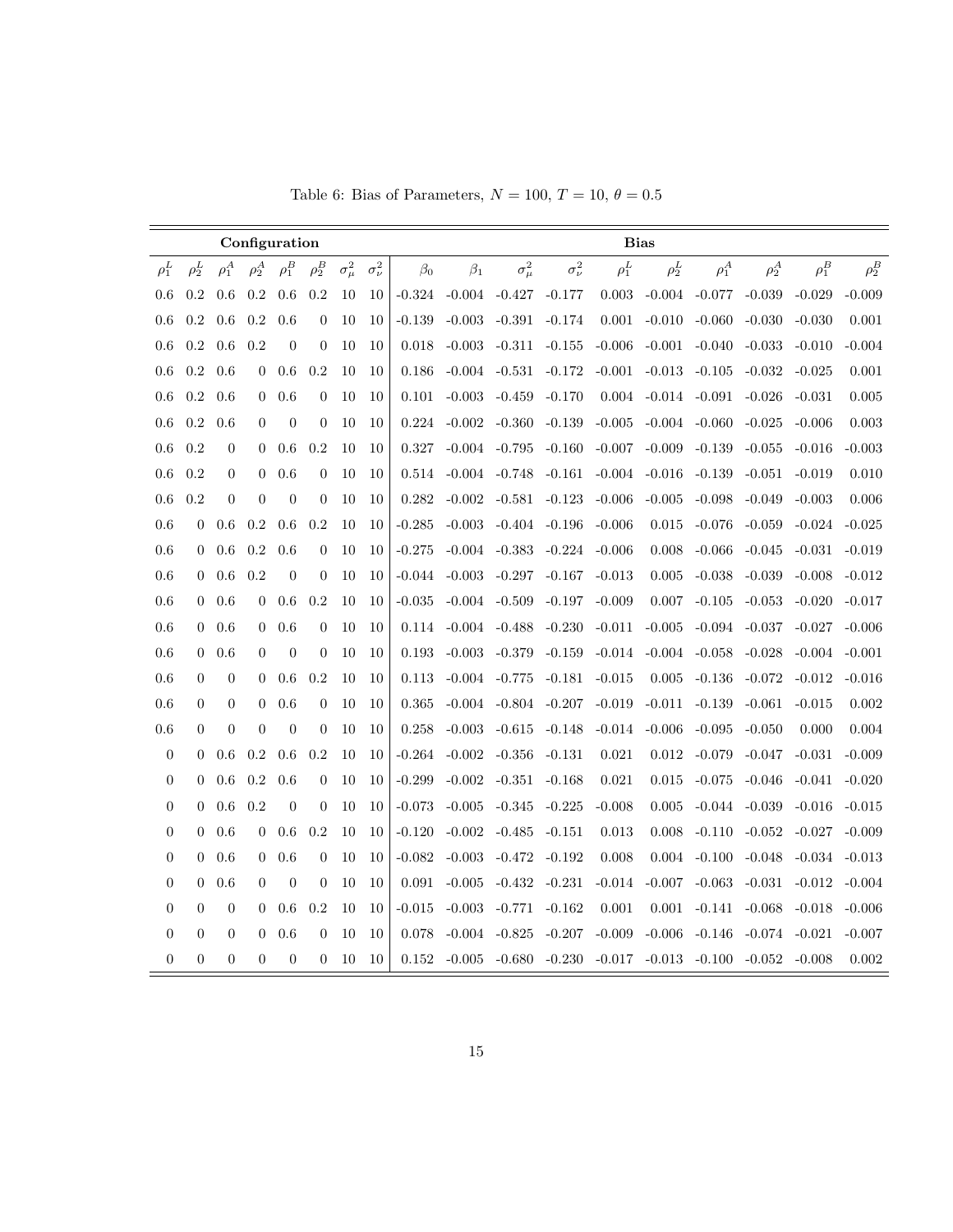|                  |                  |                |                  | Configuration    |                  |                |                  |           |           |                |                  |            | <b>Bias</b> |            |            |            |            |
|------------------|------------------|----------------|------------------|------------------|------------------|----------------|------------------|-----------|-----------|----------------|------------------|------------|-------------|------------|------------|------------|------------|
| $\rho_1^L$       | $\rho_2^L$       | $\rho_1^A$     | $\rho_2^A$       | $\rho_1^B$       | $\rho_2^B$       | $\sigma^2_\mu$ | $\sigma_{\nu}^2$ | $\beta_0$ | $\beta_1$ | $\sigma^2_\mu$ | $\sigma_{\nu}^2$ | $\rho_1^L$ | $\rho_2^L$  | $\rho_1^A$ | $\rho_2^A$ | $\rho_1^B$ | $\rho_2^B$ |
| 0.6              | 0.2              | 0.6            | 0.2              | 0.6              | 0.2              | 10             | 10               | $-0.258$  | $-0.003$  | $-0.316$       | $-0.166$         | 0.001      | 0.000       | $-0.048$   | $-0.029$   | $-0.025$   | $-0.015$   |
| 0.6              | 0.2              | 0.6            | $0.2\,$          | 0.6              | $\overline{0}$   | 10             | 10               | $-0.047$  | $-0.003$  | $-0.259$       | $-0.167$         | $-0.001$   | $-0.005$    | $-0.036$   | $-0.014$   | $-0.024$   | $-0.005$   |
| 0.6              | 0.2              | 0.6            | 0.2              | $\theta$         | $\boldsymbol{0}$ | 10             | 10               | 0.127     | $-0.003$  | $-0.212$       | $-0.128$         | $-0.009$   | 0.001       | $-0.014$   | $-0.017$   | $-0.005$   | $-0.006$   |
| 0.6              | 0.2              | 0.6            | $\theta$         | 0.6              | 0.2              | 10             | 10               | 0.074     | $-0.004$  | $-0.379$       | $-0.157$         | 0.002      | $-0.009$    | $-0.071$   | $-0.021$   | $-0.024$   | $-0.004$   |
| 0.6              | 0.2              | 0.6            | $\theta$         | 0.6              | $\boldsymbol{0}$ | 10             | 10               | 0.134     | $-0.002$  | $-0.321$       | $-0.142$         | 0.003      | $-0.011$    | $-0.058$   | $-0.009$   | $-0.026$   | 0.002      |
| 0.6              | 0.2              | 0.6            | $\overline{0}$   | $\overline{0}$   | $\overline{0}$   | 10             | 10               | 0.233     | $-0.002$  | $-0.249$       | $-0.121$         | $-0.008$   | $-0.002$    | $-0.026$   | $-0.010$   | $-0.004$   | $-0.001$   |
| 0.6              | 0.2              | $\overline{0}$ | $\theta$         | 0.6              | 0.2              | 10             | 10               | 0.148     | $-0.003$  | $-0.575$       | $-0.142$         | $-0.002$   | $-0.006$    | $-0.099$   | $-0.038$   | $-0.018$   | $-0.008$   |
| 0.6              | 0.2              | $\mathbf{0}$   | $\theta$         | 0.6              | $\overline{0}$   | 10             | 10               | 0.560     | $-0.003$  | $-0.587$       | $-0.125$         | $-0.003$   | $-0.020$    | $-0.105$   | $-0.031$   | $-0.016$   | 0.011      |
| 0.6              | 0.2              | $\overline{0}$ | $\theta$         | $\overline{0}$   | $\overline{0}$   | 10             | 10               | 0.261     | $-0.002$  | $-0.373$       | $-0.107$         | $-0.007$   | $-0.003$    | $-0.048$   | $-0.027$   | $-0.001$   | 0.001      |
| 0.6              | $\theta$         | 0.6            | 0.2              | 0.6              | 0.2              | 10             | 10               | $-0.312$  | $-0.003$  | $-0.334$       | $-0.170$         | $-0.002$   | 0.019       | $-0.050$   | $-0.048$   | $-0.025$   | $-0.031$   |
| 0.6              | $\overline{0}$   | 0.6            | 0.2              | 0.6              | $\boldsymbol{0}$ | 10             | 10               | $-0.194$  | $-0.004$  | $-0.296$       | $-0.204$         | $-0.007$   | 0.010       | $-0.036$   | $-0.033$   | $-0.029$   | $-0.025$   |
| 0.6              | $\theta$         | 0.6            | 0.2              | $\mathbf{0}$     | $\boldsymbol{0}$ | $10\,$         | 10               | 0.057     | $-0.003$  | $-0.219$       | $-0.147$         | $-0.017$   | 0.006       | $-0.011$   | $-0.025$   | $-0.004$   | $-0.017$   |
| 0.6              | $\overline{0}$   | 0.6            | $\theta$         | 0.6              | 0.2              | 10             | 10               | $-0.077$  | $-0.003$  | $-0.398$       | $-0.170$         | $-0.007$   | 0.011       | $-0.070$   | $-0.044$   | -0.020     | $-0.024$   |
| 0.6              | $\boldsymbol{0}$ | 0.6            | $\boldsymbol{0}$ | 0.6              | $\boldsymbol{0}$ | 10             | 10               | 0.098     | $-0.004$  | $-0.353$       | $-0.192$         | $-0.010$   | $-0.002$    | $-0.057$   | $-0.024$   | $-0.024$   | $-0.011$   |
| 0.6              | $\boldsymbol{0}$ | 0.6            | $\theta$         | $\theta$         | $\overline{0}$   | 10             | 10               | 0.219     | $-0.003$  | $-0.258$       | $-0.135$         | $-0.018$   | $-0.001$    | $-0.023$   | $-0.015$   | 0.001      | $-0.007$   |
| 0.6              | $\overline{0}$   | $\overline{0}$ | $\theta$         | 0.6              | 0.2              | 10             | 10               | $-0.012$  | $-0.003$  | $-0.581$       | $-0.152$         | $-0.011$   | 0.011       | $-0.096$   | $-0.058$   | $-0.014$   | $-0.025$   |
| 0.6              | $\boldsymbol{0}$ | $\overline{0}$ | $\theta$         | 0.6              | $\boldsymbol{0}$ | 10             | 10               | 0.240     | $-0.004$  | $-0.621$       | $-0.168$         | $-0.014$   | $-0.006$    | $-0.105$   | $-0.051$   | $-0.015$   | $-0.006$   |
| 0.6              | $\boldsymbol{0}$ | $\theta$       | $\overline{0}$   | $\theta$         | $\overline{0}$   | 10             | 10               | 0.227     | $-0.002$  | $-0.393$       | $-0.125$         | $-0.015$   | $-0.003$    | $-0.046$   | $-0.029$   | 0.000      | $-0.003$   |
| $\boldsymbol{0}$ | $\Omega$         | 0.6            | 0.2              | 0.6              | 0.2              | 10             | 10               | $-0.152$  | $-0.002$  | $-0.272$       | $-0.121$         | 0.012      | 0.012       | $-0.047$   | $-0.032$   | $-0.023$   | $-0.014$   |
| $\boldsymbol{0}$ | $\boldsymbol{0}$ | 0.6            | 0.2              | 0.6              | $\boldsymbol{0}$ | 10             | 10               | $-0.149$  | $-0.002$  | $-0.260$       | $-0.161$         | 0.010      | 0.013       | $-0.039$   | $-0.030$   | $-0.032$   | $-0.022$   |
| $\boldsymbol{0}$ | $\boldsymbol{0}$ | 0.6            | 0.2              | $\boldsymbol{0}$ | $\boldsymbol{0}$ | 10             | 10               | 0.009     | $-0.005$  | $-0.272$       | $-0.205$         | $-0.013$   | 0.006       | $-0.016$   | $-0.025$   | $-0.013$   | $-0.020$   |
| $\boldsymbol{0}$ | $\overline{0}$   | 0.6            | $\theta$         | 0.6              | 0.2              | 10             | 10               | $-0.072$  | $-0.003$  | $-0.366$       | $-0.134$         | 0.006      | 0.008       | $-0.069$   | $-0.036$   | $-0.020$   | $-0.012$   |
| $\overline{0}$   | $\overline{0}$   | 0.6            | $\Omega$         | 0.6              | $\overline{0}$   | 10             | 10               | $-0.023$  | $-0.004$  | $-0.361$       | $-0.182$         | $-0.001$   | 0.004       | $-0.059$   | $-0.032$   | $-0.027$   | $-0.017$   |
| $\overline{0}$   | $\overline{0}$   | 0.6            | $\overline{0}$   | $\overline{0}$   | $\overline{0}$   | 10             | 10               | 0.095     | $-0.005$  | $-0.324$       | $-0.214$         | $-0.017$   | $-0.004$    | $-0.029$   | $-0.018$   | $-0.010$   | $-0.011$   |
| $\overline{0}$   | $\overline{0}$   | $\theta$       | $\theta$         | 0.6              | 0.2              | 10             | 10               | $-0.045$  | $-0.003$  | $-0.584$       | $-0.131$         | 0.002      | 0.007       | $-0.100$   | $-0.052$   | $-0.016$   | $-0.013$   |
| $\overline{0}$   | $\overline{0}$   | $\theta$       | $\theta$         | 0.6              | $\overline{0}$   | 10             | 10               | 0.021     | $-0.004$  | $-0.649$       | $-0.174$         | $-0.006$   | 0.001       | $-0.110$   | $-0.061$   | $-0.020$   | $-0.015$   |
| $\overline{0}$   | $\overline{0}$   | $\overline{0}$ | $\overline{0}$   | $\overline{0}$   | $\overline{0}$   | 10             | 10               | 0.130     | $-0.005$  | $-0.481$       | $-0.205$         | $-0.019$   | $-0.008$    | $-0.052$   | $-0.032$   | -0.006     | $-0.006$   |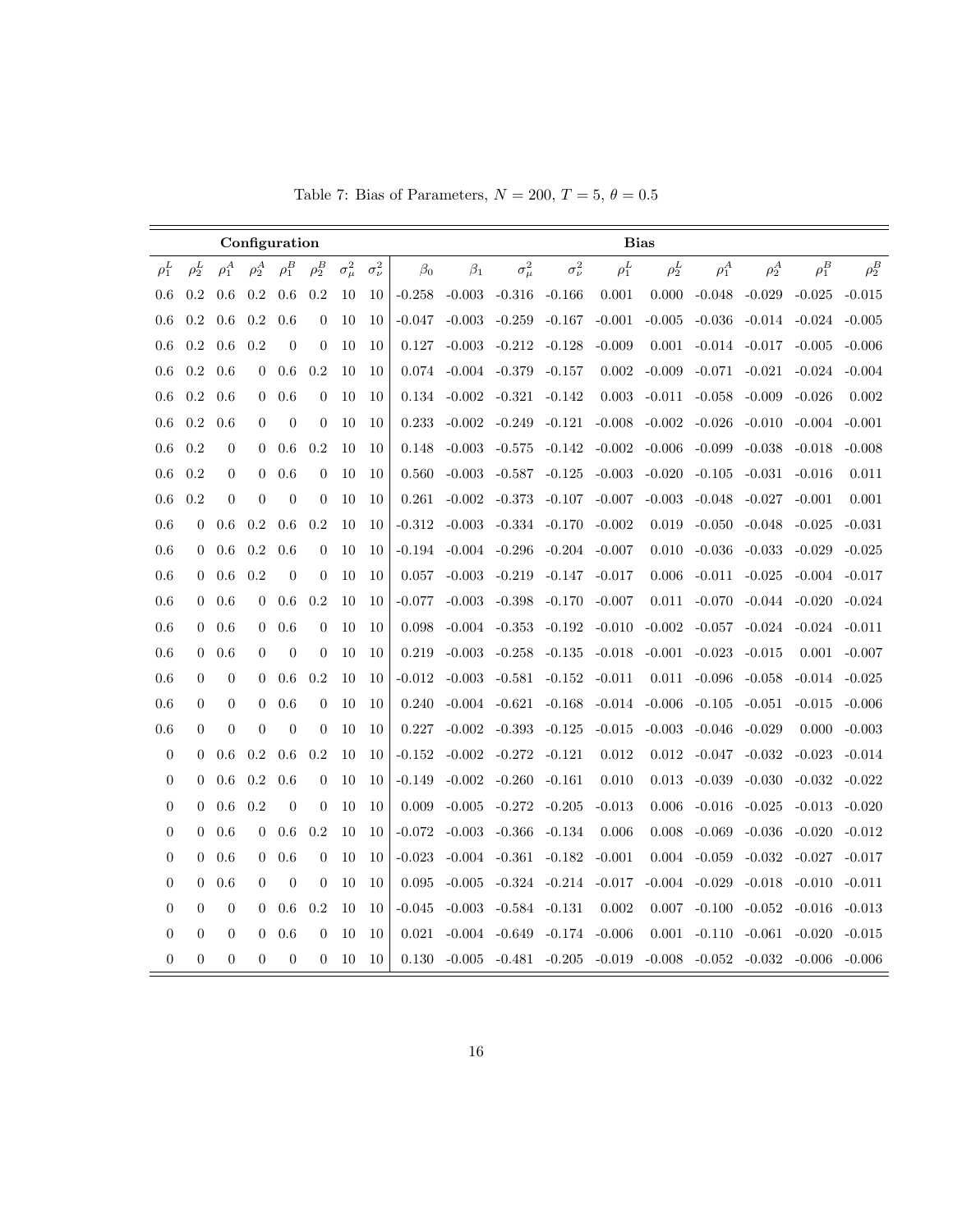| Table 8: Bias of Parameters, $N = 200$ , $T = 10$ , $\theta = 0.5$ |  |  |
|--------------------------------------------------------------------|--|--|
|--------------------------------------------------------------------|--|--|

|                  |                |                  |                | Configuration  |                  |                |                  |           |           |                |                  |            | <b>Bias</b> |                  |            |            |            |
|------------------|----------------|------------------|----------------|----------------|------------------|----------------|------------------|-----------|-----------|----------------|------------------|------------|-------------|------------------|------------|------------|------------|
| $\rho_1^L$       | $\rho_2^L$     | $\rho_1^A$       | $\rho_2^A$     | $\rho_1^B$     | $\rho_2^B$       | $\sigma^2_\mu$ | $\sigma_{\nu}^2$ | $\beta_0$ | $\beta_1$ | $\sigma^2_\mu$ | $\sigma_{\nu}^2$ | $\rho_1^L$ | $\rho_2^L$  | $\rho_1^A$       | $\rho_2^A$ | $\rho_1^B$ | $\rho_2^B$ |
| 0.6              | 0.2            | 0.6              | 0.2            | 0.6            | 0.2              | 10             | 10               | $-0.038$  | $-0.001$  | $-0.248$       | $-0.082$         | $-0.009$   | 0.004       | $-0.026$         | $-0.028$   | $-0.007$   | $-0.013$   |
| 0.6              | 0.2            | 0.6              | 0.2            | 0.6            | $\mathbf{0}$     | 10             | 10               | 0.135     | 0.000     | $-0.237$       | $-0.077$         | $-0.008$   |             | $-0.004 - 0.021$ | $-0.015$   | $-0.006$   | 0.000      |
| 0.6              | 0.2            | 0.6              | 0.2            | $\overline{0}$ | $\theta$         | 10             | 10               | 0.130     | 0.000     | $-0.173$       | $-0.038$         | $-0.009$   | 0.002       | $-0.011$         | $-0.017$   | 0.006      | $-0.002$   |
| 0.6              | 0.2            | 0.6              | $\theta$       | 0.6            | 0.2              | 10             | 10               | 0.338     | $-0.001$  | $-0.290$       | $-0.084$         | $-0.013$   | $-0.004$    | $-0.036$         | $-0.019$   | $-0.003$   | $-0.005$   |
| 0.6              | 0.2            | 0.6              | $\theta$       | 0.6            | $\overline{0}$   | 10             | 10               | 0.294     | 0.000     | $-0.266$       | -0.074           | $-0.007$   | $-0.007$    | $-0.036$         | $-0.009$   | $-0.006$   | 0.004      |
| 0.6              | 0.2            | 0.6              | $\overline{0}$ | $\overline{0}$ | $\theta$         | 10             | 10               | 0.196     | 0.000     | $-0.198$       | $-0.034$         | $-0.008$   | 0.000       | $-0.021$         | $-0.012$   | 0.007      | 0.002      |
| 0.6              | 0.2            | $\overline{0}$   | $\theta$       | 0.6            | 0.2              | 10             | 10               | 0.463     | $-0.001$  | $-0.470$       | $-0.080$         | $-0.015$   | $-0.005$    | $-0.066$         | $-0.033$   | 0.001      | $-0.004$   |
| 0.6              | 0.2            | $\theta$         | $\theta$       | 0.6            | $\boldsymbol{0}$ | 10             | 10               | 0.413     | 0.000     | $-0.448$       | $-0.064$         | $-0.008$   | $-0.009$    | $-0.069$         | $-0.027$   | $-0.003$   | 0.008      |
| 0.6              | 0.2            | $\overline{0}$   | $\theta$       | $\theta$       | $\overline{0}$   | 10             | 10               | 0.222     | 0.000     | $-0.311$       | $-0.029$         | $-0.008$   | $-0.001$    | $-0.037$         | $-0.022$   | 0.008      | 0.004      |
| 0.6              | $\theta$       | 0.6              | 0.2            | 0.6            | 0.2              | 10             | 10               | $-0.213$  | 0.000     | $-0.236$       | $-0.080$         | $-0.007$   | 0.019       | $-0.030$         | $-0.040$   | $-0.008$   | $-0.026$   |
| 0.6              | $\theta$       | 0.6              | 0.2            | 0.6            | $\boldsymbol{0}$ | 10             | 10               | 0.022     | $-0.001$  | $-0.250$       | $-0.112$         | $-0.017$   | 0.006       | $-0.018$         | $-0.028$   | $-0.006$   | $-0.015$   |
| 0.6              | $\Omega$       | 0.6              | 0.2            | $\theta$       | $\overline{0}$   | 10             | 10               | 0.089     | 0.000     | $-0.183$       | $-0.048$         | $-0.013$   | 0.002       | $-0.010$         | $-0.020$   | 0.005      | $-0.004$   |
| 0.6              | $\Omega$       | 0.6              | $\theta$       | 0.6            | 0.2              | 10             | 10               | $-0.005$  | $-0.001$  | $-0.305$       | $-0.086$         | $-0.014$   | 0.012       | $-0.041$         | $-0.037$   | $-0.003$   | $-0.020$   |
| 0.6              | $\theta$       | 0.6              | $\theta$       | 0.6            | $\overline{0}$   | 10             | 10               | 0.241     | $-0.002$  | $-0.304$       | $-0.113$         | $-0.020$   | $-0.002$    | $-0.031$         | $-0.019$   | $-0.003$   | $-0.006$   |
| 0.6              | $\overline{0}$ | 0.6              | $\Omega$       | $\overline{0}$ | $\overline{0}$   | 10             | 10               | 0.172     | 0.000     | $-0.213$       | $-0.045$         | $-0.013$   | $-0.002$    | $-0.020$         | $-0.013$   | 0.007      | 0.001      |
| 0.6              | $\Omega$       | $\theta$         | $\Omega$       | 0.6            | 0.2              | 10             | 10               | 0.026     | $-0.001$  | $-0.481$       | $-0.078$         | $-0.016$   | 0.012       | $-0.073$         | $-0.054$   | 0.001      | $-0.020$   |
| 0.6              | $\Omega$       | $\boldsymbol{0}$ | $\Omega$       | 0.6            | $\boldsymbol{0}$ | 10             | 10               | 0.366     | $-0.002$  | $-0.471$       | $-0.101$         | $-0.024$   | $-0.007$    | $-0.061$         | $-0.033$   | 0.003      | $-0.001$   |
| 0.6              | $\theta$       | $\theta$         | $\overline{0}$ | $\theta$       | $\overline{0}$   | 10             | 10               | 0.203     | 0.000     | $-0.323$       | $-0.042$         | $-0.013$   | $-0.004$    | $-0.036$         | $-0.021$   | 0.009      | 0.004      |
| $\boldsymbol{0}$ | $\theta$       | 0.6              | 0.2            | 0.6            | 0.2              | 10             | 10               | $-0.072$  | 0.000     | $-0.226$       | $-0.070$         | $-0.002$   | 0.008       | $-0.025$         | $-0.024$   | $-0.006$   | $-0.009$   |
| $\boldsymbol{0}$ | $\theta$       | 0.6              | 0.2            | 0.6            | $\overline{0}$   | 10             | 10               | $-0.070$  | $-0.001$  | $-0.225$       | $-0.092$         | $-0.002$   | 0.009       | $-0.024$         | $-0.025$   | $-0.012$   | $-0.014$   |
| $\boldsymbol{0}$ | $\theta$       | 0.6              | 0.2            | $\overline{0}$ | $\overline{0}$   | 10             | 10               | 0.026     | $-0.002$  | $-0.226$       | $-0.099$         | $-0.015$   | 0.005       | $-0.011$         | $-0.022$   | 0.002      | $-0.011$   |
| $\boldsymbol{0}$ | $\mathbf{0}$   | 0.6              | $\overline{0}$ | 0.6            | 0.2              | 10             | 10               | $-0.031$  | $-0.001$  | $-0.280$       | $-0.073$         | $-0.004$   | 0.005       | $-0.041$         | $-0.026$   | $-0.005$   | $-0.007$   |
| $\boldsymbol{0}$ | $\theta$       | 0.6              | $\theta$       | 0.6            | $\overline{0}$   | 10             | 10               | $-0.016$  | $-0.001$  | $-0.284$       | $-0.100$         | $-0.006$   | 0.005       | $-0.038$         | $-0.026$   | $-0.010$   | $-0.012$   |
| $\boldsymbol{0}$ | $\mathbf{0}$   | 0.6              | $\theta$       | $\theta$       | $\overline{0}$   | 10             | 10               | 0.074     | $-0.002$  | $-0.263$       | $-0.102$         | $-0.017$   | 0.000       | $-0.021$         | $-0.018$   | 0.003      | $-0.006$   |
| $\boldsymbol{0}$ | $\overline{0}$ | $\theta$         | $\overline{0}$ | 0.6            | 0.2              | 10             | 10               | $-0.016$  | $-0.001$  | $-0.489$       | $-0.072$         | $-0.006$   | 0.005       | $-0.079$         | $-0.047$   | $-0.004$   | $-0.008$   |
| $\overline{0}$   | $\overline{0}$ | $\overline{0}$   | $\overline{0}$ | 0.6            | $\overline{0}$   | 10             | 10               | 0.025     | $-0.001$  | $-0.503$       | $-0.098$         | $-0.010$   | 0.002       | $-0.078$         | $-0.048$   | $-0.007$   | $-0.009$   |
| $\boldsymbol{0}$ | $\theta$       | $\boldsymbol{0}$ | $\theta$       | $\overline{0}$ | $\overline{0}$   | 10             | 10               | 0.091     | $-0.001$  | $-0.381$       | $-0.099$         | $-0.017$   | $-0.003$    | $-0.040$         | $-0.028$   | 0.004      | $-0.003$   |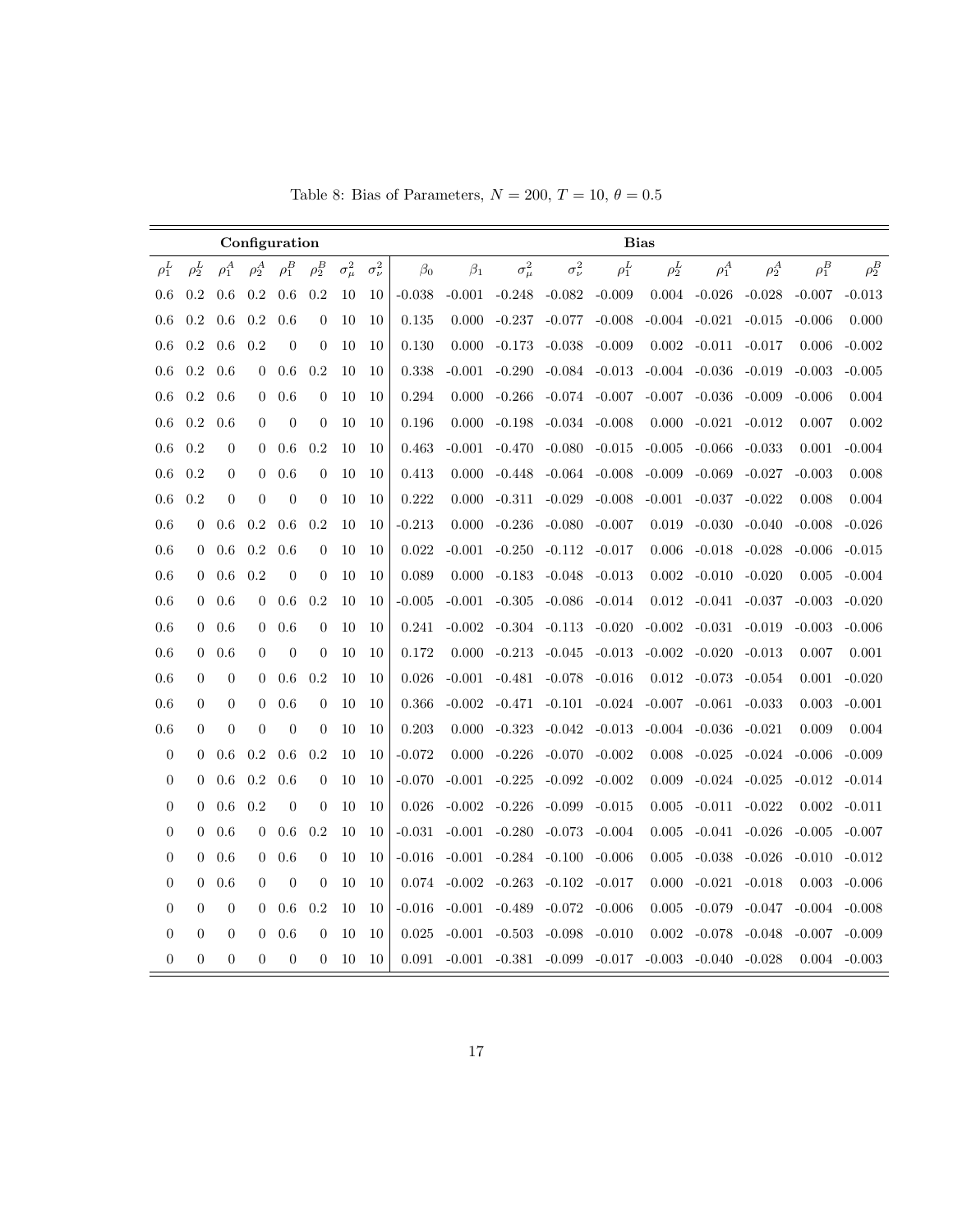|  |  | Table 9: RMSE of Parameters, $N = 100$ , $T = 5$ , $\theta = 0.25$ |  |  |  |  |  |
|--|--|--------------------------------------------------------------------|--|--|--|--|--|
|--|--|--------------------------------------------------------------------|--|--|--|--|--|

|                  |                  |                  |                | Configuration  |                  |                |                  |           |           |                |                  |            | <b>RMSE</b> |            |            |            |            |
|------------------|------------------|------------------|----------------|----------------|------------------|----------------|------------------|-----------|-----------|----------------|------------------|------------|-------------|------------|------------|------------|------------|
| $\rho_1^L$       | $\rho_2^L$       | $\rho_1^A$       | $\rho_2^A$     | $\rho_1^B$     | $\rho_2^B$       | $\sigma^2_\mu$ | $\sigma_{\nu}^2$ | $\beta_0$ | $\beta_1$ | $\sigma^2_\mu$ | $\sigma_{\nu}^2$ | $\rho_1^L$ | $\rho_2^L$  | $\rho_1^A$ | $\rho_2^A$ | $\rho_1^B$ | $\rho_2^B$ |
| 0.6              | 0.2              | 0.6              | 0.2            | 0.6            | 0.2              | 5              | 15               | 2.360     | 0.045     | 1.266          | 1.217            | 0.162      | 0.136       | 0.399      | 0.280      | 0.197      | 0.153      |
| 0.6              | 0.2              | 0.6              | $0.2\,$        | 0.6            | $\boldsymbol{0}$ | 5              | 15               | 2.182     | 0.044     | 1.228          | 1.248            | 0.155      | 0.143       | 0.328      | 0.258      | 0.212      | 0.152      |
| 0.6              | 0.2              | 0.6              | 0.2            | $\theta$       | $\boldsymbol{0}$ | 5              | 15               | 1.966     | 0.046     | 1.287          | 1.362            | 0.136      | 0.123       | 0.226      | 0.215      | 0.243      | 0.152      |
| 0.6              | 0.2              | 0.6              | 0              | 0.6            | 0.2              | 5              | 15               | 2.367     | 0.045     | 1.287          | 1.216            | 0.159      | 0.139       | 0.450      | 0.284      | 0.194      | 0.156      |
| 0.6              | $0.2\,$          | 0.6              | $\overline{0}$ | 0.6            | $\overline{0}$   | 5              | 15               | 2.194     | 0.045     | 1.263          | 1.234            | 0.151      | 0.144       | 0.414      | 0.271      | 0.206      | 0.156      |
| 0.6              | 0.2              | 0.6              | $\overline{0}$ | $\overline{0}$ | $\boldsymbol{0}$ | 5              | 15               | 1.769     | 0.047     | 1.250          | 1.359            | 0.132      | 0.120       | 0.256      | 0.209      | 0.238      | 0.151      |
| 0.6              | 0.2              | $\boldsymbol{0}$ | $\mathbf{0}$   | 0.6            | 0.2              | 5              | 15               | 2.317     | 0.045     | 1.362          | 1.219            | 0.154      | 0.141       | 0.460      | 0.336      | 0.184      | 0.157      |
| 0.6              | 0.2              | $\boldsymbol{0}$ | $\mathbf{0}$   | 0.6            | $\boldsymbol{0}$ | 5              | 15               | 2.108     | 0.046     | 1.375          | 1.222            | 0.149      | 0.146       | 0.470      | 0.321      | 0.194      | 0.155      |
| 0.6              | 0.2              | $\theta$         | $\overline{0}$ | $\theta$       | $\overline{0}$   | 5              | 15               | 1.636     | 0.047     | 1.260          | 1.295            | 0.129      | 0.120       | 0.387      | 0.295      | 0.224      | 0.149      |
| 0.6              | $\Omega$         | 0.6              | 0.2            | 0.6            | 0.2              | 5              | 15               | 2.356     | 0.046     | 1.259          | 1.238            | 0.182      | 0.132       | 0.408      | 0.292      | 0.197      | 0.155      |
| 0.6              | $\Omega$         | 0.6              | 0.2            | 0.6            | $\boldsymbol{0}$ | 5              | 15               | 2.196     | 0.045     | 1.238          | 1.267            | 0.181      | 0.138       | 0.350      | 0.266      | 0.218      | 0.159      |
| 0.6              | $\theta$         | 0.6              | 0.2            | $\overline{0}$ | $\overline{0}$   | 5              | 15               | 1.935     | 0.047     | 1.262          | 1.361            | 0.152      | 0.134       | 0.225      | 0.216      | 0.252      | 0.185      |
| 0.6              | $\theta$         | 0.6              | $\theta$       | 0.6            | 0.2              | 5              | 15               | 2.248     | 0.046     | 1.292          | 1.230            | 0.179      | 0.129       | 0.459      | 0.286      | 0.194      | 0.152      |
| 0.6              | $\theta$         | 0.6              | $\theta$       | 0.6            | $\boldsymbol{0}$ | 5              | 15               | 2.194     | 0.045     | 1.265          | 1.245            | 0.176      | 0.137       | 0.409      | 0.269      | 0.210      | 0.156      |
| 0.6              | $\overline{0}$   | 0.6              | $\theta$       | $\overline{0}$ | $\boldsymbol{0}$ | 5              | 15               | 1.849     | 0.047     | 1.243          | 1.358            | 0.148      | 0.130       | 0.258      | 0.209      | 0.248      | 0.181      |
| 0.6              | $\overline{0}$   | $\boldsymbol{0}$ | $\theta$       | 0.6            | 0.2              | 5              | 15               | 2.238     | 0.046     | 1.347          | 1.221            | 0.179      | 0.138       | 0.469      | 0.337      | 0.183      | 0.154      |
| 0.6              | $\overline{0}$   | $\boldsymbol{0}$ | 0              | 0.6            | $\overline{0}$   | 5              | 15               | 2.155     | 0.046     | 1.383          | 1.228            | 0.171      | 0.140       | 0.466      | 0.325      | 0.194      | 0.156      |
| 0.6              | $\overline{0}$   | $\boldsymbol{0}$ | $\overline{0}$ | $\overline{0}$ | $\boldsymbol{0}$ | 5              | 15               | 1.702     | 0.047     | 1.256          | 1.304            | 0.144      | 0.128       | 0.391      | 0.296      | 0.230      | 0.175      |
| $\boldsymbol{0}$ | $\overline{0}$   | 0.6              | 0.2            | 0.6            | 0.2              | 5              | 15               | 2.207     | 0.049     | 1.272          | 1.486            | 0.294      | 0.157       | 0.420      | 0.297      | 0.201      | 0.145      |
| $\boldsymbol{0}$ | $\overline{0}$   | 0.6              | 0.2            | 0.6            | $\overline{0}$   | 5              | 15               | 2.137     | 0.049     | 1.255          | 1.497            | 0.295      | 0.180       | 0.355      | 0.270      | 0.225      | 0.156      |
| $\boldsymbol{0}$ | $\overline{0}$   | 0.6              | 0.2            | $\theta$       | $\overline{0}$   | 5              | 15               | 1.883     | 0.048     | 1.284          | 1.360            | 0.251      | 0.186       | 0.233      | 0.220      | 0.271      | 0.208      |
| $\boldsymbol{0}$ | $\boldsymbol{0}$ | 0.6              | $\mathbf{0}$   | 0.6            | 0.2              | 5              | 15               | 2.005     | 0.049     | 1.300          | 1.469            | 0.286      | 0.155       | 0.459      | 0.290      | 0.194      | 0.145      |
| $\overline{0}$   | $\overline{0}$   | 0.6              | $\overline{0}$ | 0.6            | $\overline{0}$   | 5              | 15               | 2.025     | 0.049     | 1.265          | 1.492            | 0.293      | 0.177       | 0.425      | 0.273      | 0.219      | 0.154      |
| $\boldsymbol{0}$ | $\overline{0}$   | 0.6              | $\overline{0}$ | $\overline{0}$ | $\overline{0}$   | 5              | 15               | 1.784     | 0.048     | 1.259          | 1.355            | 0.253      | 0.188       | 0.267      | 0.215      | 0.268      | 0.207      |
| $\overline{0}$   | $\overline{0}$   | $\boldsymbol{0}$ | $\overline{0}$ | 0.6            | 0.2              | 5              | 15               | 1.944     | 0.049     | 1.344          | 1.497            | 0.281      | 0.154       | 0.474      | 0.337      | 0.182      | 0.142      |
| $\boldsymbol{0}$ | $\Omega$         | $\overline{0}$   | $\theta$       | 0.6            | $\overline{0}$   | 5              | 15               | 1.939     | 0.049     | 1.362          | 1.505            | 0.285      | 0.177       | 0.470      | 0.327      | 0.201      | 0.149      |
| $\boldsymbol{0}$ | $\overline{0}$   | $\overline{0}$   | $\overline{0}$ | $\overline{0}$ | $\boldsymbol{0}$ | 5              | 15               | 1.680     | 0.048     | 1.246          | 1.319            | 0.244      | 0.188       | 0.399      | 0.303      | 0.249      | 0.202      |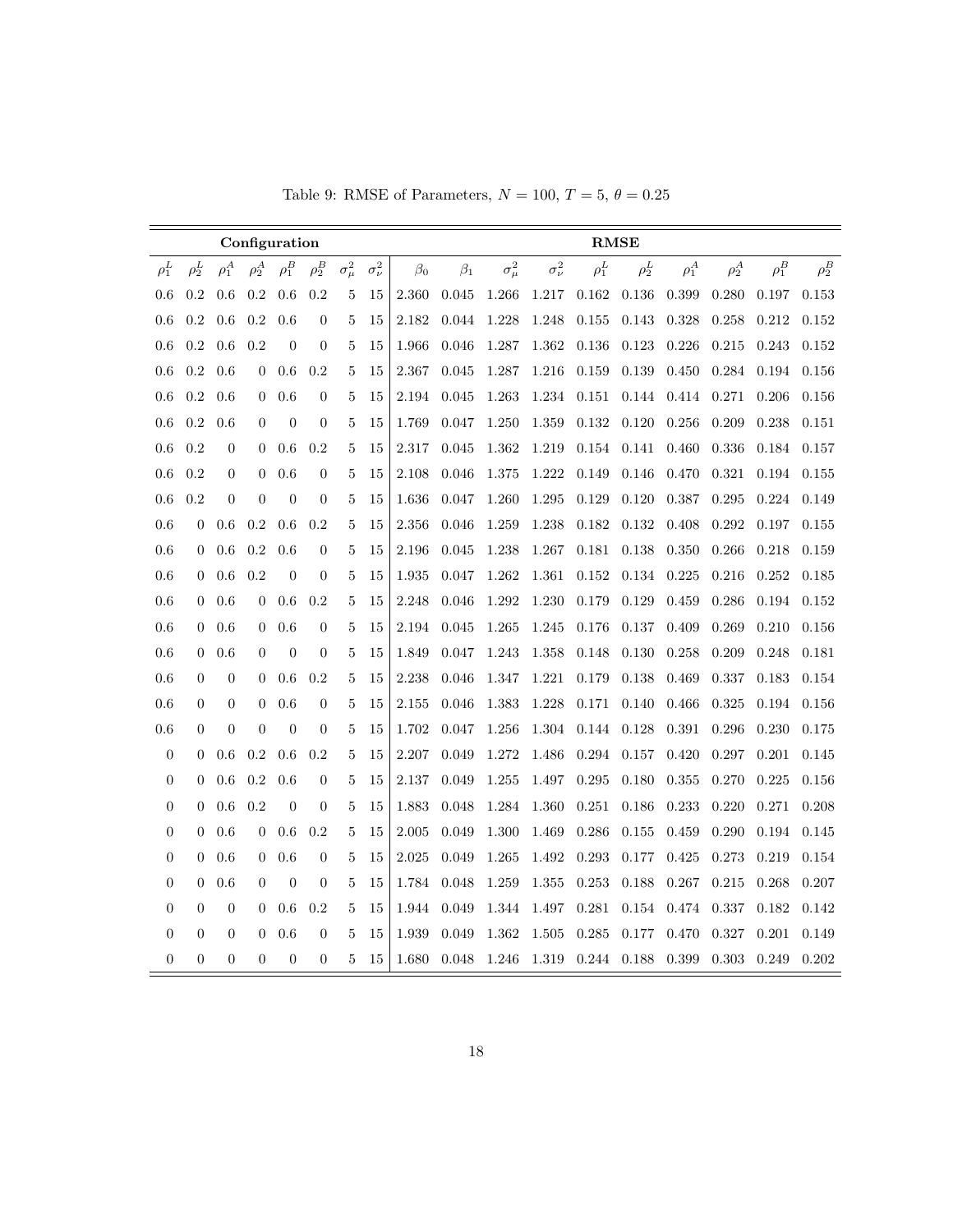|                  |                |                  |                  | Configuration  |                  |                |                  |           |           |                |                  |            | <b>RMSE</b> |            |            |            |            |
|------------------|----------------|------------------|------------------|----------------|------------------|----------------|------------------|-----------|-----------|----------------|------------------|------------|-------------|------------|------------|------------|------------|
| $\rho_1^L$       | $\rho_2^L$     | $\rho_1^A$       | $\rho_2^A$       | $\rho_1^B$     | $\rho_2^B$       | $\sigma^2_\mu$ | $\sigma_{\nu}^2$ | $\beta_0$ | $\beta_1$ | $\sigma^2_\mu$ | $\sigma_{\nu}^2$ | $\rho_1^L$ | $\rho_2^L$  | $\rho_1^A$ | $\rho_2^A$ | $\rho_1^B$ | $\rho_2^B$ |
| 0.6              | 0.2            | 0.6              | 0.2              | 0.6            | 0.2              | 5              | 15               | 2.302     | 0.034     | 0.988          | 0.814            | 0.135      | 0.116       | 0.286      | 0.226      | 0.151      | 0.124      |
| 0.6              | 0.2            | 0.6              | 0.2              | 0.6            | $\overline{0}$   | 5              | 15               | 2.053     | 0.034     | 0.960          | 0.817            | 0.128      | 0.115       | 0.234      | 0.201      | 0.157      | 0.116      |
| 0.6              | 0.2            | 0.6              | 0.2              | $\overline{0}$ | $\boldsymbol{0}$ | 5              | 15               | 1.680     | 0.035     | 0.978          | 0.884            | 0.106      | 0.094       | 0.185      | 0.178      | 0.179      | 0.112      |
| 0.6              | 0.2            | 0.6              | $\overline{0}$   | 0.6            | 0.2              | 5              | 15               | 2.283     | 0.035     | 1.019          | 0.804            | 0.134      | 0.118       | 0.329      | 0.231      | 0.147      | 0.126      |
| 0.6              | 0.2            | 0.6              | $\theta$         | 0.6            | $\overline{0}$   | 5              | 15               | 2.027     | 0.035     | 0.993          | 0.801            | 0.127      | 0.119       | 0.294      | 0.213      | 0.155      | 0.123      |
| 0.6              | 0.2            | 0.6              | $\overline{0}$   | $\overline{0}$ | $\boldsymbol{0}$ | 5              | 15               | 1.478     | 0.035     | 0.971          | 0.886            | 0.104      | 0.092       | 0.205      | 0.174      | 0.178      | 0.110      |
| 0.6              | 0.2            | $\overline{0}$   | $\mathbf{0}$     | 0.6            | 0.2              | 5              | 15               | 2.230     | 0.035     | 1.131          | 0.787            | 0.124      | 0.115       | 0.422      | 0.282      | 0.135      | 0.124      |
| 0.6              | 0.2            | $\overline{0}$   | $\theta$         | 0.6            | $\theta$         | 5              | 15               | 1.969     | 0.035     | 1.144          | 0.790            | 0.120      | 0.116       | 0.419      | 0.275      | 0.141      | 0.121      |
| 0.6              | 0.2            | $\Omega$         | $\overline{0}$   | $\overline{0}$ | $\boldsymbol{0}$ | 5              | 15               | 1.407     | 0.036     | 0.998          | 0.870            | 0.101      | 0.090       | 0.328      | 0.244      | 0.170      | 0.110      |
| 0.6              | $\theta$       | 0.6              | 0.2              | 0.6            | 0.2              | 5              | 15               | 2.224     | 0.034     | 0.977          | 0.817            | 0.151      | 0.115       | 0.284      | 0.231      | 0.150      | 0.126      |
| 0.6              | $\overline{0}$ | 0.6              | 0.2              | 0.6            | $\theta$         | 5              | 15               | 2.099     | 0.034     | 0.961          | 0.833            | 0.150      | 0.122       | 0.239      | 0.211      | 0.166      | 0.130      |
| 0.6              | $\Omega$       | 0.6              | 0.2              | $\overline{0}$ | $\overline{0}$   | 5              | 15               | 1.717     | 0.035     | 0.982          | 0.893            | 0.120      | 0.102       | 0.186      | 0.183      | 0.187      | 0.135      |
| 0.6              | 0              | 0.6              | $\mathbf{0}$     | 0.6            | 0.2              | 5              | 15               | 2.047     | 0.034     | 1.011          | 0.813            | 0.148      | 0.116       | 0.338      | 0.238      | 0.146      | 0.126      |
| 0.6              | $\overline{0}$ | 0.6              | $\theta$         | 0.6            | $\theta$         | 5              | 15               | 2.042     | 0.034     | 0.992          | 0.823            | 0.151      | 0.122       | 0.302      | 0.223      | 0.163      | 0.129      |
| 0.6              | $\overline{0}$ | 0.6              | $\overline{0}$   | $\theta$       | $\theta$         | 5              | 15               | 1.571     | 0.035     | 0.976          | 0.890            | 0.117      | 0.101       | 0.206      | 0.181      | 0.184      | 0.136      |
| 0.6              | $\overline{0}$ | $\boldsymbol{0}$ | $\boldsymbol{0}$ | 0.6            | 0.2              | 5              | 15               | 1.938     | 0.035     | 1.126          | 0.792            | 0.141      | 0.113       | 0.424      | 0.285      | 0.133      | 0.123      |
| 0.6              | 0              | $\boldsymbol{0}$ | $\overline{0}$   | 0.6            | $\overline{0}$   | 5              | 15               | 1.981     | 0.035     | 1.143          | 0.798            | 0.141      | 0.121       | 0.423      | 0.279      | 0.145      | 0.127      |
| 0.6              | $\overline{0}$ | $\overline{0}$   | $\theta$         | $\theta$       | $\overline{0}$   | 5              | 15               | 1.466     | 0.036     | 1.007          | 0.863            | 0.112      | 0.099       | 0.332      | 0.252      | 0.174      | 0.135      |
| $\boldsymbol{0}$ | $\overline{0}$ | 0.6              | $0.2\,$          | 0.6            | 0.2              | 5              | 15               | 1.927     | 0.037     | 0.994          | 0.963            | 0.229      | 0.133       | 0.289      | 0.228      | 0.148      | 0.117      |
| $\overline{0}$   | 0              | 0.6              | 0.2              | 0.6            | $\overline{0}$   | 5              | 15               | 1.951     | 0.037     | 0.976          | 0.968            | 0.232      | 0.154       | 0.245      | 0.210      | 0.166      | 0.124      |
| 0                | 0              | 0.6              | 0.2              | $\overline{0}$ | $\overline{0}$   | 5              | 15               | 1.679     | 0.035     | 0.995          | 0.838            | 0.187      | 0.154       | 0.188      | 0.186      | 0.193      | 0.161      |
| 0                | $\overline{0}$ | 0.6              | $\mathbf{0}$     | 0.6            | 0.2              | 5              | 15               | 1.654     | 0.037     | 1.023          | 0.966            | 0.227      | 0.129       | 0.346      | 0.239      | 0.145      | 0.114      |
| 0                | $\overline{0}$ | 0.6              | $\mathbf{0}$     | 0.6            | $\theta$         | 5              | 15               | 1.724     | 0.037     | 0.997          | 0.985            | 0.231      | 0.152       | 0.312      | 0.227      | 0.161      | 0.122      |
| $\boldsymbol{0}$ | 0              | 0.6              | $\overline{0}$   | $\overline{0}$ | $\theta$         | 5              | 15               | 1.461     | 0.036     | 1.001          | 0.848            | 0.191      | 0.159       | 0.212      | 0.188      | 0.192      | 0.163      |
| $\overline{0}$   | $\overline{0}$ | $\overline{0}$   | $\theta$         | 0.6            | 0.2              | 5              | 15               | 1.488     | 0.037     | 1.115          | 0.975            | 0.214      | 0.124       | 0.423      | 0.287      | 0.133      | 0.111      |
| $\boldsymbol{0}$ | 0              | $\theta$         | $\theta$         | 0.6            | $\theta$         | 5              | 15               | 1.532     | 0.036     | 1.135          | 0.985            | 0.215      | 0.146       | 0.421      | 0.284      | 0.144      | 0.117      |
| $\boldsymbol{0}$ | $\overline{0}$ | $\overline{0}$   | $\overline{0}$   | $\theta$       | $\overline{0}$   | 5              | 15               | 1.309     | 0.035     | 1.015          | 0.826            | 0.181      | 0.155       | 0.336      | 0.259      | 0.181      | 0.159      |

Table 10: RMSE of Parameters,  $N = 100, T = 10, \theta = 0.25$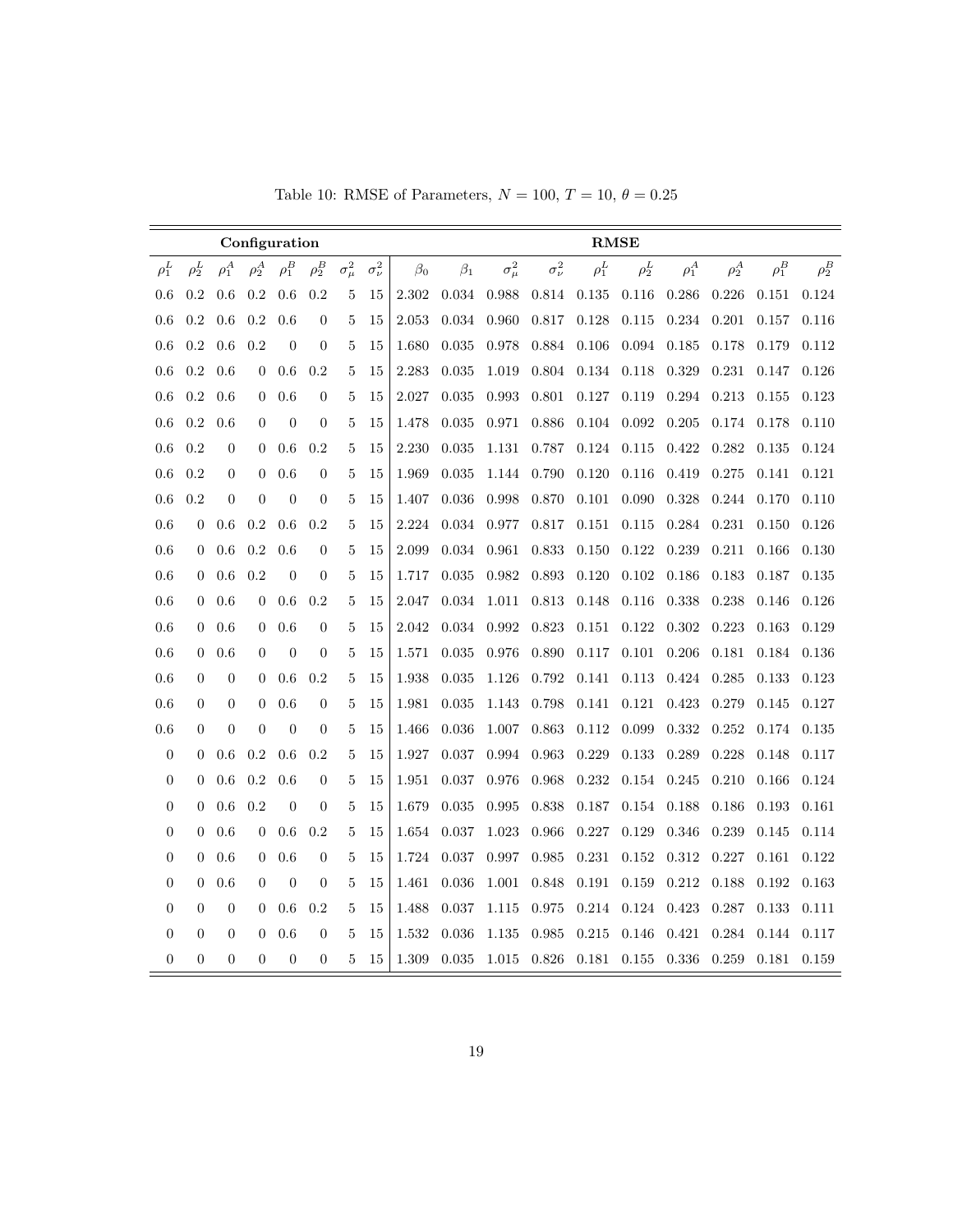| Table 11: RMSE of Parameters, $N = 200$ , $T = 5$ , $\theta = 0.25$ |  |  |  |  |  |  |  |  |
|---------------------------------------------------------------------|--|--|--|--|--|--|--|--|
|---------------------------------------------------------------------|--|--|--|--|--|--|--|--|

|                  |                |                  | Configuration  |                |                  |                |                  |           |           |                |                  |             | <b>RMSE</b> |            |            |             |            |
|------------------|----------------|------------------|----------------|----------------|------------------|----------------|------------------|-----------|-----------|----------------|------------------|-------------|-------------|------------|------------|-------------|------------|
| $\rho_1^L$       | $\rho_2^L$     | $\rho_1^A$       | $\rho_2^A$     | $\rho_1^B$     | $\rho_2^B$       | $\sigma^2_\mu$ | $\sigma_{\nu}^2$ | $\beta_0$ | $\beta_1$ | $\sigma^2_\mu$ | $\sigma_{\nu}^2$ | $\rho_1^L$  | $\rho_2^L$  | $\rho_1^A$ | $\rho_2^A$ | $\rho_1^B$  | $\rho_2^B$ |
| 0.6              | 0.2            | 0.6              | $0.2\,$        | 0.6            | 0.2              | 5              | 15               | 2.118     | 0.031     | 0.891          | 0.817            | 0.119       | 0.102       | 0.241      | 0.200      | 0.133       | 0.114      |
| 0.6              | 0.2            | 0.6              | 0.2            | 0.6            | $\boldsymbol{0}$ | 5              | 15               | 1.876     | 0.032     | 0.887          | 0.824            | 0.114 0.101 |             | 0.198      | 0.185      | 0.138       | 0.109      |
| $0.6\,$          | 0.2            | 0.6              | 0.2            | $\theta$       | $\boldsymbol{0}$ | 5              | 15               | 1.521     | 0.032     | 0.923          | 0.914            | 0.096       | 0.087       | 0.158      | 0.156      | 0.168       | 0.114      |
| 0.6              | 0.2            | 0.6              | $\mathbf{0}$   | 0.6            | 0.2              | 5              | 15               | 2.114     | 0.031     | 0.921          | 0.814            | 0.116       | $0.105\,$   | 0.292      | 0.211      | 0.131       | 0.117      |
| 0.6              | 0.2            | 0.6              | $\Omega$       | 0.6            | $\boldsymbol{0}$ | 5              | 15               | 1.890     | 0.032     | 0.894          | $0.810\,$        | 0.110       | 0.104       | 0.244      | 0.198      | 0.135       | 0.113      |
| 0.6              | $\rm 0.2$      | 0.6              | $\overline{0}$ | $\overline{0}$ | $\boldsymbol{0}$ | 5              | 15               | 1.386     | 0.032     | $\,0.913\,$    | 0.905            | 0.096       | 0.086       | 0.166      | 0.150      | 0.166       | 0.112      |
| 0.6              | 0.2            | $\boldsymbol{0}$ | $\theta$       | 0.6            | 0.2              | 5              | 15               | 2.152     | 0.031     | 1.057          | 0.809            | 0.108       | 0.103       | 0.408      | 0.281      | 0.121       | 0.114      |
| 0.6              | 0.2            | $\overline{0}$   | $\theta$       | 0.6            | $\overline{0}$   | 5              | 15               | 1.892     | 0.032     | 1.067          | 0.820            | 0.106       | 0.102       | 0.392      | 0.269      | 0.125       | 0.110      |
| 0.6              | 0.2            | $\overline{0}$   | $\overline{0}$ | $\overline{0}$ | $\overline{0}$   | 5              | 15               | 1.310     | 0.032     | 0.923          | 0.878            | 0.089       | 0.081       | 0.291      | 0.223      | 0.156       | 0.108      |
| 0.6              | $\theta$       | 0.6              | 0.2            | 0.6            | 0.2              | 5              | 15               | 2.122     | 0.031     | 0.902          | 0.830            | 0.138       | 0.106       | 0.254      | 0.209      | 0.135       | 0.121      |
| 0.6              | $\theta$       | 0.6              | 0.2            | 0.6            | $\boldsymbol{0}$ | 5              | 15               | 1.987     | 0.031     | 0.881          | 0.847            | 0.137       | 0.112       | 0.208      | 0.187      | 0.150       | 0.125      |
| 0.6              | 0              | 0.6              | 0.2            | $\overline{0}$ | $\boldsymbol{0}$ | 5              | 15               | 1.579     | 0.032     | 0.911          | 0.912            | 0.112       | 0.094       | 0.160      | 0.157      | 0.177       | 0.135      |
| 0.6              | $\theta$       | 0.6              | $\mathbf{0}$   | 0.6            | 0.2              | 5              | 15               | 1.996     | 0.031     | 0.932          | 0.829            | 0.137       | 0.106       | 0.306      | 0.223      | 0.133       | 0.119      |
| 0.6              | 0              | 0.6              | $\mathbf{0}$   | 0.6            | $\overline{0}$   | 5              | 15               | 1.920     | 0.031     | 0.889          | 0.833            | 0.135       | 0.113       | 0.256      | 0.201      | 0.145       | 0.123      |
| 0.6              | $\overline{0}$ | 0.6              | $\overline{0}$ | $\overline{0}$ | $\overline{0}$   | 5              | 15               | 1.530     | 0.032     | 0.906          | 0.909            | 0.109       | 0.097       | 0.169      | 0.155      | 0.175       | 0.138      |
| 0.6              | $\Omega$       | $\overline{0}$   | $\theta$       | 0.6            | 0.2              | 5              | 15               | 1.930     | 0.031     | 1.059          | 0.824            | 0.129       | 0.105       | 0.407      | 0.287      | 0.124       | 0.116      |
| 0.6              | $\theta$       | $\boldsymbol{0}$ | $\theta$       | 0.6            | $\overline{0}$   | 5              | 15               | 1.860     | 0.031     | 1.082          | 0.820            | 0.123       | 0.113       | 0.404      | 0.274      | 0.132       | 0.119      |
| 0.6              | $\overline{0}$ | $\overline{0}$   | $\overline{0}$ | $\overline{0}$ | $\overline{0}$   | 5              | 15               | 1.355     | 0.032     | 0.919          | 0.874            | 0.100       | 0.090       | 0.290      | 0.228      | 0.162       | 0.130      |
| $\boldsymbol{0}$ | 0              | 0.6              | 0.2            | 0.6            | 0.2              | 5              | 15               | 1.702     | 0.033     | 0.911          | 0.999            | 0.211       | 0.123       | 0.253      | 0.202      | 0.130       | 0.105      |
| $\boldsymbol{0}$ | $\theta$       | 0.6              | 0.2            | 0.6            | $\boldsymbol{0}$ | 5              | 15               | 1.765     | 0.034     | 0.900          | 1.008            | 0.219       | 0.145       | 0.203      | 0.187      | 0.149       | 0.117      |
| $\boldsymbol{0}$ | 0              | 0.6              | 0.2            | $\theta$       | $\boldsymbol{0}$ | 5              | 15               | 1.514     | 0.032     | 0.932          | 0.862            | 0.183       | 0.143       | 0.161      | 0.159      | 0.184       | 0.158      |
| $\boldsymbol{0}$ | $\overline{0}$ | 0.6              | $\mathbf{0}$   | 0.6            | 0.2              | 5              | 15               | 1.568     | 0.034     | 0.954          | 1.001            | 0.210       | 0.126       | 0.313      | 0.226      | 0.130       | 0.106      |
| $\boldsymbol{0}$ | 0              | 0.6              | $\overline{0}$ | 0.6            | $\mathbf{0}$     | 5              | 15               | 1.610     | 0.034     | 0.919          | 1.018            | 0.217       | 0.145       | 0.266      | 0.207      | 0.145       | 0.115      |
| $\boldsymbol{0}$ | $\theta$       | 0.6              | $\theta$       | $\overline{0}$ | $\overline{0}$   | 5              | 15               | 1.381     | 0.033     | 0.928          | 0.865            | 0.184       | 0.149       | 0.171      | 0.159      | 0.182       | 0.160      |
| $\boldsymbol{0}$ | $\overline{0}$ | $\boldsymbol{0}$ | $\mathbf{0}$   | 0.6            | 0.2              | 5              | 15               | 1.470     | 0.033     | 1.057          | 0.995            | 0.199       | 0.123       | 0.412      | 0.291      | 0.122       | 0.102      |
| $\boldsymbol{0}$ | $\theta$       | $\overline{0}$   | $\Omega$       | 0.6            | $\overline{0}$   | $\overline{5}$ | 15               | 1.474     | 0.033     | 1.081          | 1.007            | 0.203       | 0.142       | 0.401      | 0.284      | 0.134       | 0.111      |
| $\overline{0}$   | $\overline{0}$ | $\overline{0}$   | $\overline{0}$ | $\overline{0}$ | $\overline{0}$   | 5              | 15               | 1.224     | 0.032     | 0.927          |                  | 0.848 0.168 | 0.145       | 0.295      |            | 0.244 0.169 | 0.153      |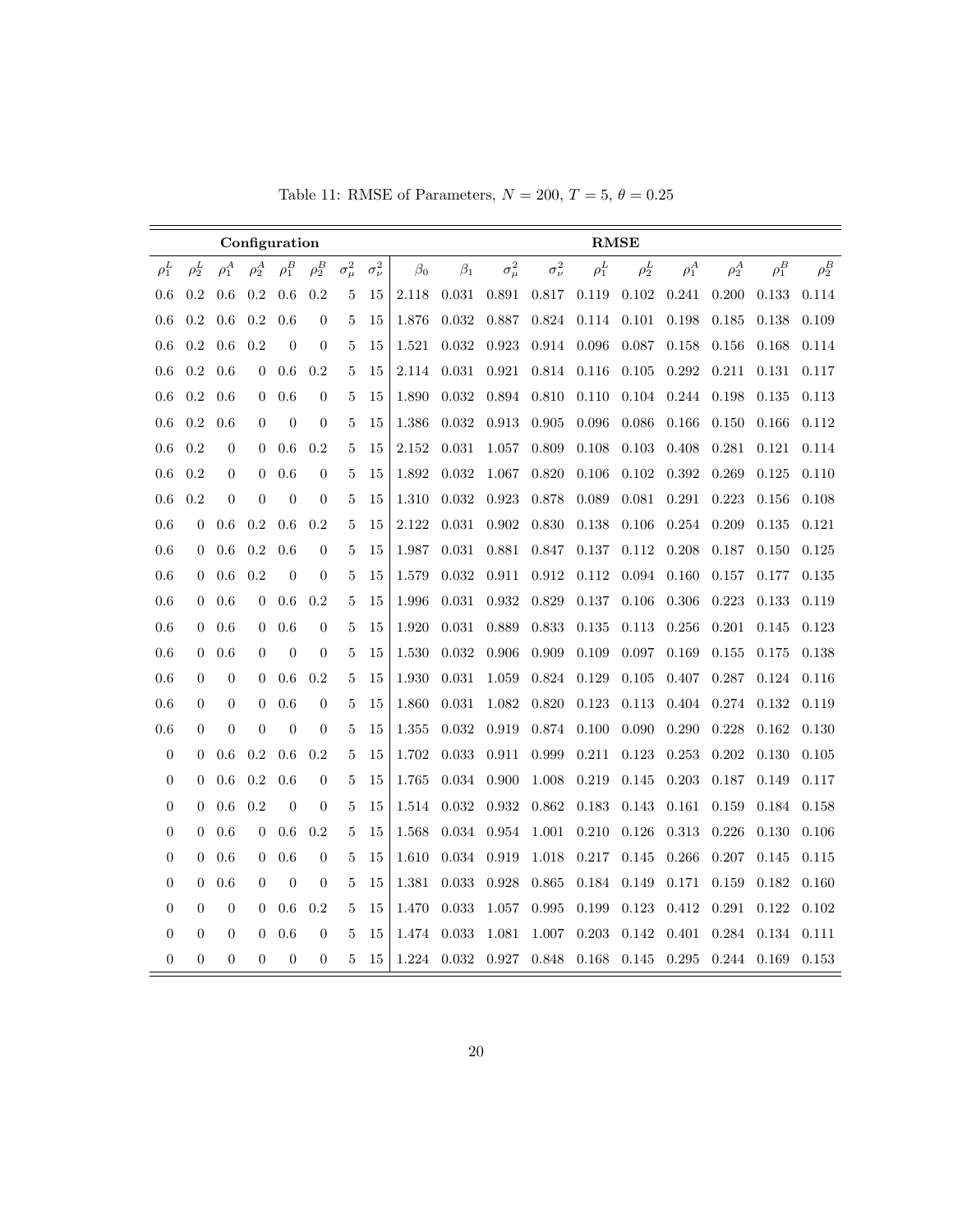| Table 12: RMSE of Parameters, $N = 200$ , $T = 10$ , $\theta = 0.25$ |  |  |  |
|----------------------------------------------------------------------|--|--|--|
|----------------------------------------------------------------------|--|--|--|

|                  |                  |                  |                  | Configuration    |                  |                |                  |           |           |                |                  | <b>RMSE</b> |            |            |            |            |            |
|------------------|------------------|------------------|------------------|------------------|------------------|----------------|------------------|-----------|-----------|----------------|------------------|-------------|------------|------------|------------|------------|------------|
| $\rho_1^L$       | $\rho_2^L$       | $\rho_1^A$       | $\rho_2^A$       | $\rho_1^B$       | $\rho_2^B$       | $\sigma^2_\mu$ | $\sigma_{\nu}^2$ | $\beta_0$ | $\beta_1$ | $\sigma^2_\mu$ | $\sigma_{\nu}^2$ | $\rho_1^L$  | $\rho_2^L$ | $\rho_1^A$ | $\rho_2^A$ | $\rho_1^B$ | $\rho_2^B$ |
| 0.6              | 0.2              | 0.6              | 0.2              | 0.6              | 0.2              | 5              | 15               | 1.991     | 0.024     | 0.690          | 0.558            | 0.101       | 0.087      | 0.165      | 0.146      | 0.104      | 0.092      |
| 0.6              | 0.2              | 0.6              | 0.2              | 0.6              | $\boldsymbol{0}$ | 5              | 15               | 1.771     | 0.024     | 0.685          | 0.558            | 0.093       | 0.082      | 0.153      | 0.138      | 0.105      | 0.083      |
| 0.6              | 0.2              | 0.6              | 0.2              | $\overline{0}$   | $\boldsymbol{0}$ | 5              | 15               | 1.288     | 0.025     | 0.705          | 0.621            | 0.075       | 0.064      | 0.128      | 0.122      | 0.125      | 0.078      |
| 0.6              | 0.2              | 0.6              | $\mathbf{0}$     | 0.6              | 0.2              | 5              | 15               | 2.009     | 0.024     | 0.717          | 0.552            | 0.102       | 0.089      | 0.203      | 0.157      | 0.103      | 0.092      |
| 0.6              | 0.2              | 0.6              | $\overline{0}$   | 0.6              | $\overline{0}$   | 5              | 15               | 1.680     | 0.024     | 0.691          | 0.556            | 0.092       | 0.083      | 0.177      | 0.142      | 0.105      | 0.085      |
| 0.6              | 0.2              | 0.6              | $\overline{0}$   | $\overline{0}$   | $\boldsymbol{0}$ | 5              | 15               | 1.108     | 0.025     | 0.704          | 0.619            | 0.074       | 0.064      | 0.137      | 0.119      | 0.124      | 0.078      |
| 0.6              | 0.2              | $\boldsymbol{0}$ | $\mathbf{0}$     | $0.6\,$          | 0.2              | 5              | 15               | 1.965     | 0.024     | 0.870          | 0.556            | 0.097       | 0.087      | 0.352      | 0.238      | 0.097      | 0.090      |
| 0.6              | 0.2              | $\boldsymbol{0}$ | $\boldsymbol{0}$ | 0.6              | $\boldsymbol{0}$ | 5              | 15               | 1.723     | 0.024     | 0.847          | 0.550            | 0.089       | 0.083      | 0.325      | 0.219      | 0.097      | 0.086      |
| 0.6              | 0.2              | $\theta$         | $\overline{0}$   | $\theta$         | $\overline{0}$   | 5              | 15               | 1.015     | 0.025     | 0.699          | 0.610            | 0.071       | 0.061      | 0.229      | 0.174      | 0.120      | 0.076      |
| 0.6              | $\overline{0}$   | 0.6              | 0.2              | 0.6              | 0.2              | 5              | 15               | 1.753     | 0.025     | 0.685          | 0.569            | 0.114       | 0.090      | 0.171      | 0.159      | 0.107      | 0.096      |
| 0.6              | $\theta$         | 0.6              | 0.2              | 0.6              | $\boldsymbol{0}$ | 5              | 15               | 1.776     | 0.025     | 0.690          | 0.571            | 0.119       | 0.094      | 0.158      | 0.147      | 0.118      | 0.098      |
| 0.6              | $\theta$         | 0.6              | 0.2              | $\overline{0}$   | $\boldsymbol{0}$ | 5              | 15               | 1.358     | 0.025     | 0.708          | 0.619            | 0.085       | 0.072      | 0.129      | 0.124      | 0.130      | 0.099      |
| 0.6              | $\overline{0}$   | 0.6              | $\theta$         | 0.6              | 0.2              | 5              | 15               | 1.596     | 0.025     | 0.707          | 0.574            | 0.115       | 0.088      | 0.210      | 0.169      | 0.106      | 0.095      |
| 0.6              | $\overline{0}$   | 0.6              | $\theta$         | 0.6              | $\boldsymbol{0}$ | 5              | 15               | 1.730     | 0.025     | 0.688          | 0.575            | 0.122       | 0.095      | 0.183      | 0.151      | 0.118      | 0.098      |
| 0.6              | $\overline{0}$   | 0.6              | $\overline{0}$   | $\overline{0}$   | $\overline{0}$   | 5              | 15               | 1.225     | 0.025     | 0.706          | 0.617            | 0.083       | 0.073      | 0.138      | 0.123      | 0.129      | 0.101      |
| 0.6              | $\overline{0}$   | $\boldsymbol{0}$ | $\theta$         | 0.6              | 0.2              | 5              | 15               | 1.503     | 0.025     | 0.865          | 0.566            | 0.108       | 0.087      | 0.356      | 0.246      | 0.098      | 0.092      |
| 0.6              | $\overline{0}$   | $\boldsymbol{0}$ | 0                | 0.6              | $\boldsymbol{0}$ | 5              | 15               | 1.618     | 0.025     | 0.853          | 0.564            | 0.113       | 0.093      | 0.334      | 0.231      | 0.106      | 0.094      |
| 0.6              | $\overline{0}$   | $\boldsymbol{0}$ | $\overline{0}$   | $\theta$         | $\overline{0}$   | 5              | 15               | 1.098     | 0.025     | 0.703          | 0.603            | 0.078       | 0.070      | 0.232      | 0.183      | 0.122      | 0.097      |
| $\boldsymbol{0}$ | $\overline{0}$   | 0.6              | 0.2              | 0.6              | 0.2              | 5              | 15               | 1.300     | 0.027     | 0.694          | 0.716            | 0.158       | 0.088      | 0.160      | 0.146      | 0.095      | 0.078      |
| $\boldsymbol{0}$ | $\overline{0}$   | 0.6              | 0.2              | 0.6              | $\boldsymbol{0}$ | 5              | 15               | 1.405     | 0.028     | 0.697          | 0.729            | 0.169       | 0.109      | 0.153      | 0.143      | 0.109      | 0.083      |
| $\boldsymbol{0}$ | $\boldsymbol{0}$ | 0.6              | 0.2              | $\boldsymbol{0}$ | $\boldsymbol{0}$ | 5              | 15               | 1.233     | 0.025     | 0.719          | $\,0.564\,$      | 0.133       | 0.112      | 0.130      | 0.128      | 0.133      | 0.116      |
| $\boldsymbol{0}$ | $\boldsymbol{0}$ | 0.6              | $\mathbf{0}$     | 0.6              | 0.2              | $\overline{5}$ | 15               | 1.107     | 0.027     | 0.715          | 0.719            | 0.159       | 0.087      | 0.207      | 0.161      | 0.096      | 0.077      |
| $\boldsymbol{0}$ | $\overline{0}$   | 0.6              | $\overline{0}$   | 0.6              | $\boldsymbol{0}$ | 5              | 15               | 1.218     | 0.028     | 0.696          | 0.735            | 0.169       | 0.108      | 0.184      | 0.151      | 0.109      | 0.083      |
| $\boldsymbol{0}$ | $\overline{0}$   | 0.6              | $\overline{0}$   | $\overline{0}$   | $\boldsymbol{0}$ | 5              | 15               | 1.027     | 0.025     | 0.718          | 0.566            | 0.134       | 0.115      | 0.139      | 0.129      | 0.133      | 0.119      |
| $\overline{0}$   | $\overline{0}$   | $\boldsymbol{0}$ | $\theta$         | 0.6              | 0.2              | 5              | 15               | 0.989     | 0.026     | 0.860          | 0.709            | 0.149       | 0.084      | 0.353      | 0.244      | 0.089      | 0.074      |
| $\boldsymbol{0}$ | $\Omega$         | $\overline{0}$   | $\theta$         | 0.6              | $\overline{0}$   | $\overline{5}$ | 15               | 1.060     | 0.027     | 0.842          | 0.720            | 0.154       | 0.104      | 0.332      | 0.234      | 0.097      | 0.078      |
| $\overline{0}$   | $\overline{0}$   | $\overline{0}$   | $\overline{0}$   | $\theta$         | $\overline{0}$   | 5              | 15               | 0.883     | 0.025     | 0.705          | 0.559            | 0.125       | 0.112      | 0.233      | 0.193      | 0.124      | 0.116      |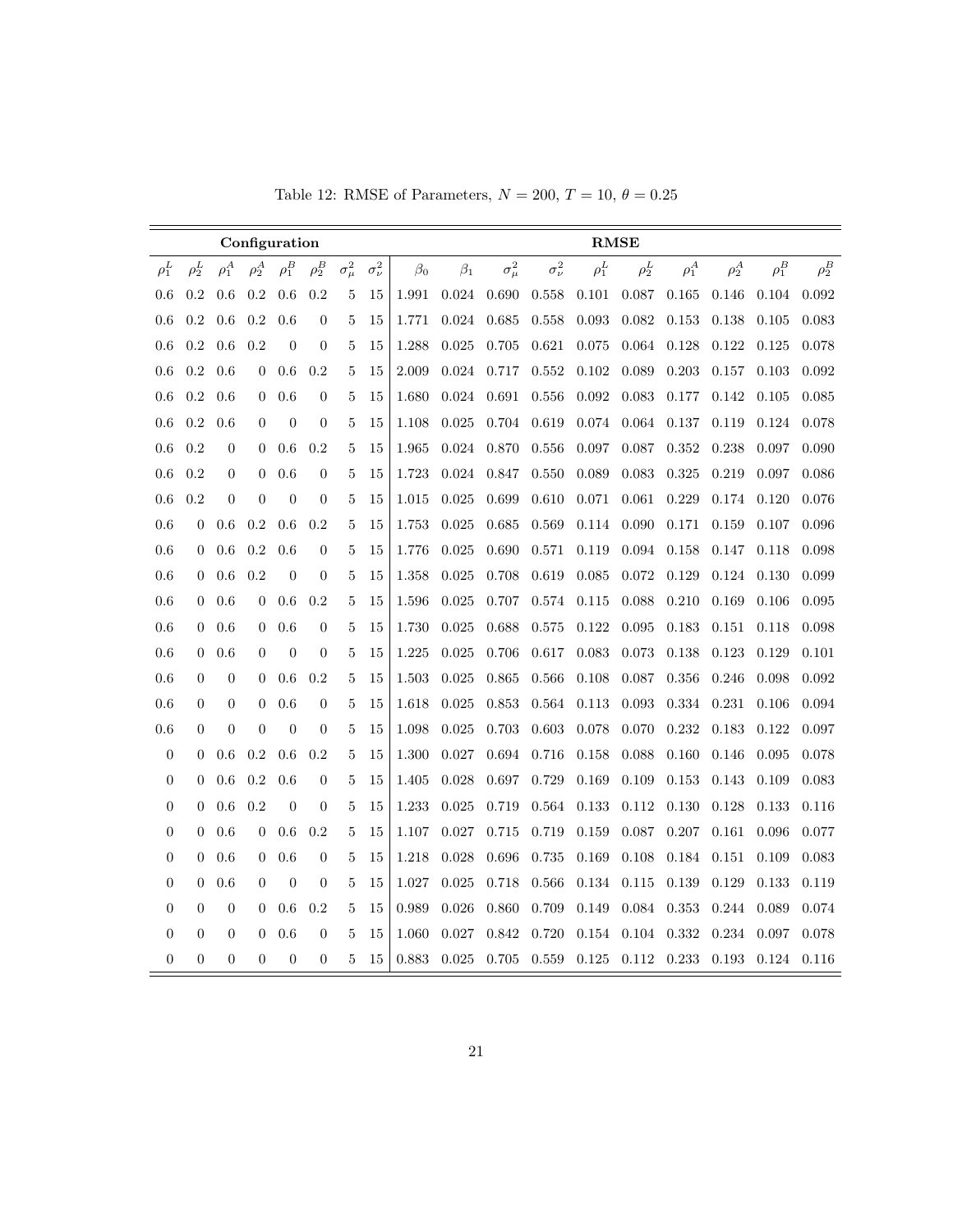Table 13: RMSE of Parameters,  $N = 100, T = 5, \theta = 0.5$ 

|                  |                  |                  |                | Configuration  |                  |                |                  |           |           |                |                  | <b>RMSE</b> |            |            |            |            |            |
|------------------|------------------|------------------|----------------|----------------|------------------|----------------|------------------|-----------|-----------|----------------|------------------|-------------|------------|------------|------------|------------|------------|
| $\rho_1^L$       | $\rho_2^L$       | $\rho_1^A$       | $\rho_2^A$     | $\rho_1^B$     | $\rho_2^B$       | $\sigma^2_\mu$ | $\sigma_{\nu}^2$ | $\beta_0$ | $\beta_1$ | $\sigma^2_\mu$ | $\sigma_{\nu}^2$ | $\rho_1^L$  | $\rho_2^L$ | $\rho_1^A$ | $\rho_2^A$ | $\rho_1^B$ | $\rho_2^B$ |
| 0.6              | 0.2              | 0.6              | 0.2            | 0.6            | 0.2              | 10             | 10               | 2.442     | 0.043     | 1.789          | 0.819            | 0.162       | 0.139      | 0.283      | 0.211      | 0.193      | 0.156      |
| 0.6              | 0.2              | 0.6              | 0.2            | 0.6            | $\boldsymbol{0}$ | 10             | 10               | 2.983     | 0.043     | 1.767          | 0.831            | 0.157       | 0.144      | 0.245      | 0.208      | 0.202      | 0.153      |
| 0.6              | 0.2              | 0.6              | 0.2            | $\overline{0}$ | $\theta$         | 10             | 10               | 2.121     | 0.046     | 1.811          | 0.885            | 0.134       | 0.124      | 0.199      | 0.189      | 0.233      | 0.155      |
| 0.6              | $0.2\,$          | 0.6              | 0              | 0.6            | 0.2              | 10             | 10               | 2.859     | 0.043     | 1.843          | 0.819            | 0.162       | 0.138      | 0.331      | 0.217      | 0.188      | 0.156      |
| 0.6              | $0.2\,$          | 0.6              | $\overline{0}$ | 0.6            | $\overline{0}$   | 10             | 10               | 3.967     | 0.044     | 1.806          | 0.842            | 0.171       | 0.148      | 0.297      | 0.207      | 0.203      | 0.156      |
| 0.6              | 0.2              | 0.6              | $\overline{0}$ | $\overline{0}$ | $\theta$         | 10             | 10               | 1.785     | 0.046     | 1.790          | 0.883            | 0.127       | 0.117      | 0.218      | 0.179      | 0.228      | 0.149      |
| 0.6              | 0.2              | $\boldsymbol{0}$ | 0              | 0.6            | 0.2              | 10             | 10               | 2.904     | 0.044     | 2.101          | 0.821            | 0.161       | 0.139      | 0.406      | 0.289      | 0.178      | 0.154      |
| 0.6              | 0.2              | $\boldsymbol{0}$ | $\mathbf{0}$   | 0.6            | $\overline{0}$   | 10             | 10               | 4.928     | 0.045     | 2.091          | 0.836            | 0.181       | 0.155      | 0.404      | 0.281      | 0.185      | 0.156      |
| 0.6              | 0.2              | $\theta$         | $\overline{0}$ | $\overline{0}$ | $\overline{0}$   | 10             | 10               | 1.633     | 0.046     | 1.868          | 0.860            | 0.126       | 0.119      | 0.323      | 0.241      | 0.217      | 0.150      |
| 0.6              | $\Omega$         | 0.6              | 0.2            | 0.6            | 0.2              | 10             | 10               | 2.424     | 0.045     | 1.810          | 0.823            | 0.186       | 0.134      | 0.287      | 0.223      | 0.195      | 0.156      |
| $0.6\,$          | $\Omega$         | 0.6              | 0.2            | 0.6            | $\overline{0}$   | 10             | 10               | 2.278     | 0.044     | 1.792          | 0.841            | 0.180       | 0.141      | 0.250      | 0.215      | 0.210      | 0.160      |
| 0.6              | $\overline{0}$   | 0.6              | 0.2            | $\theta$       | $\overline{0}$   | 10             | 10               | 2.077     | 0.045     | 1.806          | 0.884            | 0.152       | 0.134      | 0.197      | 0.193      | 0.240      | 0.182      |
| 0.6              | $\overline{0}$   | 0.6              | $\overline{0}$ | 0.6            | 0.2              | 10             | 10               | 2.236     | 0.045     | 1.845          | 0.814            | 0.179       | 0.129      | 0.333      | 0.223      | 0.186      | 0.152      |
| 0.6              | $\overline{0}$   | 0.6              | $\theta$       | 0.6            | $\theta$         | 10             | 10               | 2.174     | 0.044     | 1.804          | 0.830            | 0.172       | 0.138      | 0.300      | 0.213      | 0.204      | 0.158      |
| 0.6              | $\overline{0}$   | 0.6              | $\overline{0}$ | $\theta$       | $\overline{0}$   | 10             | 10               | 1.868     | 0.045     | 1.778          | 0.888            | 0.141       | 0.130      | 0.216      | 0.184      | 0.234      | 0.182      |
| 0.6              | $\overline{0}$   | $\boldsymbol{0}$ | $\overline{0}$ | 0.6            | 0.2              | 10             | 10               | 2.212     | 0.045     | 2.079          | 0.815            | 0.174       | 0.136      | 0.404      | 0.291      | 0.172      | 0.152      |
| 0.6              | $\overline{0}$   | $\boldsymbol{0}$ | 0              | 0.6            | $\theta$         | 10             | 10               | 2.116     | 0.045     | 2.112          | 0.817            | 0.165       | 0.140      | 0.403      | 0.278      | 0.183      | 0.154      |
| 0.6              | $\overline{0}$   | $\boldsymbol{0}$ | $\overline{0}$ | $\theta$       | $\theta$         | 10             | 10               | 1.638     | 0.046     | 1.838          | 0.864            | 0.138       | 0.131      | 0.324      | 0.252      | 0.221      | 0.178      |
| $\boldsymbol{0}$ | $\overline{0}$   | 0.6              | 0.2            | 0.6            | 0.2              | 10             | 10               | 2.338     | 0.047     | 1.837          | 0.988            | 0.295       | 0.161      | 0.299      | 0.223      | 0.202      | 0.148      |
| $\boldsymbol{0}$ | $\overline{0}$   | 0.6              | 0.2            | 0.6            | $\overline{0}$   | 10             | 10               | 2.226     | 0.047     | 1.834          | 0.977            | 0.286       | 0.178      | 0.260      | 0.215      | 0.220      | 0.154      |
| $\boldsymbol{0}$ | $\overline{0}$   | 0.6              | 0.2            | $\overline{0}$ | $\theta$         | 10             | 10               | $2.021\,$ | 0.046     | 1.847          | 0.883            | 0.233       | 0.179      | 0.203      | 0.197      | 0.251      | 0.200      |
| $\boldsymbol{0}$ | $\boldsymbol{0}$ | 0.6              | 0              | 0.6            | 0.2              | 10             | 10               | 2.067     | 0.048     | 1.866          | 0.989            | 0.289       | 0.157      | 0.342      | 0.225      | 0.193      | 0.145      |
| $\overline{0}$   | $\theta$         | 0.6              | $\overline{0}$ | 0.6            | $\overline{0}$   | 10             | 10               | 2.037     | 0.047     | 1.817          | 0.989            | 0.289       | 0.177      | 0.307      | 0.214      | 0.214      | 0.153      |
| $\boldsymbol{0}$ | $\theta$         | 0.6              | $\overline{0}$ | $\overline{0}$ | $\overline{0}$   | 10             | 10               | 1.746     | 0.046     | 1.845          | 0.880            | 0.237       | 0.183      | 0.227      | 0.192      | 0.250      | 0.201      |
| $\overline{0}$   | $\theta$         | $\boldsymbol{0}$ | $\overline{0}$ | 0.6            | 0.2              | 10             | 10               | 1.884     | 0.048     | 2.047          | 1.001            | 0.276       | 0.157      | 0.409      | 0.291      | 0.173      | 0.144      |
| $\boldsymbol{0}$ | $\Omega$         | $\overline{0}$   | $\theta$       | 0.6            | $\overline{0}$   | 10             | 10               | 1.875     | 0.047     | 2.051          | 0.999            | 0.275       | 0.175      | 0.404      | 0.277      | 0.188      | 0.147      |
| $\boldsymbol{0}$ | $\overline{0}$   | $\overline{0}$   | $\overline{0}$ | $\theta$       | $\overline{0}$   | 10             | 10               | 1.660     | 0.046     | 1.837          | 0.877            | 0.236       | 0.190      | 0.335      | 0.263      | 0.240      | 0.203      |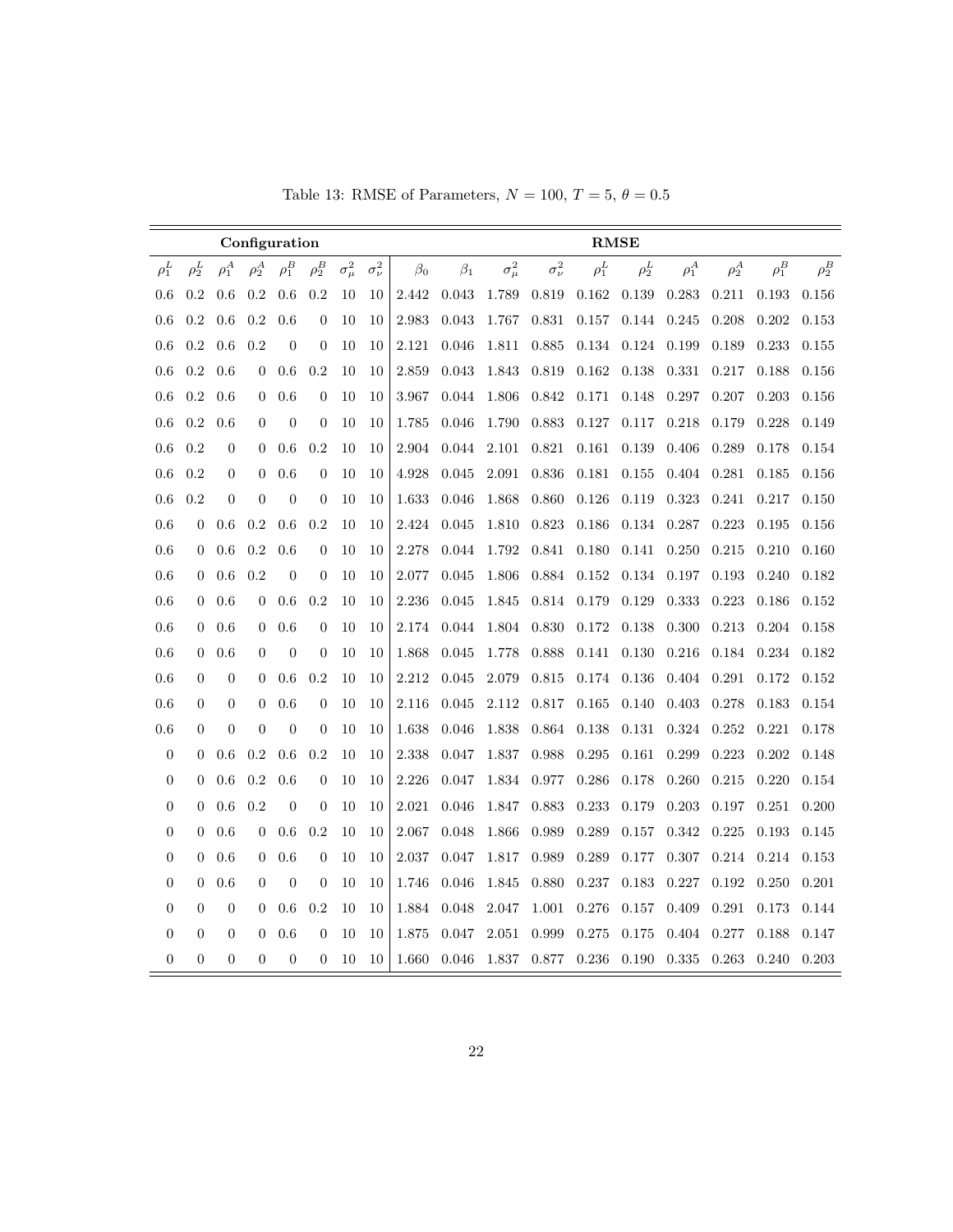|  |  | Table 14: RMSE of Parameters, $N = 100$ , $T = 10$ , $\theta = 0.5$ |  |  |  |  |  |  |
|--|--|---------------------------------------------------------------------|--|--|--|--|--|--|
|--|--|---------------------------------------------------------------------|--|--|--|--|--|--|

|                  |                |                  | Configuration    |                |                  |                |                  |           |           |                |                  | <b>RMSE</b> |            |            |            |            |            |
|------------------|----------------|------------------|------------------|----------------|------------------|----------------|------------------|-----------|-----------|----------------|------------------|-------------|------------|------------|------------|------------|------------|
| $\rho_1^L$       | $\rho_2^L$     | $\rho_1^A$       | $\rho_2^A$       | $\rho_1^B$     | $\rho_2^B$       | $\sigma^2_\mu$ | $\sigma_{\nu}^2$ | $\beta_0$ | $\beta_1$ | $\sigma^2_\mu$ | $\sigma_{\nu}^2$ | $\rho_1^L$  | $\rho_2^L$ | $\rho_1^A$ | $\rho_2^A$ | $\rho_1^B$ | $\rho_2^B$ |
| 0.6              | 0.2            | 0.6              | 0.2              | 0.6            | 0.2              | 10             | 10               | 2.318     | 0.032     | 1.581          | 0.533            | 0.127       | 0.111      | 0.215      | 0.182      | 0.144      | 0.120      |
| 0.6              | 0.2            | 0.6              | 0.2              | 0.6            | $\boldsymbol{0}$ | 10             | 10               | 2.164     | 0.032     | 1.596          | 0.533            | 0.122       | 0.111      | 0.198      | 0.178      | 0.146      | 0.113      |
| 0.6              | 0.2            | 0.6              | 0.2              | $\overline{0}$ | $\boldsymbol{0}$ | 10             | 10               | 1.891     | 0.033     | 1.583          | 0.572            | 0.097       | 0.088      | 0.166      | 0.162      | 0.164      | 0.108      |
| 0.6              | 0.2            | 0.6              | 0                | 0.6            | 0.2              | 10             | 10               | 2.237     | 0.032     | 1.634          | 0.531            | 0.127       | 0.111      | 0.252      | 0.188      | 0.140      | 0.120      |
| 0.6              | 0.2            | 0.6              | $\overline{0}$   | 0.6            | $\overline{0}$   | 10             | 10               | 1.938     | 0.032     | 1.617          | 0.532            | 0.120       | 0.112      | 0.230      | 0.182      | 0.146      | 0.115      |
| 0.6              | 0.2            | 0.6              | $\overline{0}$   | $\overline{0}$ | $\theta$         | 10             | 10               | 1.513     | 0.033     | 1.589          | 0.572            | 0.095       | 0.086      | 0.180      | 0.159      | 0.163      | 0.108      |
| 0.6              | 0.2            | $\boldsymbol{0}$ | $\mathbf{0}$     | 0.6            | 0.2              | 10             | 10               | 2.193     | 0.032     | 1.876          | 0.521            | 0.118       | 0.110      | 0.365      | 0.251      | 0.129      | 0.118      |
| 0.6              | 0.2            | $\mathbf{0}$     | $\theta$         | 0.6            | $\theta$         | 10             | 10               | 2.445     | 0.032     | 1.816          | 0.530            | 0.118       | 0.108      | 0.345      | 0.237      | 0.135      | 0.112      |
| 0.6              | 0.2            | $\overline{0}$   | $\overline{0}$   | $\overline{0}$ | $\overline{0}$   | 10             | 10               | 1.346     | 0.033     | 1.633          | 0.568            | 0.093       | 0.084      | 0.278      | 0.214      | 0.159      | 0.107      |
| 0.6              | $\Omega$       | 0.6              | 0.2              | 0.6            | 0.2              | 10             | 10               | 2.357     | 0.032     | 1.577          | 0.541            | 0.148       | 0.111      | 0.217      | 0.194      | 0.143      | 0.123      |
| 0.6              | $\theta$       | 0.6              | 0.2              | 0.6            | $\overline{0}$   | 10             | 10               | 2.162     | 0.032     | 1.588          | 0.550            | 0.143       | 0.119      | 0.203      | 0.188      | 0.154      | 0.128      |
| 0.6              | $\theta$       | 0.6              | 0.2              | $\overline{0}$ | $\overline{0}$   | 10             | 10               | 1.872     | 0.033     | 1.601          | 0.575            | 0.107       | 0.095      | 0.166      | 0.168      | 0.169      | 0.129      |
| 0.6              | $\overline{0}$ | 0.6              | $\overline{0}$   | 0.6            | 0.2              | 10             | 10               | $2.039\,$ | 0.032     | 1.610          | 0.538            | 0.143       | 0.109      | 0.255      | 0.197      | 0.139      | 0.120      |
| 0.6              | $\overline{0}$ | 0.6              | $\overline{0}$   | 0.6            | $\overline{0}$   | 10             | 10               | 2.027     | 0.032     | 1.596          | 0.551            | 0.144       | 0.119      | 0.237      | 0.189      | 0.154      | 0.126      |
| 0.6              | $\overline{0}$ | 0.6              | $\overline{0}$   | $\overline{0}$ | $\overline{0}$   | 10             | 10               | 1.563     | 0.033     | 1.594          | 0.579            | 0.106       | 0.095      | 0.180      | 0.165      | 0.168      | 0.131      |
| 0.6              | $\overline{0}$ | $\boldsymbol{0}$ | $\overline{0}$   | 0.6            | 0.2              | 10             | 10               | 1.883     | 0.032     | 1.859          | 0.528            | 0.135       | 0.108      | 0.366      | 0.254      | 0.126      | 0.117      |
| 0.6              | $\overline{0}$ | $\theta$         | $\overline{0}$   | 0.6            | $\theta$         | 10             | 10               | 1.911     | 0.032     | 1.829          | 0.534            | 0.134       | 0.117      | 0.355      | 0.248      | 0.138      | 0.123      |
| 0.6              | $\overline{0}$ | $\overline{0}$   | $\overline{0}$   | $\theta$       | $\overline{0}$   | 10             | 10               | 1.376     | 0.033     | 1.641          | 0.569            | 0.104       | 0.094      | 0.280      | 0.222      | 0.164      | 0.129      |
| $\boldsymbol{0}$ | $\overline{0}$ | 0.6              | 0.2              | 0.6            | 0.2              | 10             | 10               | 2.074     | 0.035     | 1.606          | 0.627            | 0.214       | 0.127      | 0.213      | 0.182      | 0.136      | 0.109      |
| $\boldsymbol{0}$ | $\overline{0}$ | 0.6              | 0.2              | 0.6            | $\overline{0}$   | 10             | 10               | 2.069     | 0.034     | 1.610          | 0.633            | 0.215       | 0.148      | 0.203      | 0.183      | 0.152      | 0.119      |
| $\boldsymbol{0}$ | $\overline{0}$ | 0.6              | 0.2              | $\overline{0}$ | $\overline{0}$   | 10             | 10               | 1.858     | 0.033     | 1.622          | 0.542            | 0.163       | 0.144      | 0.166      | 0.172      | 0.171      | 0.152      |
| $\boldsymbol{0}$ | $\overline{0}$ | 0.6              | $\boldsymbol{0}$ | 0.6            | 0.2              | 10             | 10               | 1.684     | 0.035     | 1.636          | 0.637            | 0.215       | 0.127      | 0.257      | 0.195      | 0.136      | 0.109      |
| $\overline{0}$   | $\overline{0}$ | 0.6              | $\overline{0}$   | 0.6            | $\overline{0}$   | 10             | 10               | 1.724     | 0.035     | 1.613          | 0.645            | 0.217       | 0.147      | 0.239      | 0.190      | 0.149      | 0.117      |
| $\boldsymbol{0}$ | $\overline{0}$ | 0.6              | $\boldsymbol{0}$ | $\overline{0}$ | $\overline{0}$   | 10             | 10               | 1.426     | 0.033     | 1.632          | 0.541            | 0.168       | 0.148      | 0.184      | 0.172      | 0.172      | 0.154      |
| $\boldsymbol{0}$ | $\overline{0}$ | $\boldsymbol{0}$ | $\theta$         | 0.6            | 0.2              | 10             | 10               | 1.406     | 0.034     | 1.824          | 0.635            | 0.202       | 0.118      | 0.367      | 0.252      | 0.124      | 0.104      |
| $\overline{0}$   | $\Omega$       | $\overline{0}$   | $\Omega$         | 0.6            | $\Omega$         | 10             | 10               | 1.495     | 0.034     | 1.798          | 0.652            | 0.207       | 0.139      | 0.353      | 0.249      | 0.135      | 0.110      |
| $\overline{0}$   | $\overline{0}$ | $\overline{0}$   | $\overline{0}$   | $\overline{0}$ | $\overline{0}$   | 10             | 10               | 1.233     | 0.033     | 1.650          | 0.540            | 0.166       | 0.148      | 0.285      | 0.233      | 0.168      | 0.154      |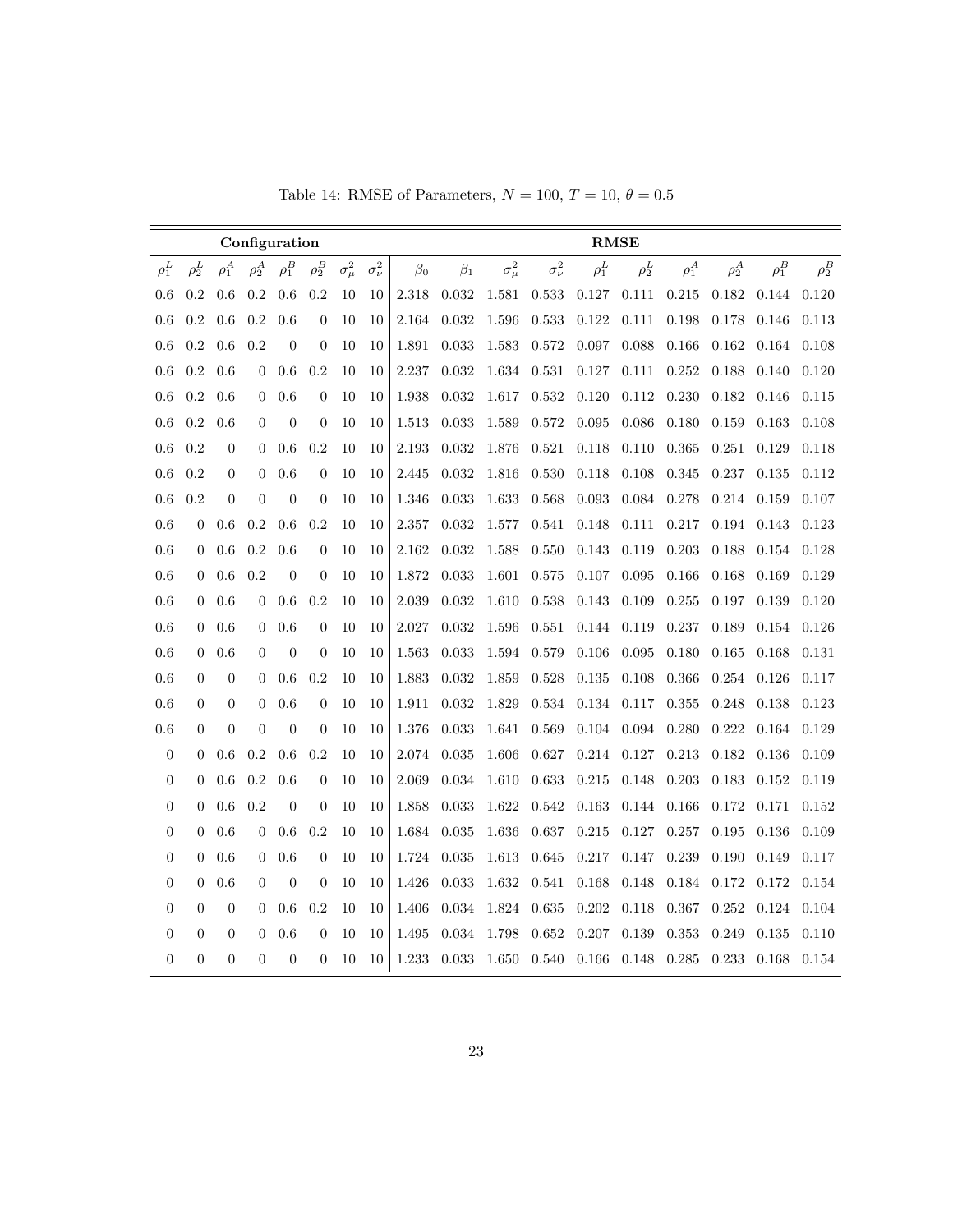Table 15: RMSE of Parameters,  $N = 200, T = 5, \theta = 0.5$ 

|                  |                |                  |                  | Configuration  |                |                |                  |           |           |                |                  | <b>RMSE</b> |            |            |            |            |            |
|------------------|----------------|------------------|------------------|----------------|----------------|----------------|------------------|-----------|-----------|----------------|------------------|-------------|------------|------------|------------|------------|------------|
| $\rho_1^L$       | $\rho_2^L$     | $\rho_1^A$       | $\rho_2^A$       | $\rho_1^B$     | $\rho_2^B$     | $\sigma^2_\mu$ | $\sigma_{\nu}^2$ | $\beta_0$ | $\beta_1$ | $\sigma^2_\mu$ | $\sigma_{\nu}^2$ | $\rho_1^L$  | $\rho_2^L$ | $\rho_1^A$ | $\rho_2^A$ | $\rho_1^B$ | $\rho_2^B$ |
| 0.6              | 0.2            | 0.6              | 0.2              | 0.6            | 0.2            | 10             | 10               | 2.185     | 0.030     | 1.279          | 0.548            | 0.119       | 0.103      | 0.177      | 0.157      | 0.132      | 0.114      |
| 0.6              | 0.2            | 0.6              | 0.2              | 0.6            | $\overline{0}$ | 10             | 10               | 1.930     | 0.031     | 1.291          | 0.550            | 0.112       | 0.101      | 0.164      | 0.153      | 0.134      | 0.108      |
| 0.6              | 0.2            | 0.6              | 0.2              | $\overline{0}$ | $\overline{0}$ | 10             | 10               | 1.647     | 0.031     | 1.299          | 0.597            | 0.093       | 0.086      | 0.137      | 0.136      | 0.160      | 0.113      |
| 0.6              | 0.2            | 0.6              | $\overline{0}$   | 0.6            | 0.2            | 10             | 10               | 2.122     | 0.031     | 1.306          | 0.544            | 0.117       | 0.107      | 0.200      | 0.162      | 0.130      | 0.117      |
| 0.6              | 0.2            | 0.6              | $\overline{0}$   | 0.6            | $\overline{0}$ | 10             | 10               | 1.840     | 0.031     | 1.294          | 0.539            | 0.111       | 0.105      | 0.182      | 0.155      | 0.133      | 0.112      |
| 0.6              | 0.2            | 0.6              | $\overline{0}$   | $\overline{0}$ | $\theta$       | 10             | 10               | 1.407     | 0.031     | 1.302          | 0.594            | 0.092       | 0.085      | 0.143      | 0.131      | 0.158      | 0.112      |
| 0.6              | 0.2            | $\overline{0}$   | $\boldsymbol{0}$ | 0.6            | 0.2            | 10             | 10               | 2.079     | 0.031     | 1.549          | 0.540            | $0.107\,$   | $0.102\,$  | 0.321      | 0.227      | 0.118      | 0.112      |
| 0.6              | 0.2            | $\mathbf{0}$     | $\theta$         | 0.6            | $\theta$       | 10             | 10               | 2.351     | 0.031     | 1.526          | 0.540            | 0.106       | 0.104      | 0.307      | 0.218      | 0.121      | 0.111      |
| 0.6              | 0.2            | $\overline{0}$   | $\theta$         | $\theta$       | $\overline{0}$ | 10             | 10               | 1.282     | 0.031     | 1.312          | 0.584            | 0.088       | 0.081      | 0.223      | 0.173      | 0.152      | 0.110      |
| 0.6              | $\overline{0}$ | 0.6              | 0.2              | 0.6            | 0.2            | 10             | 10               | 2.151     | 0.030     | 1.284          | 0.554            | 0.139       | 0.107      | 0.184      | 0.164      | 0.133      | 0.121      |
| 0.6              | $\overline{0}$ | 0.6              | 0.2              | 0.6            | $\theta$       | 10             | 10               | 1.997     | 0.031     | 1.271          | 0.563            | 0.137       | 0.111      | 0.170      | 0.159      | 0.144      | 0.123      |
| 0.6              | $\theta$       | 0.6              | 0.2              | $\theta$       | $\theta$       | 10             | 10               | 1.628     | 0.031     | 1.298          | 0.592            | 0.106       | 0.093      | 0.137      | 0.138      | 0.165      | 0.130      |
| 0.6              | $\theta$       | 0.6              | 0                | 0.6            | 0.2            | 10             | 10               | 1.995     | 0.030     | 1.303          | 0.553            | 0.137       | 0.105      | 0.209      | 0.169      | 0.132      | 0.118      |
| 0.6              | $\theta$       | 0.6              | $\mathbf{0}$     | 0.6            | $\theta$       | 10             | 10               | 1.910     | 0.031     | 1.264          | 0.553            | 0.134       | 0.114      | 0.191      | 0.162      | 0.142      | 0.123      |
| 0.6              | $\overline{0}$ | 0.6              | $\theta$         | $\overline{0}$ | $\theta$       | 10             | 10               | 1.488     | 0.031     | 1.294          | 0.594            | 0.107       | 0.095      | 0.146      | 0.136      | 0.166      | 0.134      |
| 0.6              | $\theta$       | $\boldsymbol{0}$ | $\boldsymbol{0}$ | 0.6            | 0.2            | 10             | 10               | 1.874     | 0.030     | 1.569          | 0.550            | 0.128       | 0.104      | 0.327      | 0.238      | 0.120      | 0.115      |
| 0.6              | $\Omega$       | $\boldsymbol{0}$ | $\overline{0}$   | 0.6            | $\overline{0}$ | 10             | 10               | 1.784     | 0.030     | 1.541          | 0.546            | 0.120       | 0.111      | 0.312      | 0.228      | 0.125      | 0.118      |
| 0.6              | $\Omega$       | $\overline{0}$   | $\overline{0}$   | $\overline{0}$ | $\theta$       | 10             | 10               | 1.317     | 0.031     | 1.313          | 0.581            | 0.099       | 0.091      | 0.226      | 0.184      | 0.157      | 0.130      |
| $\boldsymbol{0}$ | $\Omega$       | 0.6              | 0.2              | 0.6            | 0.2            | 10             | 10               | 1.819     | 0.033     | 1.306          | 0.665            | 0.209       | 0.120      | 0.176      | 0.152      | 0.126      | 0.102      |
| $\boldsymbol{0}$ | $\Omega$       | 0.6              | 0.2              | 0.6            | $\overline{0}$ | 10             | 10               | 1.838     | 0.033     | 1.314          | 0.662            | 0.211       | 0.138      | 0.164      | 0.152      | 0.141      | 0.112      |
| $\boldsymbol{0}$ | $\theta$       | 0.6              | 0.2              | $\overline{0}$ | $\overline{0}$ | 10             | 10               | 1.582     | 0.031     | 1.333          | 0.559            | 0.164       | 0.133      | 0.138      | 0.141      | 0.167      | 0.147      |
| $\boldsymbol{0}$ | $\theta$       | 0.6              | $\theta$         | 0.6            | 0.2            | 10             | 10               | 1.574     | 0.033     | 1.334          | 0.671            | 0.209       | 0.121      | 0.207      | 0.162      | 0.125      | 0.102      |
| $\boldsymbol{0}$ | $\theta$       | 0.6              | $\overline{0}$   | 0.6            | $\overline{0}$ | 10             | 10               | 1.626     | 0.033     | 1.324          | 0.676            | 0.214       | 0.142      | 0.190      | 0.159      | 0.140      | 0.112      |
| $\boldsymbol{0}$ | $\theta$       | 0.6              | $\overline{0}$   | $\overline{0}$ | $\overline{0}$ | 10             | 10               | 1.313     | 0.031     | 1.343          | 0.563            | 0.167       | 0.141      | 0.147      | 0.144      | 0.168      | 0.152      |
| $\overline{0}$   | $\theta$       | $\overline{0}$   | $\overline{0}$   | 0.6            | 0.2            | 10             | 10               | 1.395     | 0.032     | 1.551          | 0.664            | 0.195       | 0.118      | 0.331      | 0.237      | 0.116      | 0.098      |
| $\boldsymbol{0}$ | $\theta$       | $\overline{0}$   | $\theta$         | 0.6            | $\overline{0}$ | 10             | 10               | 1.427     | 0.032     | 1.526          | 0.669            | 0.197       | 0.138      | 0.312      | 0.232      | 0.127      | 0.107      |
| $\boldsymbol{0}$ | $\overline{0}$ | $\overline{0}$   | $\overline{0}$   | $\theta$       | $\overline{0}$ | 10             | 10               | 1.173     | 0.031     | 1.313          | 0.563            | 0.161       | 0.141      | 0.232      | 0.203      | 0.161      | 0.150      |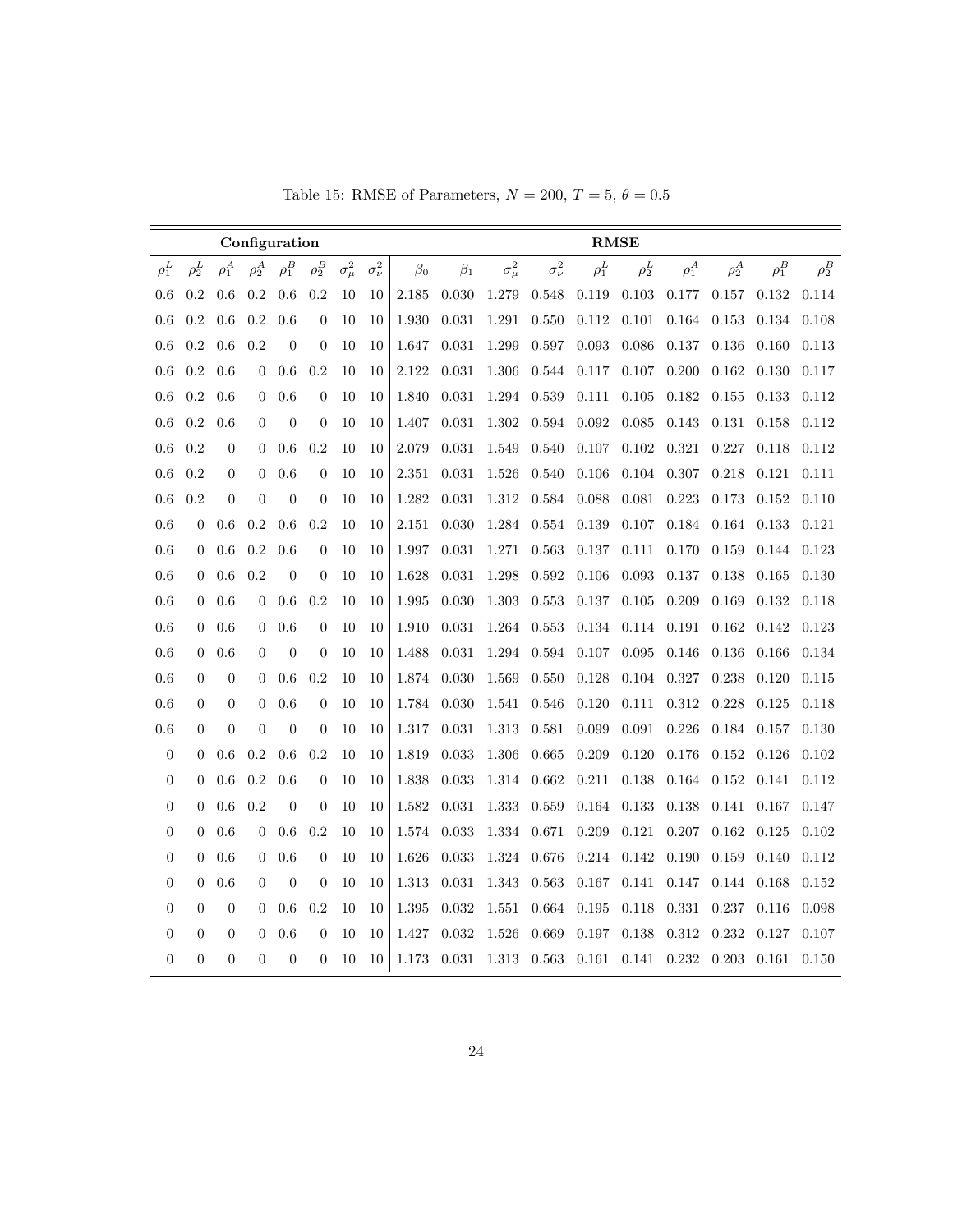| Table 16: RMSE of Parameters, $N = 200$ , $T = 10$ , $\theta = 0.5$ |  |  |  |  |  |
|---------------------------------------------------------------------|--|--|--|--|--|
|---------------------------------------------------------------------|--|--|--|--|--|

|                  |                |                  |                  | Configuration  |                  |                |                  | <b>RMSE</b> |           |                |                  |            |            |            |            |            |             |
|------------------|----------------|------------------|------------------|----------------|------------------|----------------|------------------|-------------|-----------|----------------|------------------|------------|------------|------------|------------|------------|-------------|
| $\rho_1^L$       | $\rho_2^L$     | $\rho_1^A$       | $\rho_2^A$       | $\rho_1^B$     | $\rho_2^B$       | $\sigma^2_\mu$ | $\sigma_{\nu}^2$ | $\beta_0$   | $\beta_1$ | $\sigma^2_\mu$ | $\sigma_{\nu}^2$ | $\rho_1^L$ | $\rho_2^L$ | $\rho_1^A$ | $\rho_2^A$ | $\rho_1^B$ | $\rho_2^B$  |
| 0.6              | 0.2            | 0.6              | 0.2              | 0.6            | 0.2              | 10             | 10               | 2.024       | 0.022     | 1.157          | 0.370            | 0.097      | 0.084      | 0.140      | 0.127      | 0.100      | 0.091       |
| 0.6              | 0.2            | 0.6              | 0.2              | 0.6            | $\overline{0}$   | 10             | 10               | 1.784       | 0.023     | 1.157          | 0.369            | 0.090      | 0.082      | 0.134      | 0.121      | 0.100      | 0.084       |
| 0.6              | 0.2            | 0.6              | 0.2              | $\theta$       | $\boldsymbol{0}$ | 10             | 10               | 1.476       | 0.023     | 1.164          | 0.402            | 0.069      | 0.061      | 0.113      | 0.109      | 0.115      | 0.076       |
| 0.6              | 0.2            | 0.6              | 0                | 0.6            | 0.2              | 10             | 10               | 1.965       | 0.022     | 1.168          | 0.368            | 0.098      | 0.085      | 0.157      | 0.130      | 0.100      | 0.089       |
| 0.6              | 0.2            | 0.6              | $\overline{0}$   | 0.6            | $\boldsymbol{0}$ | 10             | 10               | 1.684       | 0.023     | 1.157          | 0.368            | 0.088      | 0.082      | 0.148      | 0.122      | 0.099      | 0.085       |
| 0.6              | 0.2            | 0.6              | $\theta$         | $\overline{0}$ | $\theta$         | 10             | 10               | 1.121       | 0.023     | 1.164          | 0.402            | 0.069      | 0.061      | 0.121      | 0.107      | 0.115      | 0.077       |
| 0.6              | 0.2            | $\boldsymbol{0}$ | $\boldsymbol{0}$ | 0.6            | 0.2              | 10             | 10               | 1.927       | 0.022     | 1.361          | 0.368            | 0.094      | 0.083      | 0.273      | 0.193      | 0.094      | 0.087       |
| 0.6              | 0.2            | $\mathbf{0}$     | $\theta$         | 0.6            | $\theta$         | 10             | 10               | 1.635       | 0.023     | 1.303          | 0.366            | 0.084      | 0.080      | 0.250      | 0.176      | 0.093      | 0.084       |
| 0.6              | 0.2            | $\overline{0}$   | $\theta$         | $\theta$       | $\overline{0}$   | 10             | 10               | 0.981       | 0.024     | 1.170          | 0.399            | 0.067      | 0.060      | 0.194      | 0.148      | 0.113      | 0.076       |
| 0.6              | $\overline{0}$ | 0.6              | 0.2              | 0.6            | 0.2              | 10             | 10               | 1.844       | 0.023     | 1.151          | 0.375            | 0.106      | 0.089      | 0.143      | 0.136      | 0.101      | 0.094       |
| 0.6              | $\theta$       | 0.6              | 0.2              | 0.6            | $\overline{0}$   | 10             | 10               | 1.805       | 0.023     | 1.166          | 0.377            | 0.113      | 0.091      | 0.138      | 0.129      | 0.111      | 0.095       |
| 0.6              | $\theta$       | 0.6              | 0.2              | $\overline{0}$ | $\overline{0}$   | 10             | 10               | 1.462       | 0.023     | 1.165          | 0.399            | 0.076      | 0.068      | 0.113      | 0.111      | 0.117      | $\,0.093\,$ |
| 0.6              | $\theta$       | 0.6              | 0                | 0.6            | 0.2              | 10             | 10               | 1.595       | 0.023     | 1.165          | 0.380            | 0.110      | 0.086      | 0.163      | 0.139      | 0.101      | 0.092       |
| 0.6              | $\theta$       | 0.6              | 0                | 0.6            | $\theta$         | 10             | 10               | 1.672       | 0.023     | 1.163          | 0.377            | 0.115      | 0.093      | 0.156      | 0.131      | 0.111      | 0.096       |
| 0.6              | $\theta$       | 0.6              | $\overline{0}$   | $\overline{0}$ | $\theta$         | 10             | 10               | 1.167       | 0.023     | 1.165          | 0.398            | 0.075      | 0.069      | 0.121      | 0.111      | 0.116      | 0.095       |
| 0.6              | $\overline{0}$ | $\boldsymbol{0}$ | $\boldsymbol{0}$ | 0.6            | 0.2              | 10             | 10               | 1.437       | 0.023     | 1.361          | 0.377            | 0.104      | 0.085      | 0.281      | 0.204      | 0.094      | 0.090       |
| 0.6              | $\overline{0}$ | $\boldsymbol{0}$ | 0                | 0.6            | $\boldsymbol{0}$ | 10             | 10               | 1.571       | 0.023     | 1.301          | 0.375            | 0.108      | 0.091      | 0.259      | 0.189      | 0.102      | 0.092       |
| 0.6              | $\overline{0}$ | $\overline{0}$   | $\overline{0}$   | $\overline{0}$ | $\overline{0}$   | 10             | 10               | 1.026       | 0.024     | 1.171          | 0.395            | 0.073      | 0.067      | 0.195      | 0.156      | 0.114      | 0.093       |
| $\boldsymbol{0}$ | $\Omega$       | 0.6              | 0.2              | 0.6            | 0.2              | 10             | 10               | 1.488       | 0.025     | 1.174          | 0.471            | 0.152      | 0.085      | 0.134      | 0.122      | 0.091      | 0.075       |
| $\boldsymbol{0}$ | $\Omega$       | 0.6              | 0.2              | 0.6            | $\boldsymbol{0}$ | 10             | 10               | 1.559       | 0.026     | 1.180          | 0.477            | 0.159      | 0.103      | 0.132      | 0.123      | 0.102      | 0.080       |
| $\boldsymbol{0}$ | $\overline{0}$ | 0.6              | 0.2              | $\overline{0}$ | $\boldsymbol{0}$ | 10             | 10               | 1.388       | 0.023     | 1.184          | 0.368            | 0.117      | 0.103      | 0.114      | 0.115      | 0.118      | 0.109       |
| $\boldsymbol{0}$ | $\theta$       | 0.6              | $\theta$         | 0.6            | 0.2              | 10             | 10               | 1.112       | 0.025     | 1.179          | 0.473            | 0.151      | 0.081      | 0.153      | 0.124      | 0.091      | $\,0.073\,$ |
| $\boldsymbol{0}$ | $\theta$       | 0.6              | $\overline{0}$   | 0.6            | $\overline{0}$   | 10             | 10               | 1.223       | 0.026     | 1.176          | 0.481            | 0.160      | 0.104      | 0.150      | 0.126      | 0.102      | 0.079       |
| $\overline{0}$   | $\theta$       | 0.6              | $\overline{0}$   | $\overline{0}$ | $\overline{0}$   | 10             | 10               | 0.995       | 0.023     | 1.186          | 0.369            | 0.117      | 0.106      | 0.122      | 0.115      | 0.118      | 0.111       |
| $\overline{0}$   | $\theta$       | $\overline{0}$   | $\theta$         | 0.6            | 0.2              | 10             | 10               | 0.939       | 0.024     | 1.340          | 0.467            | 0.144      | 0.081      | 0.275      | 0.196      | 0.086      | 0.071       |
| $\boldsymbol{0}$ | $\theta$       | $\overline{0}$   | $\theta$         | 0.6            | $\overline{0}$   | 10             | 10               | 1.037       | 0.025     | 1.277          | 0.475            | 0.150      | 0.101      | 0.257      | 0.189      | 0.095      | 0.076       |
| $\overline{0}$   | $\overline{0}$ | $\overline{0}$   | $\overline{0}$   | $\theta$       | $\overline{0}$   | 10             | 10               | 0.822       | 0.023     | 1.168          | 0.369            | 0.115      | 0.106      | 0.197      | 0.165      | 0.116      | 0.111       |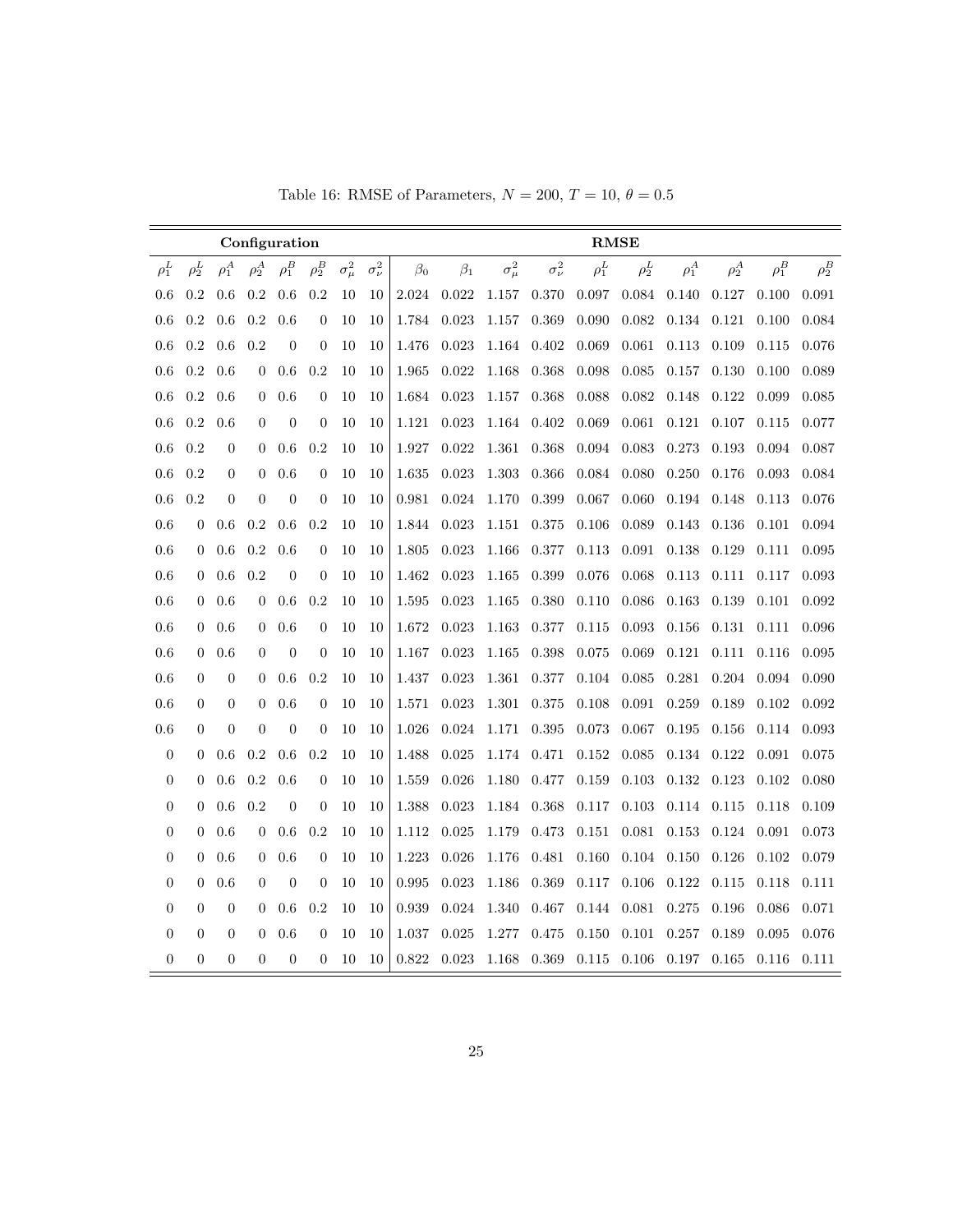As the model is relatively rich and relatively high-dimensional in terms of parameters of interest, simulating the whole response surface of tests as in Baltagi, Egger, and Pfaffermayr (2013) would be very time consuming. Therefore, we simulate selected points of that surface in the following way. We present the results of the tests for five true parameter configurations, where each one of the hypotheses is true for exactly one configuration, and there is one configuration for which none of the null hypotheses is true. Moreover, as with the bias and RMSE, we present the corresponding test results for four configurations of the sample size in the combinations  $N = \{100, 200\}$  and  $T = \{5, 10\}$  and each of these combinations for one of two cases of the relative importance of the cross-sectional variation in the disturbances,  $\theta = \{0.25, 0.50\}.$ 

We present the rejection rates for the corresponding LR tests in Table 17 for  $\theta = 0.25$  and in Table 18 for  $\theta = 0.5$ . The two tables are organized identically in terms of their horizontal and vertical structure. The vertical structure corresponds to true-parameter-sample-size-configuration blocks, and the horizontal structure reflects the corresponding null hypotheses.

In each vertical block, the first parameter configuration does not match with anyone of the four null hypotheses, so the rejection rate is the power of this test (not size adjusted).  $H_0^1$  is true in the second row (and first column) of each vertical block,  $H_0^2$  is true in the third row (and second column) of each vertical block,  $H_0^3$  is true in the fourth row (and third column) of each vertical block, and  $H_0^4$  is true in the fifth row (and fourth column) of each vertical block, so the rejection rate is the size of these tests, which is expected to be close to the nominal test size of 0.05.

Indeed, the results indicate that the rejection rates are close to the nominal test size. In Table 17, for low heterogeneity  $\theta = 0.25$ , the LR test is slightly undersized for  $N = 100$  and  $T = 5$  ranging between 0.035 for  $H_0^1$ , 0.04 for  $H_0^2$ , 0.041 for  $H_0^3$ , and 0.05 for  $H_0^4$ . But this improves as N or T – increases. In Table 18, when we double the heterogeneity  $\theta = 0.5$ , the LR test size for  $N = 100$  and  $T=5$  ranges between 0.04 for  $H_0^1$ , 0.027 for  $H_0^2$ , 0.047 for  $H_0^3$ , and 0.045 for  $H_0^4$ . So,  $H_0^2$ :  $\rho_2^A=0$ which tests that the second order network effect in the individual time-invariant error is undersized and affected by this heterogeneity increase. Again, this improves as  $T$  doubles to 10, where the empirical size for  $H_0^2$  becomes 0.045. It also improves when N doubles to 200, where the empirical size for  $H_0^2$  becomes 0.044. Overall, we conclude that the proposed model can be recommended for both point estimation and testing having demonstrated this with limited Monte Carlo experiments for panel data of small to moderate size.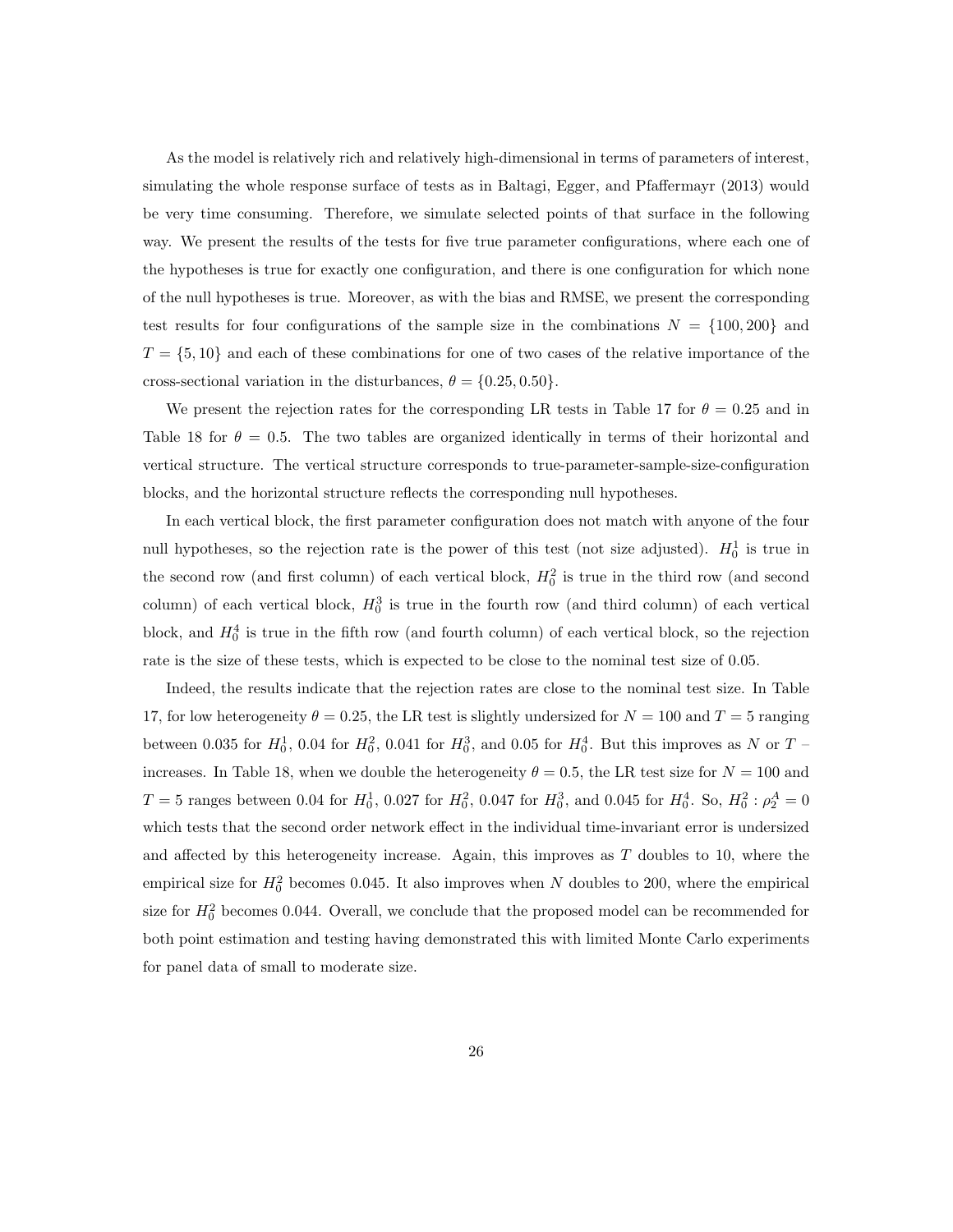|                                  |                  |              | Configuration    |            |                                  |                |                             |       |       |       | $H_0^1$ : $\rho_2^L = 0$ $H_0^2$ : $\rho_2^A = 0$ $H_0^3$ : $\rho_2^B = 0$ $H_0^4$ : $\rho_2^L = \rho_2^A = \rho_2^B = 0$ |  |  |
|----------------------------------|------------------|--------------|------------------|------------|----------------------------------|----------------|-----------------------------|-------|-------|-------|---------------------------------------------------------------------------------------------------------------------------|--|--|
|                                  |                  |              |                  |            | $N = 100, T = 5, \theta = 0.25$  |                |                             |       |       |       |                                                                                                                           |  |  |
| $\rho_1^L$                       | $\rho_2^L$       | $\rho^A_1$   | $\rho_2^A$       | $\rho^B_1$ | $\rho_2^B$                       | $\sigma^2_\mu$ | $\overline{\sigma_{\nu}^2}$ |       |       |       |                                                                                                                           |  |  |
| 0.6                              | 0.2              | 0.6          | 0.2              | 0.6        | 0.2                              | 5              | 15                          | 0.212 | 0.037 | 0.232 | 0.942                                                                                                                     |  |  |
| 0.6                              | $\overline{0}$   | 0.6          | $0.2\,$          | 0.6        | 0.2                              | 5              | 15                          | 0.035 | 0.029 | 0.144 | 0.290                                                                                                                     |  |  |
| 0.6                              | 0.2              | 0.6          | $\overline{0}$   | 0.6        | 0.2                              | 5              | 15                          | 0.200 | 0.040 | 0.252 | 0.935                                                                                                                     |  |  |
| $0.6\,$                          | 0.2              | $0.6\,$      | 0.2              | 0.6        | $\theta$                         | $\overline{5}$ | 15                          | 0.086 | 0.081 | 0.041 | 0.569                                                                                                                     |  |  |
| 0.6                              | $\overline{0}$   | $0.6\,$      | $\overline{0}$   | $0.6\,$    | $\overline{0}$                   | $\overline{5}$ | 15                          | 0.038 | 0.039 | 0.037 | 0.050                                                                                                                     |  |  |
| $N = 100, T = 10, \theta = 0.25$ |                  |              |                  |            |                                  |                |                             |       |       |       |                                                                                                                           |  |  |
| $\rho_1^L$                       | $\rho_2^L$       | $\rho^A_1$   | $\rho_2^A$       | $\rho_1^B$ | $\rho_2^B$                       | $\sigma^2_\mu$ | $\overline{\sigma_{\nu}^2}$ |       |       |       |                                                                                                                           |  |  |
| 0.6                              | 0.2              | $0.6\,$      | 0.2              | 0.6        | 0.2                              | 5              | 15                          | 0.423 | 0.087 | 0.381 | 0.999                                                                                                                     |  |  |
| 0.6                              | $\overline{0}$   | 0.6          | 0.2              | 0.6        | 0.2                              | 5              | 15                          | 0.052 | 0.073 | 0.252 | 0.656                                                                                                                     |  |  |
| 0.6                              | 0.2              | $0.6\,$      | $\boldsymbol{0}$ | 0.6        | 0.2                              | 5              | 15                          | 0.398 | 0.036 | 0.412 | 0.999                                                                                                                     |  |  |
| 0.6                              | 0.2              | 0.6          | 0.2              | 0.6        | $\overline{0}$                   | $\overline{5}$ | 15                          | 0.223 | 0.113 | 0.040 | 0.885                                                                                                                     |  |  |
| 0.6                              | $\overline{0}$   | $0.6\,$      | $\overline{0}$   | 0.6        | $\overline{0}$                   | 5              | 15                          | 0.052 | 0.041 | 0.055 | 0.052                                                                                                                     |  |  |
| $N = 200, T = 5, \theta = 0.25$  |                  |              |                  |            |                                  |                |                             |       |       |       |                                                                                                                           |  |  |
| $\rho_1^L$                       | $\rho_2^L$       | $\rho_1^A$   | $\rho_2^A$       | $\rho_1^B$ | $\rho_2^B$                       | $\sigma^2_\mu$ | $\overline{\sigma_{\nu}^2}$ |       |       |       |                                                                                                                           |  |  |
| 0.6                              | 0.2              | 0.6          | 0.2              | 0.6        | 0.2                              | 5              | 15                          | 0.518 | 0.127 | 0.390 | 0.999                                                                                                                     |  |  |
| 0.6                              | $\overline{0}$   | 0.6          | $0.2\,$          | 0.6        | 0.2                              | 5              | 15                          | 0.041 | 0.104 | 0.270 | 0.671                                                                                                                     |  |  |
| 0.6                              | 0.2              | 0.6          | $\overline{0}$   | 0.6        | 0.2                              | 5              | 15                          | 0.454 | 0.042 | 0.396 | 0.999                                                                                                                     |  |  |
| 0.6                              | 0.2              | $0.6\,$      | 0.2              | 0.6        | $\overline{0}$                   | 5              | 15                          | 0.243 | 0.185 | 0.040 | 0.956                                                                                                                     |  |  |
| 0.6                              | $\overline{0}$   | 0.6          | $\overline{0}$   | $0.6\,$    | $\overline{0}$                   | $\overline{5}$ | 15                          | 0.041 | 0.053 | 0.045 | 0.042                                                                                                                     |  |  |
|                                  |                  |              |                  |            | $N = 200, T = 10, \theta = 0.25$ |                |                             |       |       |       |                                                                                                                           |  |  |
| $\rho_1^L$                       | $\rho_2^L$       | $\rho^A_1$   | $\rho_2^A$       | $\rho^B_1$ | $\rho_2^B$                       | $\sigma^2_\mu$ | $\overline{\sigma_{\nu}^2}$ |       |       |       |                                                                                                                           |  |  |
| 0.6                              | 0.2              | $0.6\,$      | 0.2              | 0.6        | 0.2                              | $\overline{5}$ | 15                          | 0.741 | 0.186 | 0.627 | 1.000                                                                                                                     |  |  |
| 0.6                              | $\boldsymbol{0}$ | 0.6          | 0.2              | 0.6        | 0.2                              | 5              | 15                          | 0.056 | 0.257 | 0.416 | 0.999                                                                                                                     |  |  |
| 0.6                              | 0.2              | 0.6          | $\boldsymbol{0}$ | 0.6        | 0.2                              | 5              | 15                          | 0.690 | 0.051 | 0.666 | 1.000                                                                                                                     |  |  |
| 0.6                              | 0.2              | 0.6          | 0.2              | 0.6        | $\overline{0}$                   | 5              | 15                          | 0.449 | 0.173 | 0.038 | 0.922                                                                                                                     |  |  |
| 0.6                              |                  | $0\quad 0.6$ | $\overline{0}$   | 0.6        | $\boldsymbol{0}$                 | 5              | 15                          | 0.056 | 0.058 | 0.061 | 0.047                                                                                                                     |  |  |

Table 17: LR Tests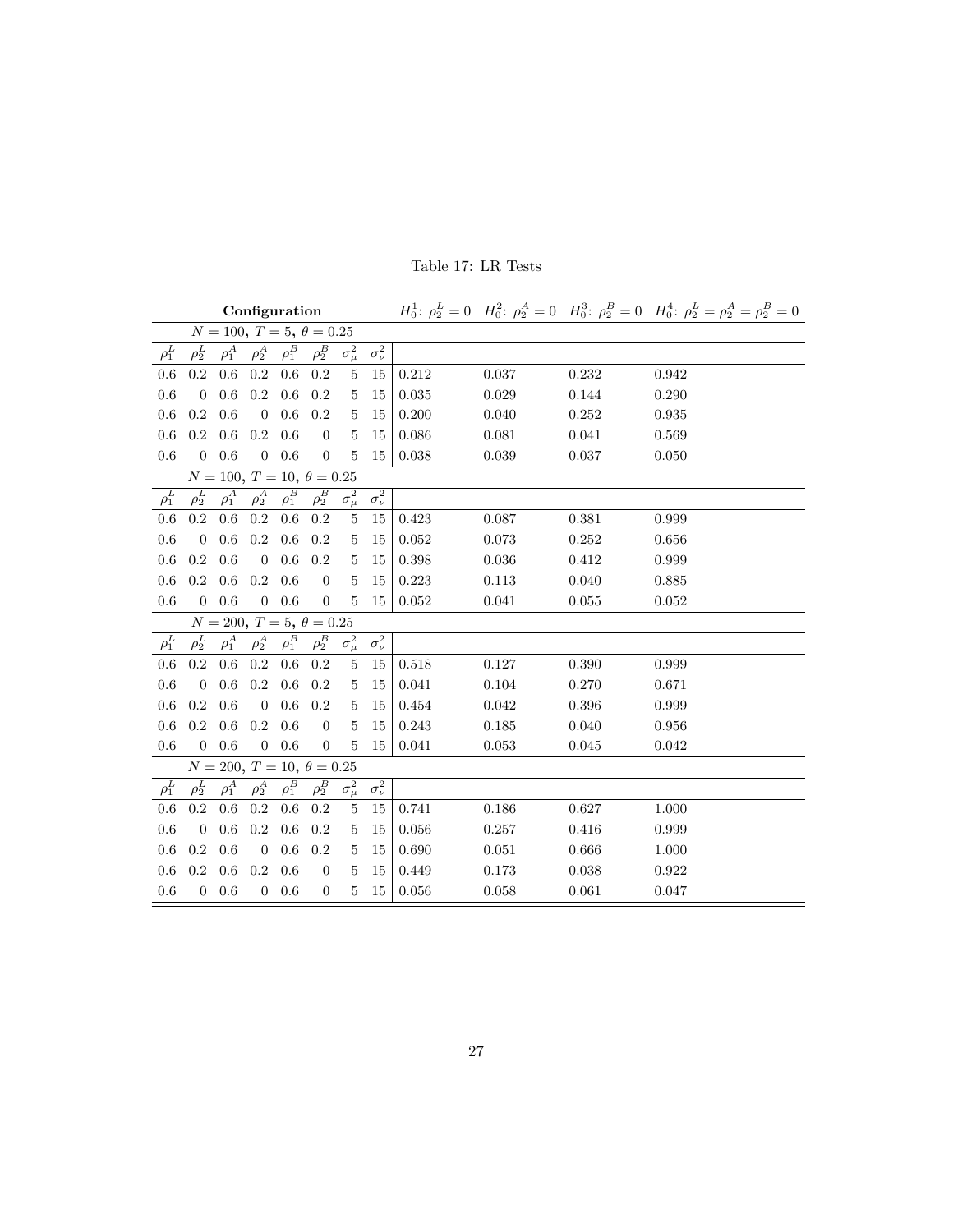|                                 |                |              | Configuration                             |              |                  |                |                             |       |       |       | $H_0^1$ : $\rho_2^L = 0$ $H_0^2$ : $\rho_2^A = 0$ $H_0^3$ : $\rho_2^B = 0$ $H_0^4$ : $\rho_2^L = \rho_2^A = \rho_2^B = 0$ |  |  |  |
|---------------------------------|----------------|--------------|-------------------------------------------|--------------|------------------|----------------|-----------------------------|-------|-------|-------|---------------------------------------------------------------------------------------------------------------------------|--|--|--|
|                                 |                |              | $N = 100, T = 5, \theta = 0.5$            |              |                  |                |                             |       |       |       |                                                                                                                           |  |  |  |
| $\rho_1^L$                      | $\rho_2^L$     | $\rho^A_1$   | $\rho_2^A$                                | $\rho^B_1$   | $\rho_2^B$       | $\sigma^2_\mu$ | $\sigma_{\nu}^2$            |       |       |       |                                                                                                                           |  |  |  |
| 0.6                             | 0.2            | 0.6          | $0.2\,$                                   | 0.6          | 0.2              | $\overline{5}$ | 15                          | 0.216 | 0.091 | 0.273 | 0.951                                                                                                                     |  |  |  |
| 0.6                             | $\overline{0}$ | 0.6          | $0.2\,$                                   | $0.6\,$      | 0.2              | 5              | 15                          | 0.040 | 0.064 | 0.162 | 0.322                                                                                                                     |  |  |  |
| 0.6                             | 0.2            | 0.6          | $\mathbf{0}$                              | 0.6          | 0.2              | 5              | 15                          | 0.194 | 0.027 | 0.306 | 0.959                                                                                                                     |  |  |  |
| 0.6                             | $0.2\,$        | 0.6          | $0.2\,$                                   | 0.6          | $\theta$         | 5              | 15                          | 0.104 | 0.125 | 0.047 | 0.696                                                                                                                     |  |  |  |
| 0.6                             | $\overline{0}$ | 0.6          | $\overline{0}$                            | $0.6\,$      | $\boldsymbol{0}$ | 5              | 15                          | 0.039 | 0.030 | 0.047 | 0.045                                                                                                                     |  |  |  |
| $N = 100, T = 10, \theta = 0.5$ |                |              |                                           |              |                  |                |                             |       |       |       |                                                                                                                           |  |  |  |
| $\rho^L_1$                      | $\rho^L_2$     | $\rho^A_1$   | $\rho_2^A$                                | $\rho_1^B$   | $\rho_2^B$       | $\sigma^2_\mu$ | $\sigma_{\nu}^2$            |       |       |       |                                                                                                                           |  |  |  |
| 0.6                             | 0.2            | 0.6          | 0.2                                       | 0.6          | 0.2              | 5              | 15                          | 0.449 | 0.119 | 0.397 | 1.000                                                                                                                     |  |  |  |
| 0.6                             | $\overline{0}$ | 0.6          | 0.2                                       | 0.6          | 0.2              | 5              | 15                          | 0.047 | 0.103 | 0.275 | 0.674                                                                                                                     |  |  |  |
| 0.6                             | 0.2            | 0.6          | $\boldsymbol{0}$                          | 0.6          | 0.2              | 5              | 15                          | 0.407 | 0.045 | 0.448 | 1.000                                                                                                                     |  |  |  |
| 0.6                             | $0.2\,$        | $0.6\,$      | 0.2                                       | 0.6          | $\overline{0}$   | $\overline{5}$ | 15                          | 0.263 | 0.147 | 0.052 | 0.922                                                                                                                     |  |  |  |
| 0.6                             | $\overline{0}$ | 0.6          | $\overline{0}$                            | $0.6\,$      | $\boldsymbol{0}$ | $\overline{5}$ | 15                          | 0.051 | 0.047 | 0.047 | 0.052                                                                                                                     |  |  |  |
|                                 |                |              | $\overline{N} = 200, T = 5, \theta = 0.5$ |              |                  |                |                             |       |       |       |                                                                                                                           |  |  |  |
| $\rho^L_1$                      | $\rho_2^L$     | $\rho_1^A$   | $\rho_2^A$                                | $\rho_1^B$   | $\rho_2^B$       | $\sigma^2_\mu$ | $\overline{\sigma_{\nu}^2}$ |       |       |       |                                                                                                                           |  |  |  |
| 0.6                             | 0.2            | 0.6          | 0.2                                       | 0.6          | 0.2              | 5              | 15                          | 0.487 | 0.203 | 0.377 | 0.999                                                                                                                     |  |  |  |
| 0.6                             | $\overline{0}$ | 0.6          | $0.2\,$                                   | 0.6          | 0.2              | 5              | 15                          | 0.037 | 0.154 | 0.292 | 0.722                                                                                                                     |  |  |  |
| 0.6                             | 0.2            | 0.6          | $\boldsymbol{0}$                          | 0.6          | 0.2              | 5              | 15                          | 0.430 | 0.044 | 0.415 | 0.999                                                                                                                     |  |  |  |
| 0.6                             | $0.2\,$        | 0.6          | $0.2\,$                                   | 0.6          | $\overline{0}$   | 5              | 15                          | 0.291 | 0.259 | 0.042 | 0.983                                                                                                                     |  |  |  |
| 0.6                             | $\overline{0}$ | $0.6\,$      |                                           | $0\quad 0.6$ | $\boldsymbol{0}$ | 5              | 15                          | 0.040 | 0.057 | 0.038 | 0.051                                                                                                                     |  |  |  |
|                                 |                |              | $N = 200, T = 10, \theta = 0.5$           |              |                  |                |                             |       |       |       |                                                                                                                           |  |  |  |
| $\rho^L_1$                      | $\rho_2^L$     | $\rho^A_1$   | $\rho_2^A$                                | $\rho_1^B$   | $\rho_2^B$       | $\sigma^2_\mu$ | $\overline{\sigma_{\nu}^2}$ |       |       |       |                                                                                                                           |  |  |  |
| 0.6                             | 0.2            | 0.6          | 0.2                                       | 0.6          | 0.2              | 5              | 15                          | 0.763 | 0.241 | 0.650 | 1.000                                                                                                                     |  |  |  |
| 0.6                             | $\overline{0}$ | 0.6          | 0.2                                       | 0.6          | 0.2              | 5              | 15                          | 0.058 | 0.323 | 0.439 | 0.999                                                                                                                     |  |  |  |
| 0.6                             | 0.2            | 0.6          | $\boldsymbol{0}$                          | $0.6\,$      | 0.2              | 5              | 15                          | 0.711 | 0.044 | 0.694 | 1.000                                                                                                                     |  |  |  |
| 0.6                             | $0.2\,$        | 0.6          | $0.2\,$                                   | 0.6          | $\boldsymbol{0}$ | 5              | 15                          | 0.522 | 0.207 | 0.040 | 0.936                                                                                                                     |  |  |  |
| 0.6                             |                | $0\quad 0.6$ |                                           | $0\quad 0.6$ | $\boldsymbol{0}$ | 5              | 15                          | 0.056 | 0.054 | 0.061 | 0.057                                                                                                                     |  |  |  |

Table 18: LR Tests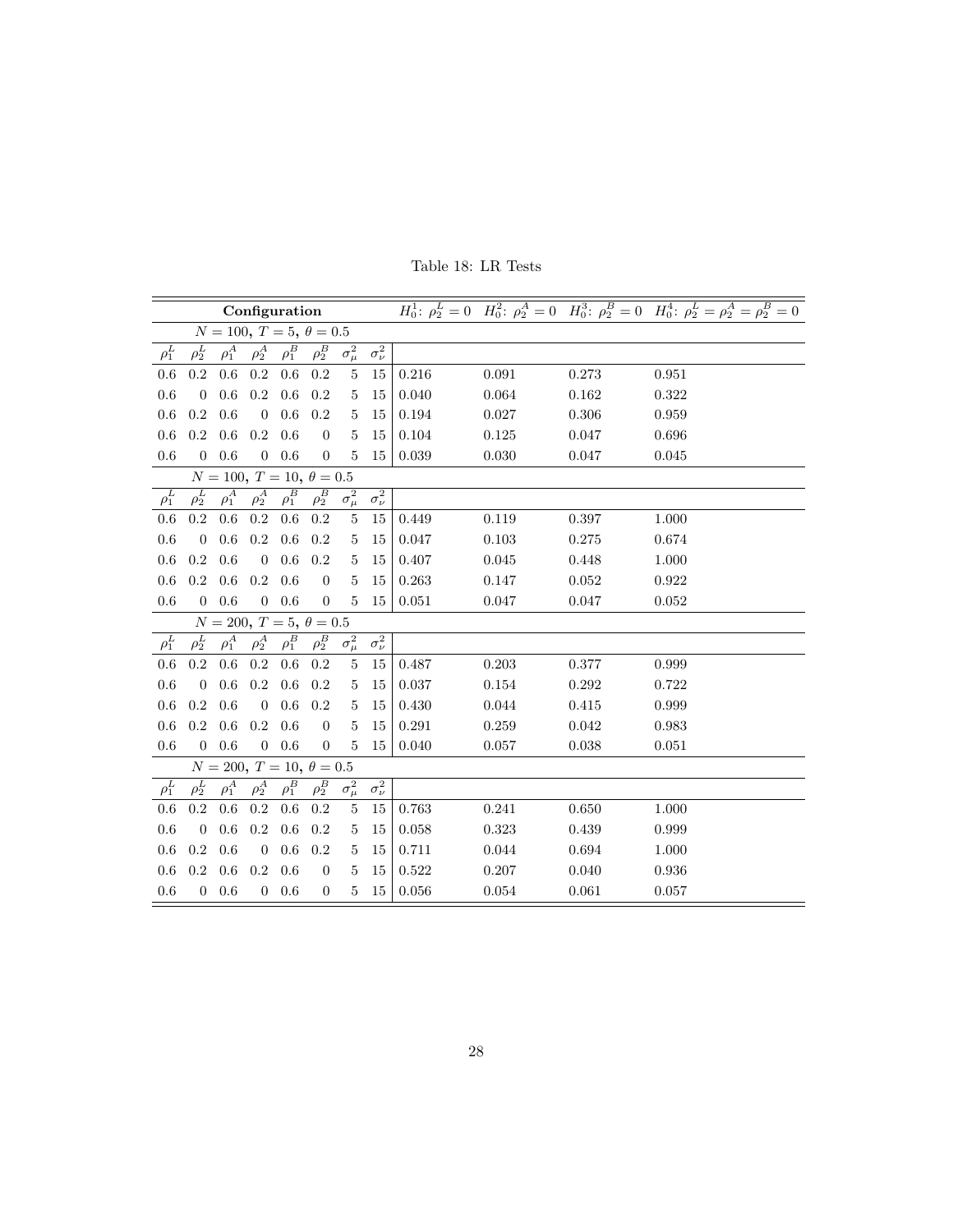#### 4 Conclusions

This paper proposes a higher-order network panel-data model with a structure that permits discerning the influence of spatial and network interactions channeled through the presence of endogenous network lags of the dependent variable, exogenous network lags of the explanatory variables, and separate network lags in the time-invariant and the time-variant parts of the disturbances. All of the latter network links can be of the higher-order type and be simultaneously present in the model.

The availability of a model of this kind is desirable, because we often ex ante do not know either the exact decay function of network effects with an increasing network (or spatial) distance between the cross sectional units (or the nodes) in the network, nor may we know which ones of several potential channels of network links matter at all or matter more than others. Either lack of knowledge may come at the cost of bias or, at best, efficiency losses.

We found that the proposed model, which is a generalization of the one in Baltagi, Egger, and Pfaffermayr (2013), works remarkably well in terms of bias (and root-mean-squared error) already in modest sample sizes of  $N = 100$  and  $T = 5$ . In practice, the networks typically consist of much more than just 100 cross-sectional units (or nodes). Hence, we are confident that this model can be recommended for applications with real-world data, where it may help unveiling the aforementioned desirable knowledge regarding decaying network links with greater network distance as well as the relative importance of different network channels at work.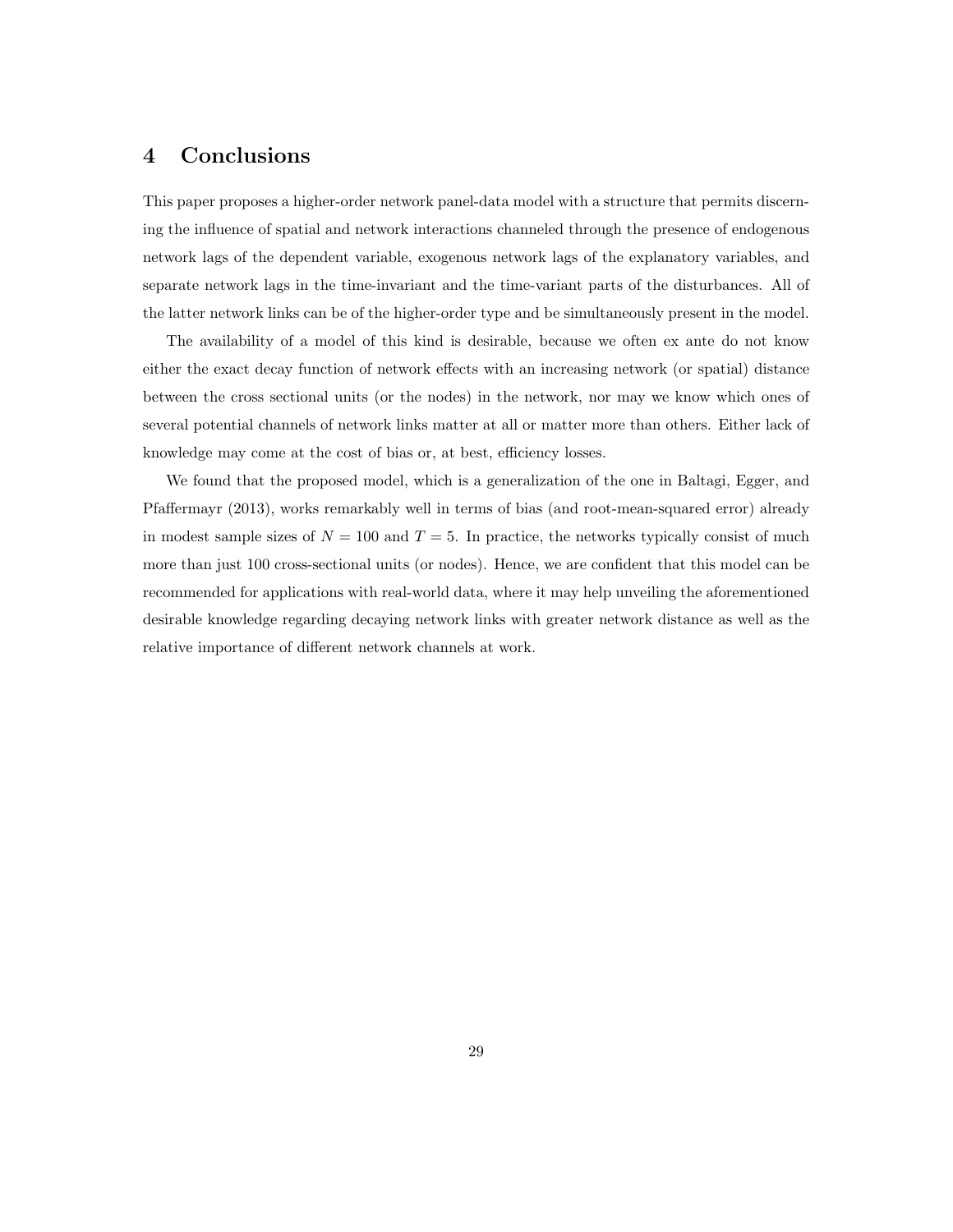#### 5 References

- Badinger, H., Egger, P.H., 2011. Estimation of higher-order spatial autoregressive cross-section models with heteroskedastic disturbances. Papers in Regional Science. The Journal of the Regional Science Association International 90(1), 213–236.
- ——–, 2013. Estimation and testing of higher-order spatial autoregressive panel data error component models. Journal of Geographical Systems 15(4), 453–489.
- ——–, 2015. Fixed effects and random effects estimation of higher-order spatial autoregressive models with spatial autoregressive and heteroscedastic disturbances. Spatial Economic Analysis 10(1), 11–35.
- Bai, J., Baltagi, B.H., Pesaran, M.H., 2016. Cross-section dependence in panel data models: a special issue. Journal of Applied Econometrics 31(1), 1–3.
- Baltagi, B.H., Egger, P.H., Kesina, M., 2017. Determinants of firm-level domestic sales and exports with spillovers: Evidence from China. Journal of Econometrics 199(2), 184–201.
- Baltagi, B.H., Egger, P., Pfaffermayr, M., 2007. Estimating models of complex FDI: Are there third-country effects?. Journal of Econometrics 140(1), 260–281.
- ——–, 2013. A generalized spatial panel data model with random effects. Econometric Reviews 32(5–6), 650–685.
- Baltagi, B.H., Pesaran, M.H., 2007. Heterogeneity and cross section dependence in panel data models: theory and applications introduction. Journal of Applied Econometrics 22(2), 229– 232.
- Chudik, A., Pesaran, M.H., 2015. Large panel data models with cross-sectional dependence: a survey. In: Baltagi, B.H. (Ed.), The Oxford Handbook of Panel Data. Oxford University Press, New York, 3–45.
- Egger, P.H., Pfaffermayr, M., Winner, H., 2005. An unbalanced spatial panel data approach to US state tax competition. Economics Letters 88(3), 329–335.
- Ertur, C., Koch, W., 2007. Growth, technological interdependence and spatial externalities: Theory and evidence. Journal of Applied Econometrics 22(6), 1033–1062.